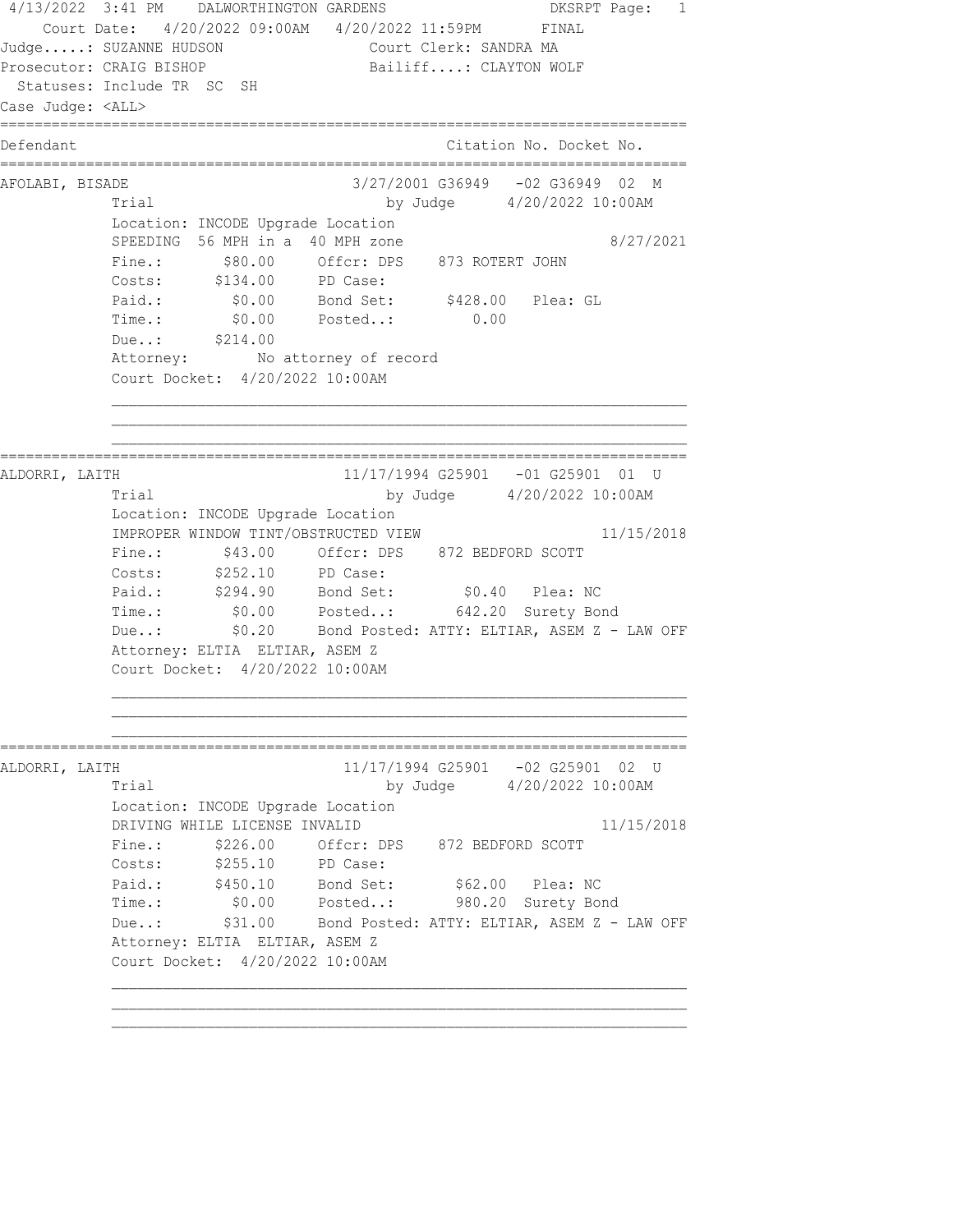4/13/2022 3:41 PM DALWORTHINGTON GARDENS DESRPT Page: 2 Court Date: 4/20/2022 09:00AM 4/20/2022 11:59PM FINAL ================================================================================ Defendant Citation No. Docket No. ================================================================================ ALDORRI, LAITH 11/17/1994 G25901 -03 G25901 03 U Trial by Judge 4/20/2022 10:00AM Location: INCODE Upgrade Location FAIL TO MAINTAIN FINANCIAL RESPONSIBILITY 11/15/2018 Fine.: \$226.00 Offcr: DPS 872 BEDFORD SCOTT Costs: \$264.10 PD Case: Paid.: \$0.00 Bond Set: \$980.20 Plea: NC Time.: \$0.00 Posted..: 980.20 Surety Bond Due..: \$490.10 Bond Posted: ATTY: ELTIAR, ASEM Z - LAW OFF Attorney: ELTIA ELTIAR, ASEM Z Court Docket: 4/20/2022 10:00AM ================================================================================ ALDORRI, LAITH 11/17/1994 G25901V -01 G25901V 01 U Trial by Judge 4/20/2022 10:00AM Location: INCODE Upgrade Location VIOLATE PROMISE TO APPEAR 12/13/2018 Fine.: \$93.00 Offcr: CT CT6 Ma Sandra Costs: \$260.60 PD Case: Paid.: \$0.00 Bond Set: \$707.20 Plea: NC Time.: \$0.00 Posted..: 707.20 Surety Bond Due..: \$353.60 Bond Posted: ATTY: ELTIAR, ASEM Z - LAW OFF Attorney: ELTIA ELTIAR, ASEM Z Court Docket: 4/20/2022 10:00AM ================================================================================ ALDORRI, LAITH 11/17/1994 G25901F -02 G25901F 02 U Trial by Judge  $4/20/2022$  10:00AM Location: INCODE Upgrade Location FAILURE TO APPEAR 12/13/2018 Fine.: \$126.00 Offcr: CT CT6 Ma Sandra Costs: \$227.60 PD Case: Paid.: \$0.00 Bond Set: \$707.20 Plea: NC Time.: \$0.00 Posted..: 707.20 Surety Bond Due..: \$353.60 Bond Posted: ATTY: ELTIAR, ASEM Z - LAW OFF Attorney: ELTIA ELTIAR, ASEM Z Court Docket: 4/20/2022 10:00AM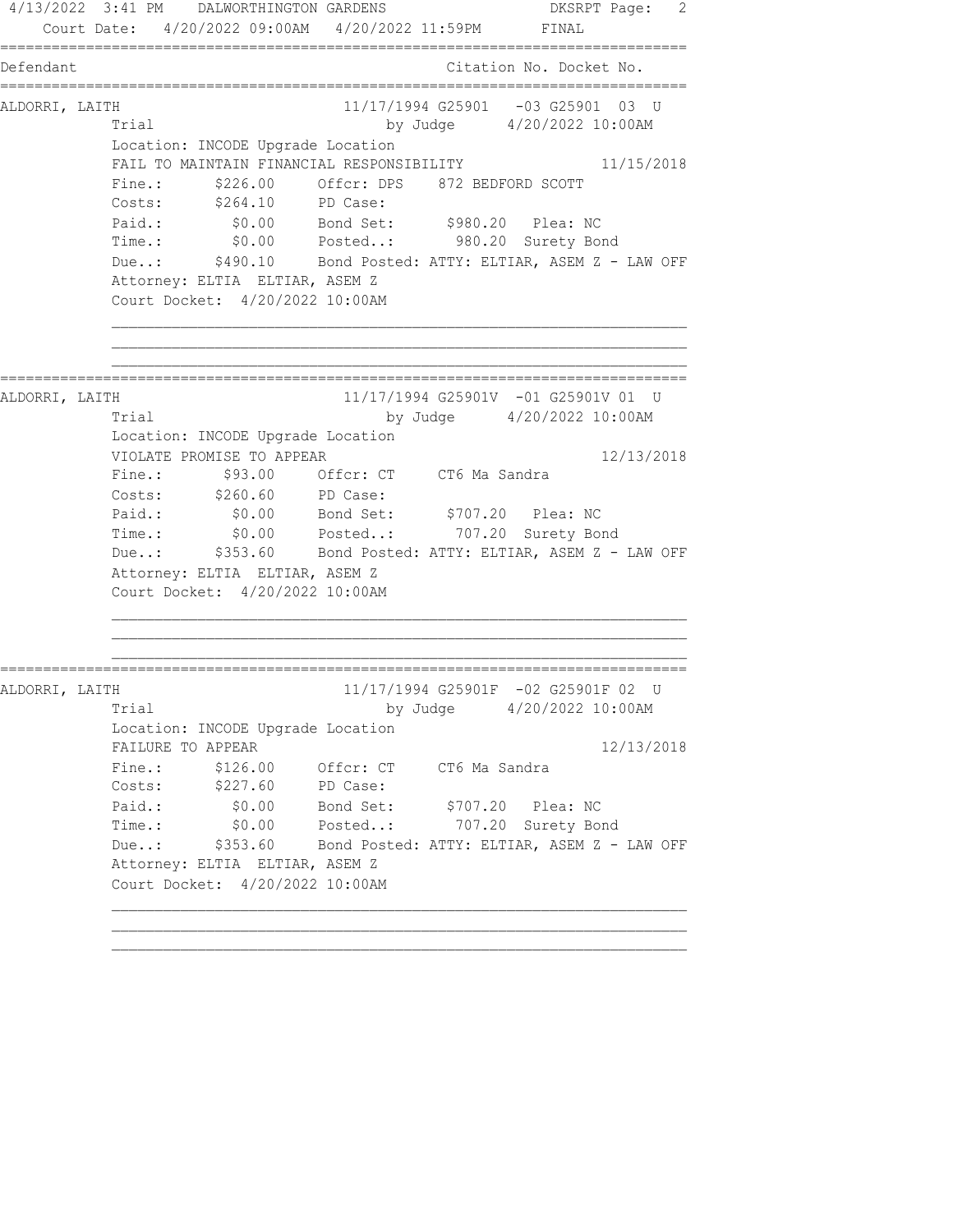4/13/2022 3:41 PM DALWORTHINGTON GARDENS DKSRPT Page: 3 Court Date: 4/20/2022 09:00AM 4/20/2022 11:59PM FINAL ================================================================================ Defendant Citation No. Docket No. ================================================================================ ALLEN, STUART WAYNE <br>8/21/1989 137302 -01 137302 01 Trial by Judge 4/20/2022 10:00AM Location: INCODE Upgrade Location OPEN CONTAINER 10/13/2015 Fine.: \$175.90 Offcr: DPS 885 JEFFREY SCOTT Costs: \$225.20 PD Case: Paid.: \$0.00 Bond Set: \$502.20 Plea: NC Time.: \$150.00 Posted..: 0.00 Due..: \$251.10 Attorney: No attorney of record Court Docket: 4/20/2022 10:00AM ================================================================================ ALLEN, STUART WAYNE 8/21/1989 137302V -01 137302V 01 Trial by Judge 4/20/2022 10:00AM Location: INCODE Upgrade Location VIOLATE PROMISE TO APPEAR 11/10/2015 Fine.: \$93.00 Offcr: CT CT6 Ma Sandra Costs: \$236.60 PD Case: Paid.: \$0.00 Bond Set: \$359.20 Plea: NC Paid.:  $\frac{$1,00}{$1,00}$  Bond Set:  $\frac{$3,59,20}{$1,00}$ <br>Time.:  $\frac{$1,000}{$1,00}$  Posted..: 0.00 Due..: \$179.60 Attorney: No attorney of record Court Docket: 4/20/2022 10:00AM ================================================================================ ANDERSON, AVERY ELIZABETH 8/21/2003 G37376 -01 G37376 01 M Trial by Judge 4/20/2022 10:00AM Location: INCODE Upgrade Location SPEEDING 56 MPH in a 40 MPH zone  $6/16/2021$ Fine.:  $$50.00$  Offcr: DPS 332 WITTS BENJAMIN Costs: \$134.00 PD Case: Paid.: \$0.00 Bond Set: \$368.00 Plea: NC Time.: \$0.00 Posted..: 0.00 Due..: \$184.00 Attorney: HORT HORTON, CHASE Court Docket: 4/20/2022 10:00AM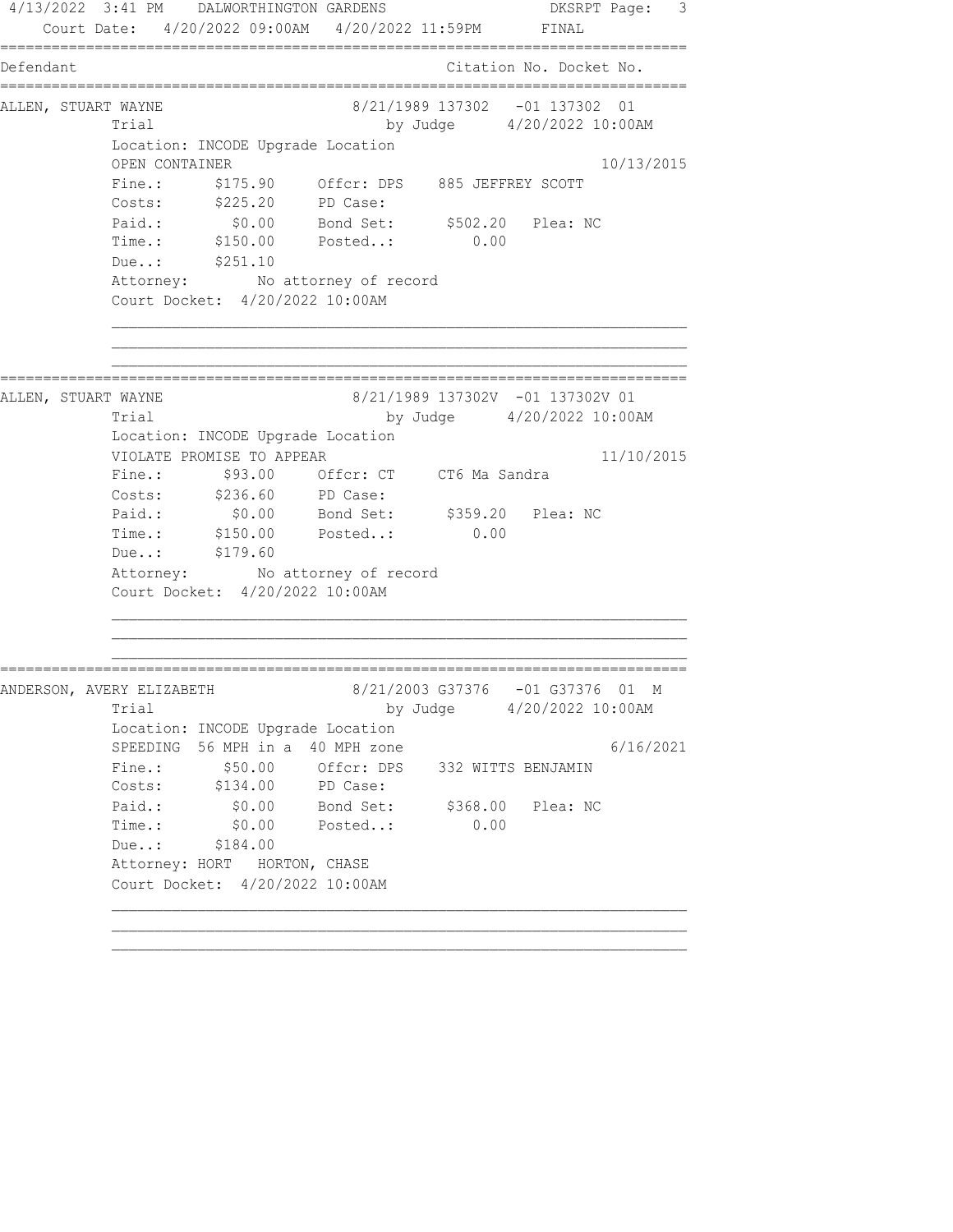4/13/2022 3:41 PM DALWORTHINGTON GARDENS DKSRPT Page: 4 Court Date: 4/20/2022 09:00AM 4/20/2022 11:59PM FINAL ================================================================================ Defendant Citation No. Docket No. ================================================================================ ARISTA, JULIE 11/19/1991 G35719 -01 G35719 01 Trial by Judge  $4/20/2022$  10:00AM Location: INCODE Upgrade Location SPEEDING 54 MPH in a 40 MPH zone 6/04/2020 Fine.: \$70.00 Offcr: DPS 338 BASS MICHAEL Costs: \$288.20 PD Case: Paid.: \$0.00 Bond Set: \$116.40 Plea: NC Time.: \$300.00 Posted..: 0.00 Due..: \$58.20 Attorney: No attorney of record Court Docket: 4/20/2022 10:00AM ================================================================================ ARISTA, JULIE 11/19/1991 G35719 -02 G35719 02 Trial by Judge 4/20/2022 10:00AM Location: INCODE Upgrade Location FAIL TO MAINTAIN FINANCIAL RESPONSIBILITY 6/04/2020 Fine.: \$226.00 Offcr: DPS 338 BASS MICHAEL Costs: \$266.10 PD Case: Paid.: \$0.00 Bond Set: \$384.20 Plea: NC Time.: \$300.00 Posted..: 0.00 Due..: \$192.10 Attorney: No attorney of record Court Docket: 4/20/2022 10:00AM ================================================================================ ARISTA, JULIE 11/19/1991 G35719 -03 G35719 03 Trial by Judge 4/20/2022 10:00AM Location: INCODE Upgrade Location DEFECTIVE HEAD LAMP(S) 6/04/2020 Fine.: \$73.00 Offcr: DPS 338 BASS MICHAEL Costs: \$289.10 PD Case: Paid.: \$0.00 Bond Set: \$124.20 Plea: NC Time.: \$300.00 Posted..: 0.00 Due..: \$62.10 Attorney: No attorney of record Court Docket: 4/20/2022 10:00AM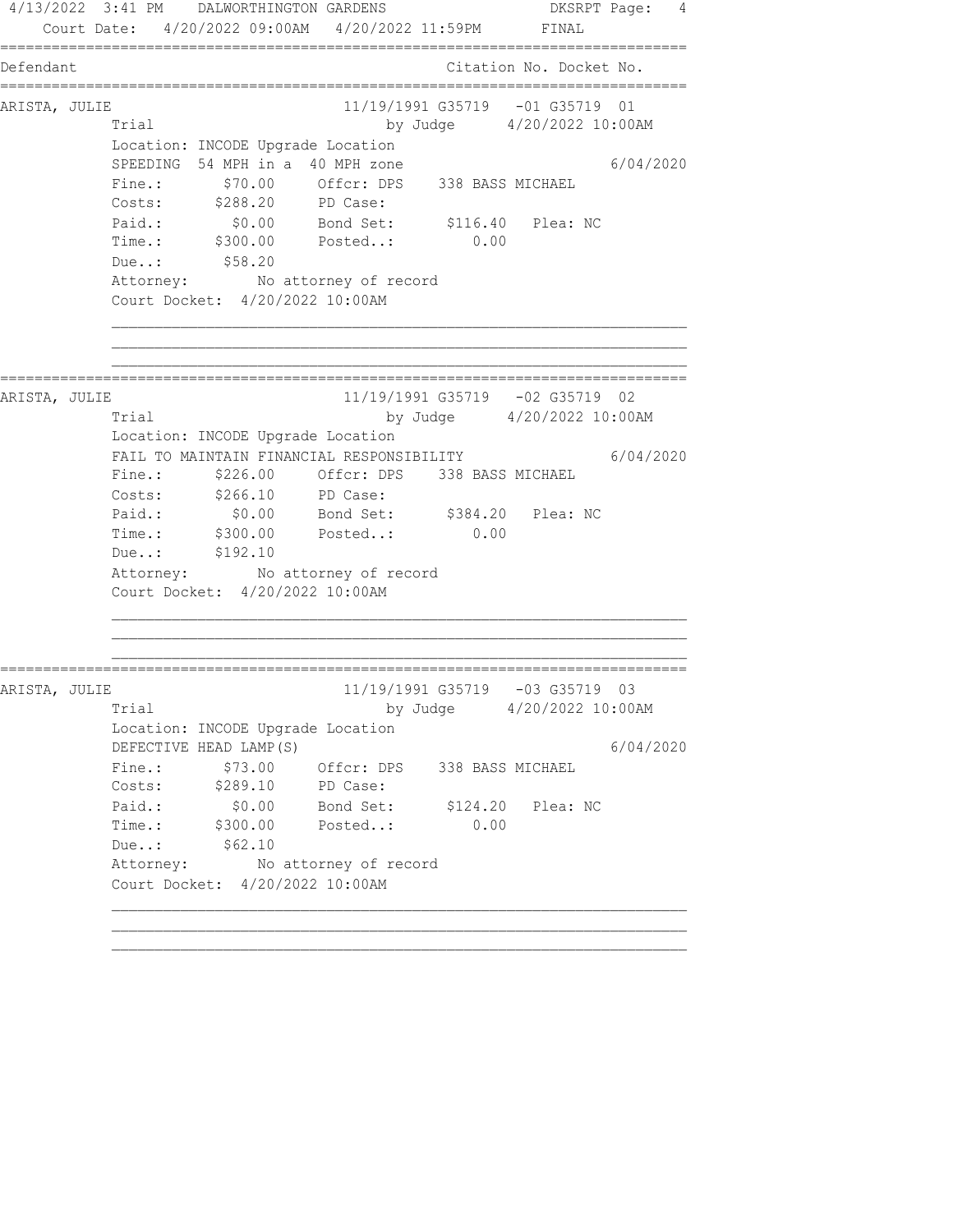4/13/2022 3:41 PM DALWORTHINGTON GARDENS DKSRPT Page: 5 Court Date: 4/20/2022 09:00AM 4/20/2022 11:59PM FINAL ================================================================================ Defendant Citation No. Docket No. ================================================================================ BAILEY, LILA JACQUELYN 6/24/1992 G40114 -01 G40114 01 Trial by Judge 4/20/2022 10:00AM Location: INCODE Upgrade Location FAIL TO MAINTAIN FINANCIAL RESPONSIBILITY 10/28/2021 Fine.:  $$226.00$  Offcr: DPS 338 BASS MICHAEL Costs:  $$81.00$  PD Case: Paid.: \$50.00 Bond Set: \$514.00 Plea: NC Time.: \$0.00 Posted..: 0.00 Due..: \$257.00 Attorney: No attorney of record Court Docket: 4/20/2022 10:00AM ================================================================================ BAILEY, LILA JACQUELYN 6/24/1992 G40114 -02 G40114 02 Trial by Judge 4/20/2022 10:00AM Location: INCODE Upgrade Location EXPIRED OPERATOR'S LICENSE 10/28/2021 Fine.: \$76.00 Offcr: DPS 338 BASS MICHAEL Costs:  $$81.00$  PD Case: Paid.: \$0.00 Bond Set: \$314.00 Plea: NC Time.:  $$0.00$  Posted..: 0.00 Due..: \$157.00 Attorney: No attorney of record Court Docket: 4/20/2022 10:00AM ================================================================================ BAILEY, LILA JACQUELYN 6/24/1992 G40114 -03 G40114 03 Trial by Judge 4/20/2022 10:00AM Location: INCODE Upgrade Location DISREGARD SIGNAL LIGHT 10/28/2021 Fine.: \$73.00 Offcr: DPS 338 BASS MICHAEL Costs: \$134.00 PD Case: Paid.: \$0.00 Bond Set: \$414.00 Plea: NC Time.: \$0.00 Posted..: 0.00 Due..: \$207.00 Attorney: No attorney of record Court Docket: 4/20/2022 10:00AM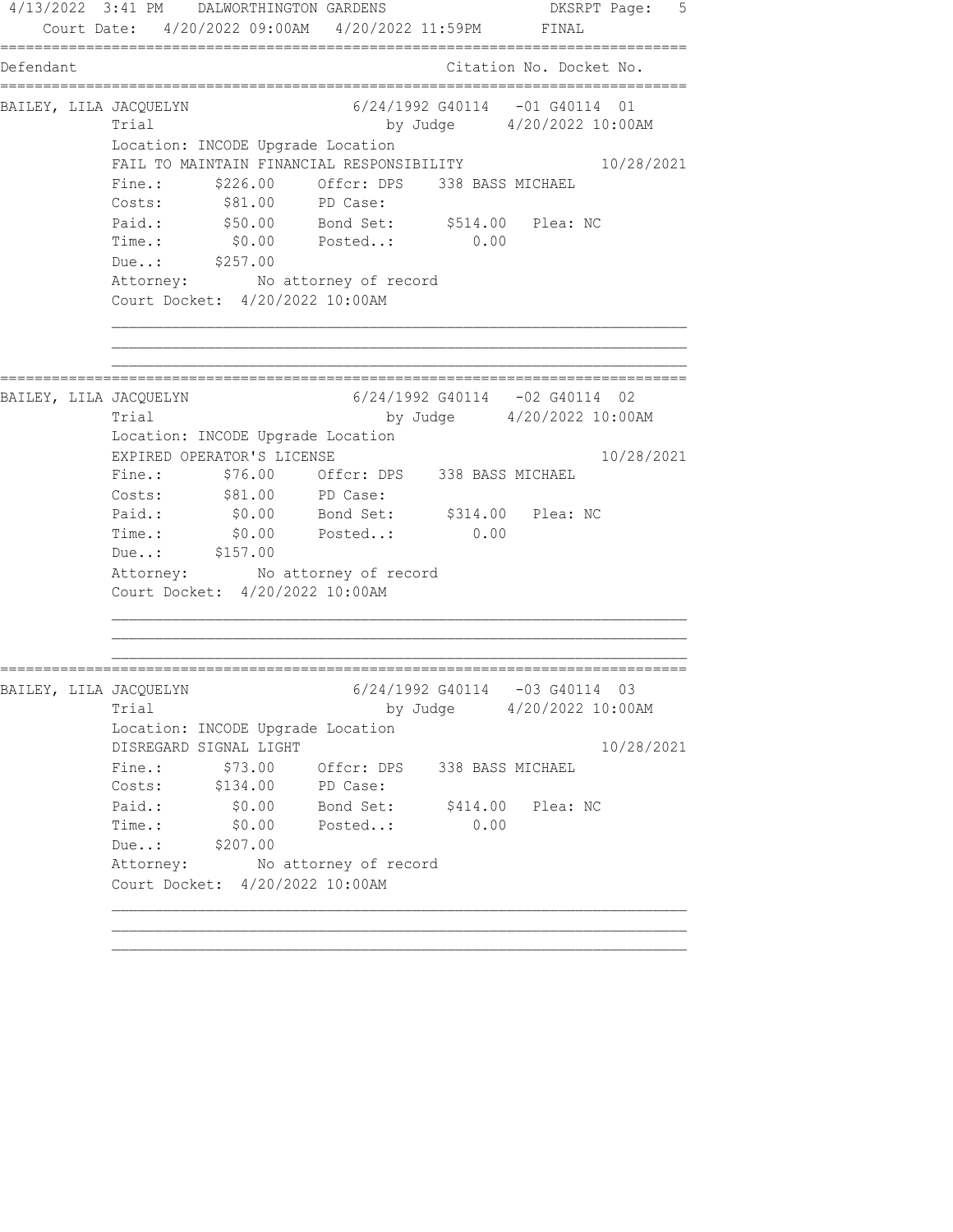4/13/2022 3:41 PM DALWORTHINGTON GARDENS DKSRPT Page: 6 Court Date: 4/20/2022 09:00AM 4/20/2022 11:59PM FINAL ================================================================================ Defendant Citation No. Docket No. ================================================================================ BAKER, DEAMBER CHAMPAIGNE 68/25/1990 638296 -01 638296 01 Trial by Judge 4/20/2022 09:00AM Location: INCODE Upgrade Location SPEEDING 55 MPH in a 40 MPH zone 8/12/2021 Fine.: \$75.00 Offcr: DPS 873 ROTERT JOHN Costs: \$194.00 PD Case: Paid.: \$0.00 Bond Set: \$538.00 Plea: Time.: \$0.00 Posted..: 538.00 Surety Bond Due..:  $$269.00$  Bond Posted: A WAY OUT Attorney: No attorney of record Court Docket: 4/20/2022 09:00AM ================================================================================ BAKER, RON 7/22/1988 G38542 -01 G38542 01 Trial by Judge  $4/20/2022$  10:00AM Location: INCODE Upgrade Location NO DRIVER'S LICENSE 5/13/2021 Fine.: \$101.00 Offcr: DPS 872 BEDFORD SCOTT Costs: \$146.00 PD Case: Paid.: \$0.00 Bond Set: \$194.00 Plea: NC Time.: \$150.00 Posted..: 0.00 Due..: \$97.00 Attorney: No attorney of record Court Docket: 4/20/2022 10:00AM ================================================================================ BAKER, RON 7/22/1988 G38542 -02 G38542 02 Trial by Judge  $4/20/2022$  10:00AM Location: INCODE Upgrade Location SPEEDING  $61$  MPH in a 40 MPH zone  $5/13/2021$ Fine.:  $$105.00$  Offcr: DPS 872 BEDFORD SCOTT Costs: \$199.00 PD Case: Paid.: \$0.00 Bond Set: \$308.00 Plea: NC Time.: \$150.00 Posted..: 0.00 Due..: \$154.00 Attorney: No attorney of record Court Docket: 4/20/2022 10:00AM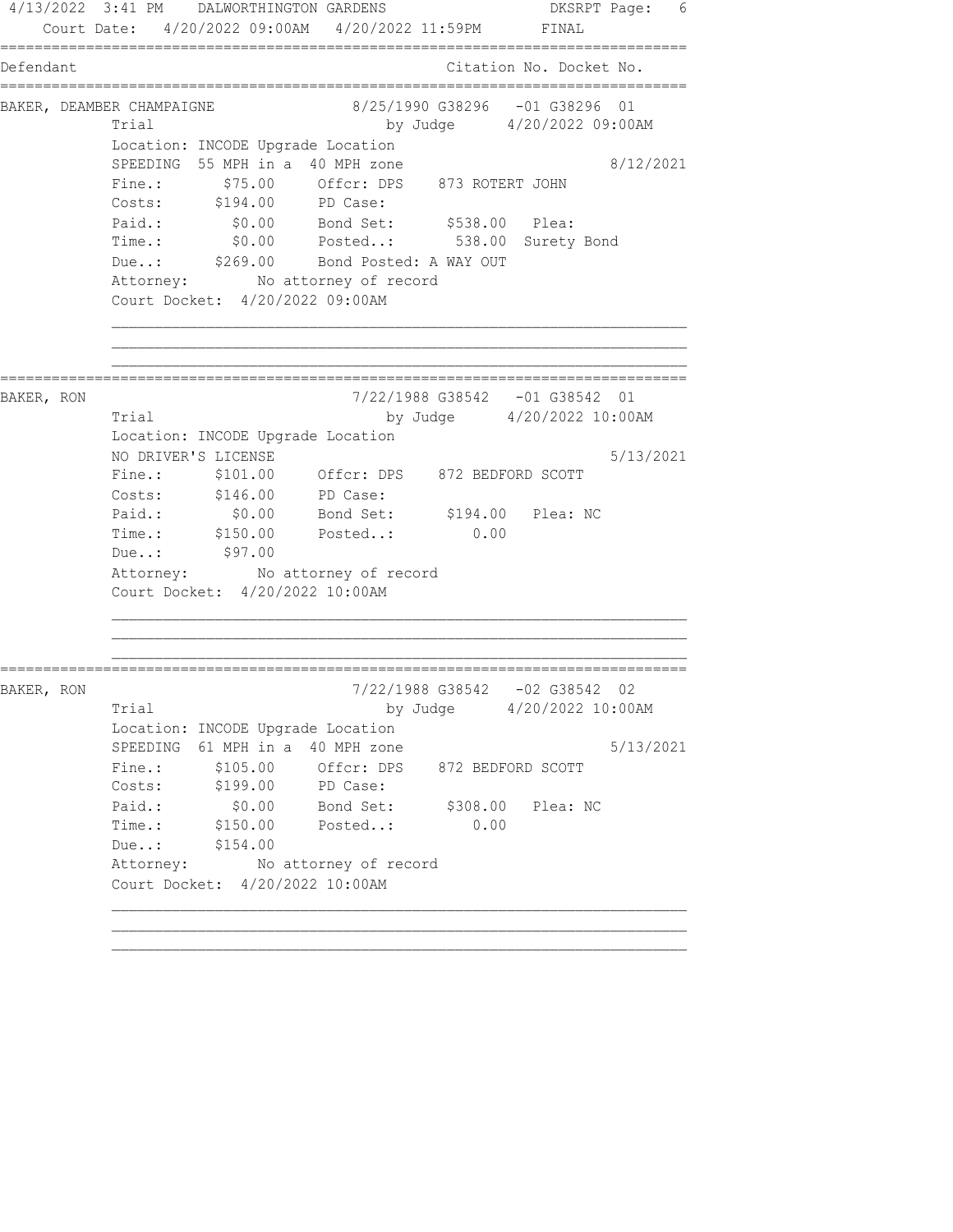4/13/2022 3:41 PM DALWORTHINGTON GARDENS DESRPT Page: 7 Court Date: 4/20/2022 09:00AM 4/20/2022 11:59PM FINAL ================================================================================ Defendant Citation No. Docket No. ================================================================================ BANKS, JOHN HENRY 8/24/1991 G27090 -01 G27090 01 Trial by Judge  $4/20/2022$  09:00AM Location: INCODE Upgrade Location EXPIRED OPERATOR'S LICENSE 11/14/2018 Fine.:  $$76.00$  Offcr: DPS 879 DAUGIRDA BRAD Costs: \$238.60 PD Case: Paid.: \$130.00 Bond Set: \$369.20 Plea: NC Time.: \$0.00 Posted..: 0.00 Due..: \$184.60 Attorney: No attorney of record Court Docket: 4/20/2022 09:00AM ================================================================================ BANKS, JOHN HENRY 8/24/1991 G27090 -02 G27090 02 Trial by Judge 4/20/2022 09:00AM Location: INCODE Upgrade Location POSSESSION OF DRUG PARAPHERNALIA 11/14/2018 Fine.: \$176.00 Offcr: DPS 879 DAUGIRDA BRAD Costs: \$307.60 PD Case: Paid.: \$0.00 Bond Set: \$967.20 Plea: NC Time.:  $$0.00$  Posted..: 0.00 Due..: \$483.60 Attorney: No attorney of record Court Docket: 4/20/2022 09:00AM ================================================================================ BANKS, JOHN HENRY 8/24/1991 G32136 -01 G32136 01 Trial by Judge 4/20/2022 09:00AM Location: INCODE Upgrade Location FAIL TO MAINTAIN FINANCIAL RESPONSIBILTY-2  $7/22/2019$ Fine.: \$376.00 Offcr: DPS 302 FIKE WILLIAM Costs: \$302.60 PD Case: Paid.: \$0.00 Bond Set: \$1,357.20 Plea: NC Time.: \$0.00 Posted..: 0.00 Due..: \$678.60 Attorney: No attorney of record Court Docket: 4/20/2022 09:00AM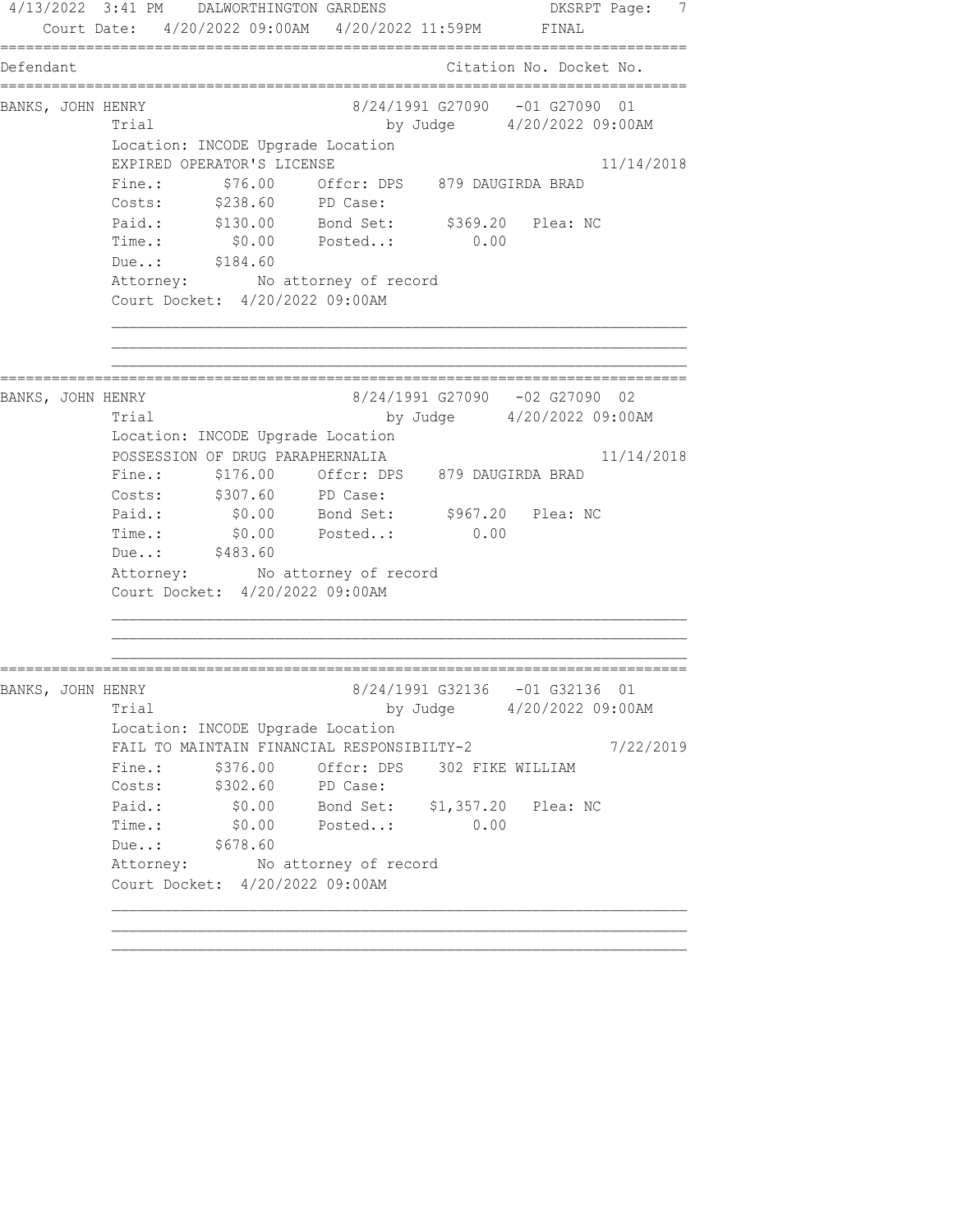4/13/2022 3:41 PM DALWORTHINGTON GARDENS DKSRPT Page: 8 Court Date: 4/20/2022 09:00AM 4/20/2022 11:59PM FINAL ================================================================================ Defendant Citation No. Docket No. ================================================================================ BANKS, JOHN HENRY 8/24/1991 G32136 -02 G32136 02 Trial by Judge  $4/20/2022$  09:00AM Location: INCODE Upgrade Location DISPLAY EXPIRED REGISTRATION 7/22/2019 Fine.:  $$51.00$  Offcr: DPS 302 FIKE WILLIAM Costs: \$205.10 PD Case: Paid.: \$0.00 Bond Set: \$512.20 Plea: NC Time.: \$0.00 Posted..: 0.00 Due..: \$256.10 Attorney: No attorney of record Court Docket: 4/20/2022 09:00AM ================================================================================ BANKS, JOHN HENRY 8/24/1991 G32136 -03 G32136 03 Trial by Judge 4/20/2022 09:00AM Location: INCODE Upgrade Location DRIVING WHILE LICENSE INVALID 7/22/2019 Fine.: \$226.00 Offcr: DPS 302 FIKE WILLIAM Costs: \$257.60 PD Case: Paid.: \$0.00 Bond Set: \$967.20 Plea: NC Time.:  $$0.00$  Posted..: 0.00 Due..: \$483.60 Attorney: No attorney of record Court Docket: 4/20/2022 09:00AM ================================================================================ BIBBS, TASHANI BRENNAN 10/18/1996 G36977 -01 G36977 01 U Trial by Judge 4/20/2022 10:00AM Location: INCODE Upgrade Location SPEEDING 56 MPH in a 40 MPH zone  $9/05/2021$ Fine.:  $$80.00$  Offcr: DPS 346 BASS AUSTIN Costs: \$134.00 PD Case: Paid.: \$0.00 Bond Set: \$428.00 Plea: NC Time.: \$0.00 Posted..: 0.00 Due..: \$214.00 Attorney: No attorney of record Court Docket: 4/20/2022 10:00AM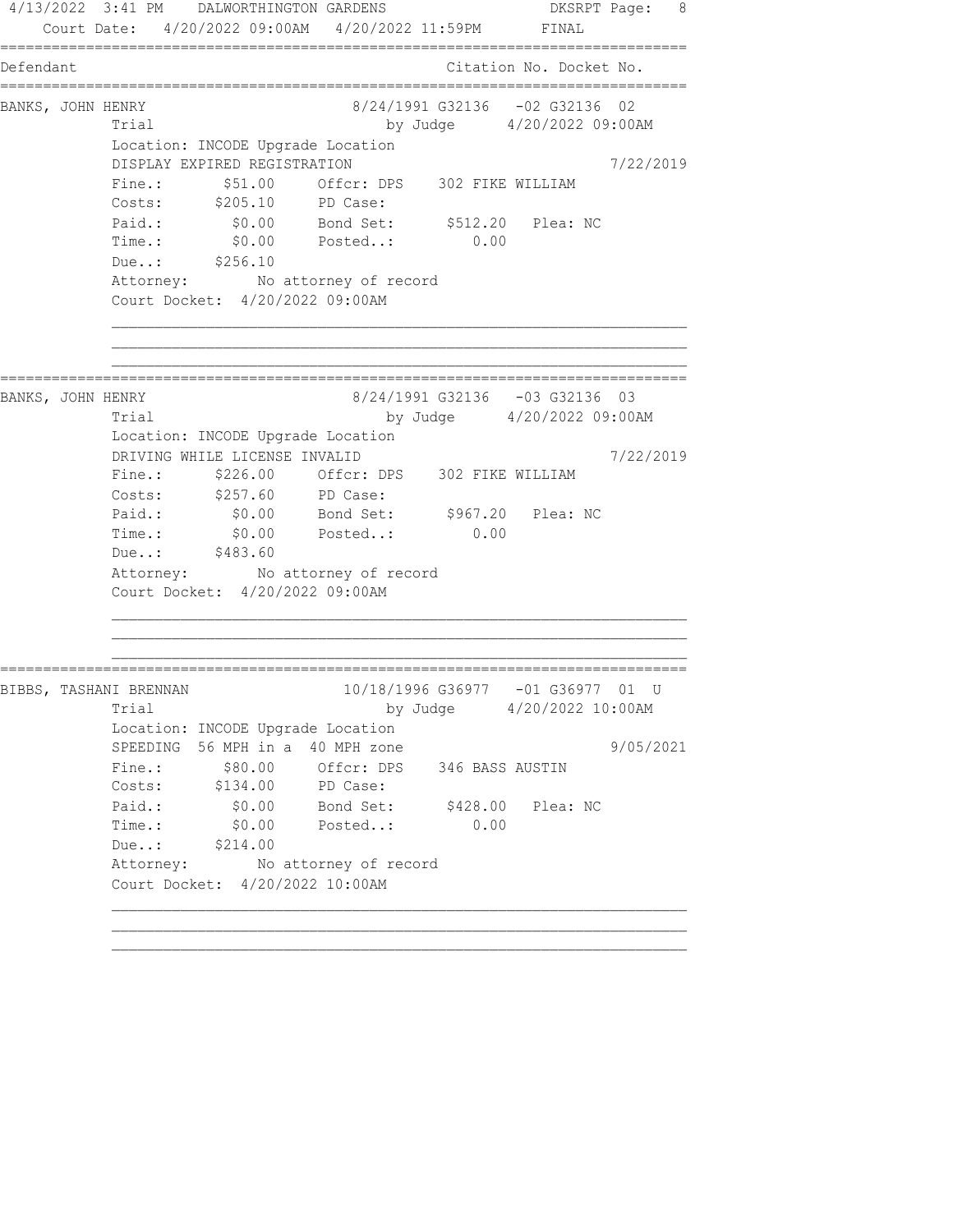4/13/2022 3:41 PM DALWORTHINGTON GARDENS DESRPT Page: 9 Court Date: 4/20/2022 09:00AM 4/20/2022 11:59PM FINAL ================================================================================ Defendant Citation No. Docket No. ================================================================================ BROOKS, DON EDWARD 10/23/1977 G21866 -01 G21866 01 Trial by Judge 4/20/2022 10:00AM Location: INCODE Upgrade Location FAIL TO MAINTAIN FINANCIAL RESPONSIBILITY 6/06/2017 Fine.:  $$226.00$  Offcr: DPS 873 ROTERT JOHN Costs: \$264.10 PD Case: Paid.: \$130.00 Bond Set: \$420.20 Plea: NC Time.: \$150.00 Posted..: 0.00 Due..: \$210.10 Attorney: No attorney of record Court Docket: 4/20/2022 10:00AM ================================================================================ BROOKS, DON EDWARD 10/23/1977 G21866 -02 G21866 02 Trial by Judge 4/20/2022 10:00AM Location: INCODE Upgrade Location SPEEDING 52 MPH in a 40 MPH zone  $6/06/2017$  Fine.: \$59.90 Offcr: DPS 873 ROTERT JOHN Costs: \$257.30 PD Case: Paid.: \$30.00 Bond Set: \$574.40 Plea: NC Time.:  $$0.00$  Posted..: 0.00 Due..: \$287.20 Attorney: No attorney of record Court Docket: 4/20/2022 10:00AM ================================================================================ BROOKS, DON EDWARD 10/23/1977 G21866F -01 G21866F 01 Trial by Judge  $4/20/2022$  10:00AM Location: INCODE Upgrade Location FAILURE TO APPEAR 9/20/2017 Fine.: \$126.00 Offcr: CT CT6 Ma Sandra Costs: \$227.60 PD Case: Paid.: \$30.00 Bond Set: \$647.20 Plea: NC Time.: \$0.00 Posted..: 0.00 Due..: \$323.60 Attorney: No attorney of record Court Docket: 4/20/2022 10:00AM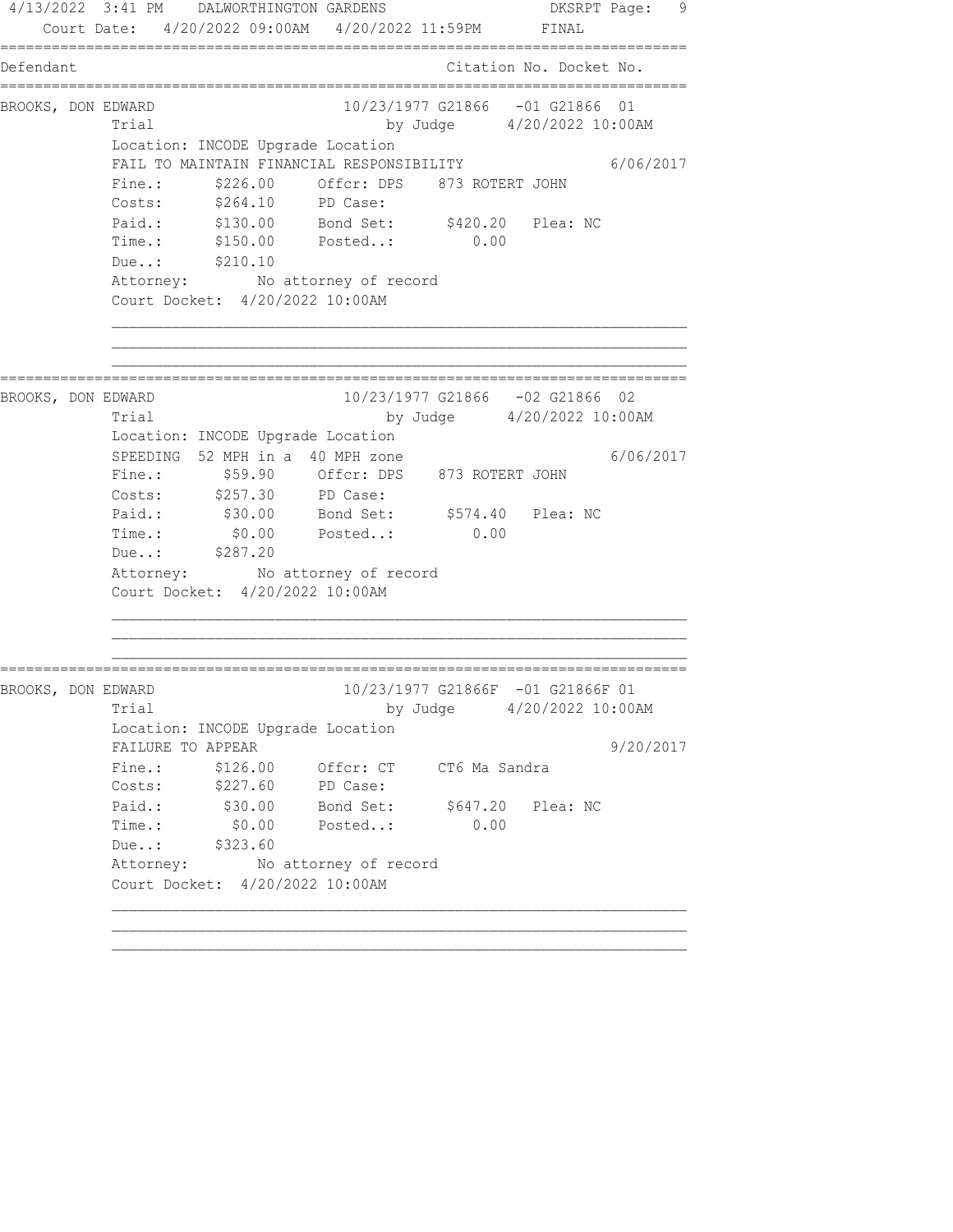4/13/2022 3:41 PM DALWORTHINGTON GARDENS DKSRPT Page: 10 Court Date: 4/20/2022 09:00AM 4/20/2022 11:59PM FINAL ================================================================================ Defendant Citation No. Docket No. ================================================================================ BROOKS, DON EDWARD 10/23/1977 G21866V -02 G21866V 02 Trial by Judge  $4/20/2022$  10:00AM Location: INCODE Upgrade Location VIOLATE PROMISE TO APPEAR 9/05/2017 Fine.: \$93.00 Offcr: CT CT6 Ma Sandra Costs: \$260.60 PD Case: Paid.: \$30.00 Bond Set: \$647.20 Plea: NC Time.: \$0.00 Posted..: 0.00 Due..: \$323.60 Attorney: No attorney of record Court Docket: 4/20/2022 10:00AM ================================================================================ CARLOS, XILOJ C 9/01/2002 G38801 -01 G38801 01 M Trial by Judge 4/20/2022 10:00AM Location: INCODE Upgrade Location FAIL TO MAINTAIN FINANCIAL RESPONSIBILITY 10/24/2021 Fine.: \$186.00 Offcr: DPS 872 BEDFORD SCOTT Costs:  $$81.00$  PD Case: Paid.: \$200.00 Bond Set: \$134.00 Plea: NC Time.:  $$0.00$  Posted..: 0.00 Time.: \$0.00<br>Due..: \$67.00 Attorney: TIJER TIJERINA, DORYS Court Docket: 4/20/2022 10:00AM ================================================================================ CARLOS, XILOJ C 9/01/2002 G38801 -02 G38801 02 M Trial by Judge 4/20/2022 10:00AM Location: INCODE Upgrade Location SPEEDING 50 MPH in a 40 MPH zone 10/24/2021 Fine.:  $$50.00$  Offcr: DPS 872 BEDFORD SCOTT Costs: \$134.00 PD Case: Paid.: \$0.00 Bond Set: \$368.00 Plea: Time.: \$0.00 Posted..: 0.00 Due..: \$184.00 Attorney: TIJER TIJERINA, DORYS Court Docket: 4/20/2022 10:00AM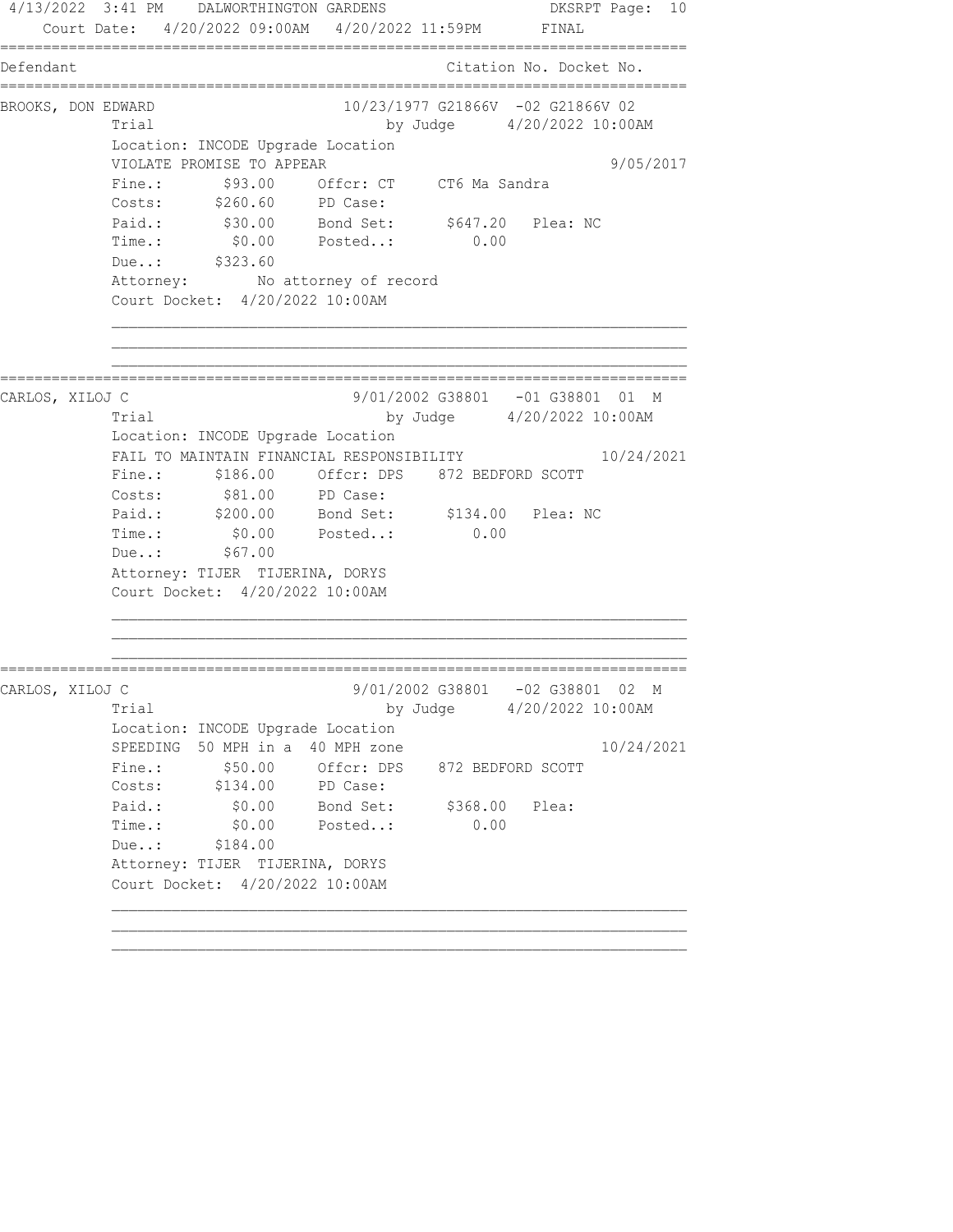4/13/2022 3:41 PM DALWORTHINGTON GARDENS DKSRPT Page: 11 Court Date: 4/20/2022 09:00AM 4/20/2022 11:59PM FINAL ================================================================================ Defendant Citation No. Docket No. ================================================================================ CARLOS, XILOJ C 9/01/2002 G38801 -03 G38801 03 M Trial by Judge 4/20/2022 10:00AM Location: INCODE Upgrade Location NO DRIVER'S LICENSE 10/24/2021 Fine.: \$131.00 Offcr: DPS 872 BEDFORD SCOTT Costs:  $$81.00$  PD Case: Paid.: \$0.00 Bond Set: \$424.00 Plea: NC Time.: \$0.00 Posted..: 0.00 Due..: \$212.00 Attorney: TIJER TIJERINA, DORYS Court Docket: 4/20/2022 10:00AM ================================================================================ CARTER, BREANNA LEIGH 11/17/1998 G32664 -01 G32664 01 M Trial by Judge 4/20/2022 10:00AM Location: INCODE Upgrade Location FAIL TO MAINTAIN FINANCIAL RESPONSIBLITY 3RD 8/08/2019 Fine.: \$326.00 Offcr: DPS 332 WITTS BENJAMIN Costs: \$268.10 PD Case: Paid.: \$150.00 Bond Set: \$888.20 Plea: NC Time.: \$0.00 Posted..: 1,578.20 Surety Bond Due..: \$444.10 Bond Posted: ATTY: HAWKINS, ANDREW - HAWKIN Attorney: HAWKI HAWKINS, ANDREW Court Docket: 4/20/2022 10:00AM ================================================================================ CARTER, BREANNA LEIGH 11/17/1998 G32664F -01 G32664F 01 M Trial by Judge  $4/20/2022$  10:00AM Location: INCODE Upgrade Location FAILURE TO APPEAR 9/05/2019 Fine.: \$106.00 Offcr: CT CT6 Ma Sandra Costs: \$195.60 PD Case: Paid.: \$0.00 Bond Set: \$603.20 Plea: NC Time.: \$0.00 Posted..: 655.20 Surety Bond Due..: \$301.60 Bond Posted: ATTY: HAWKINS, ANDREW - HAWKIN Attorney: HAWKI HAWKINS, ANDREW Court Docket: 4/20/2022 10:00AM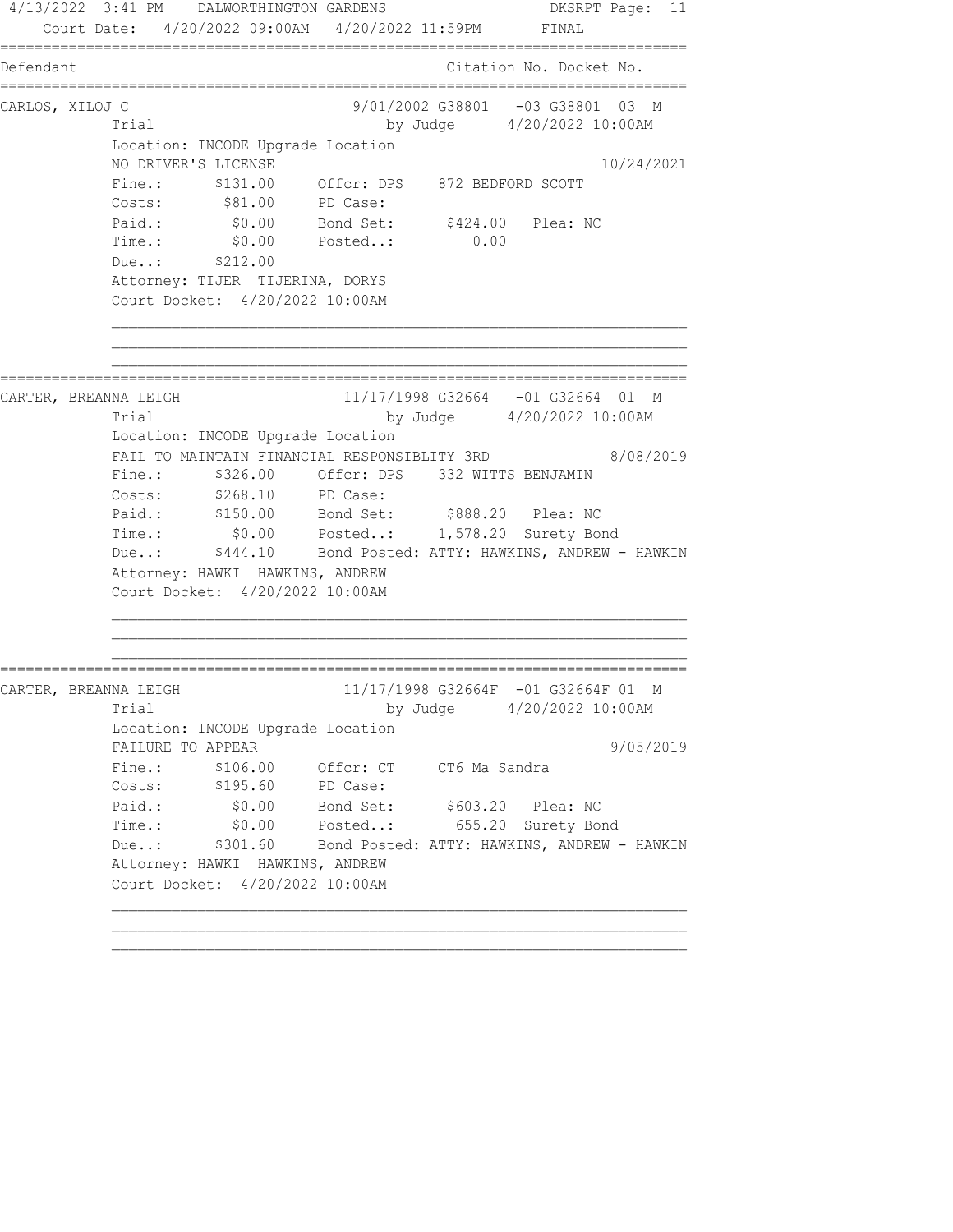4/13/2022 3:41 PM DALWORTHINGTON GARDENS DKSRPT Page: 12 Court Date: 4/20/2022 09:00AM 4/20/2022 11:59PM FINAL ================================================================================ Defendant Citation No. Docket No. ================================================================================ CHANEY, JAMES W 3/01/1964 G38934 -01 G38934 01 Trial by Judge  $4/20/2022$  10:00AM Location: INCODE Upgrade Location PUBLIC INTOXICATION 11/30/2021 Fine.: \$126.00 Offcr: DPS 872 BEDFORD SCOTT Costs: \$96.00 PD Case: Paid.: \$0.00 Bond Set: \$144.00 Plea: NC Time.: \$150.00 Posted..: 0.00 Due..: \$72.00 Attorney: No attorney of record Court Docket: 4/20/2022 10:00AM ================================================================================ CHURCH, KENNETH RAY 12/24/1977 G18709 -02 G18709 02 Trial by Judge 4/20/2022 10:00AM Location: INCODE Upgrade Location NO DRIVER'S LICENSE 9/02/2016 Fine.: \$100.90 Offcr: DPS 326 BONNER TYLER Costs: \$202.70 PD Case: Paid.: \$26.40 Bond Set: \$254.40 Plea: NC Paid.: \$26.40 Bond Set: \$254.40<br>Time.: \$150.00 Posted..: 0.00 Due..: \$127.20 Attorney: No attorney of record Court Docket: 4/20/2022 10:00AM ================================================================================ CHURCH, KENNETH RAY 12/24/1977 G18709F -01 G18709F 01 Trial by Judge  $4/20/2022$  10:00AM Location: INCODE Upgrade Location FAILURE TO APPEAR 9/30/2016 Fine.:  $$126.00$  Offcr: CT CT6 Ma Sandra Costs: \$203.60 PD Case: Paid.: \$0.00 Bond Set: \$359.20 Plea: NC Time.: \$150.00 Posted..: 0.00 Due..: \$179.60 Attorney: No attorney of record Court Docket: 4/20/2022 10:00AM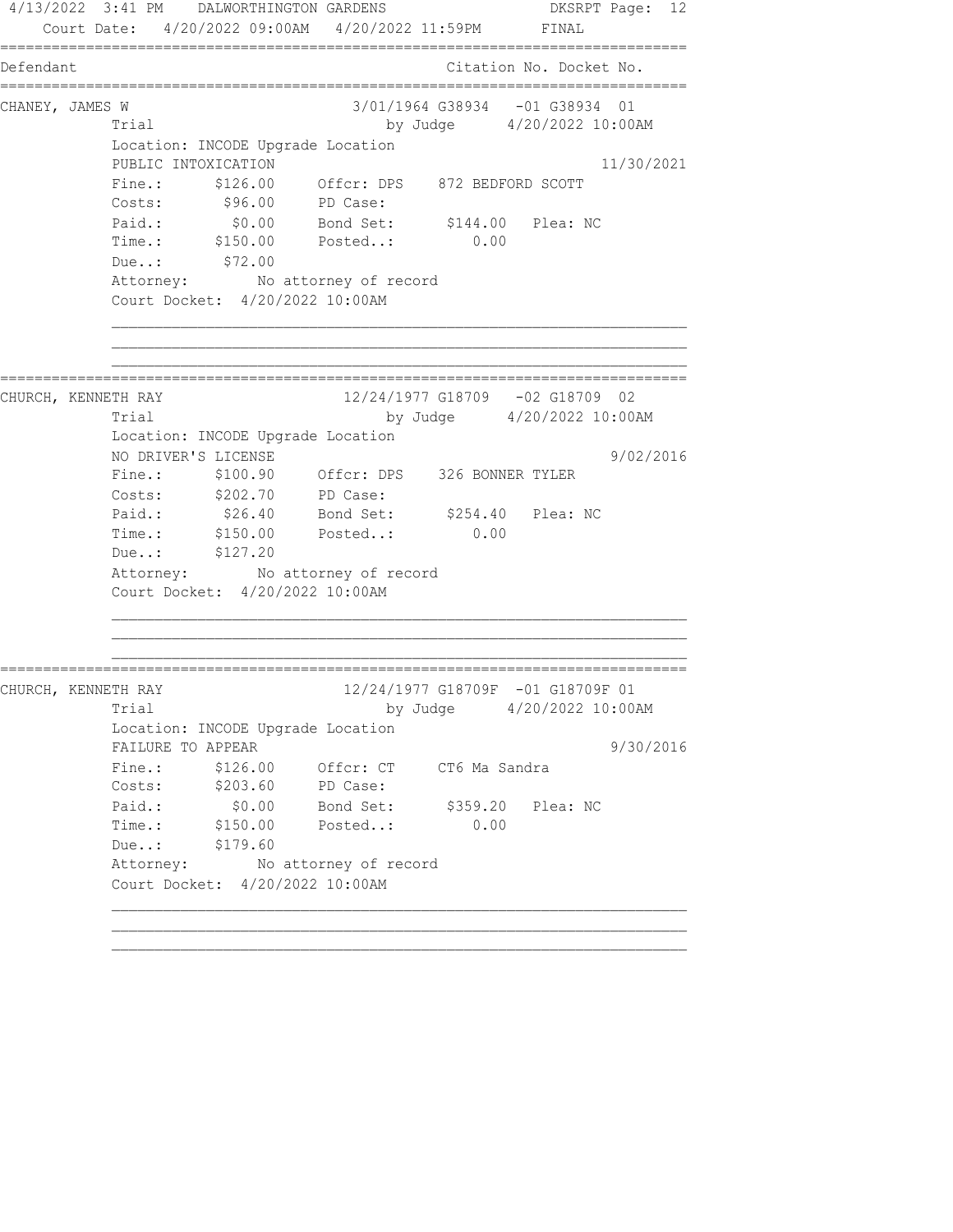4/13/2022 3:41 PM DALWORTHINGTON GARDENS DKSRPT Page: 13 Court Date: 4/20/2022 09:00AM 4/20/2022 11:59PM FINAL ================================================================================ Defendant Citation No. Docket No. ================================================================================ COUNTS, ELISSA DREW 10/09/2003 G40570 -01 G40570 01 M Trial by Judge  $4/20/2022$  10:00AM Location: INCODE Upgrade Location SPEEDING 45 MPH in a 30 MPH zone 12/14/2021 Fine.: \$75.00 Offcr: DPS 312 MILLER RYAN Costs: \$134.00 PD Case: Paid.: \$100.00 Bond Set: \$218.00 Plea: NC Time.: \$0.00 Posted..: 0.00 Due..: \$109.00 Attorney: No attorney of record Court Docket: 4/20/2022 10:00AM ================================================================================ COUNTS, ELISSA DREW 10/09/2003 G40570 -02 G40570 02 M Trial by Judge 4/20/2022 10:00AM Location: INCODE Upgrade Location NO DRIVER'S LICENSE 12/14/2021 Fine.: \$101.00 Offcr: DPS 312 MILLER RYAN Costs:  $$81.00$  PD Case: Paid.: \$0.00 Bond Set: \$364.00 Plea: NC Time.:  $$0.00$  Posted..: 0.00 Due..: \$182.00 Attorney: No attorney of record Court Docket: 4/20/2022 10:00AM ================================================================================ CRUMP, JAMES DEE 1/22/1989 G37692 -01 G37692 01 Trial by Judge 4/20/2022 10:00AM Location: INCODE Upgrade Location NO DRIVER'S LICENSE 5/16/2021 Fine.:  $$101.00$  Offcr: DPS 873 ROTERT JOHN Costs: \$146.00 PD Case: Paid.: \$0.00 Bond Set: \$194.00 Plea: NC Time.: \$150.00 Posted..: 0.00 Due..: \$97.00 Attorney: No attorney of record Court Docket: 4/20/2022 10:00AM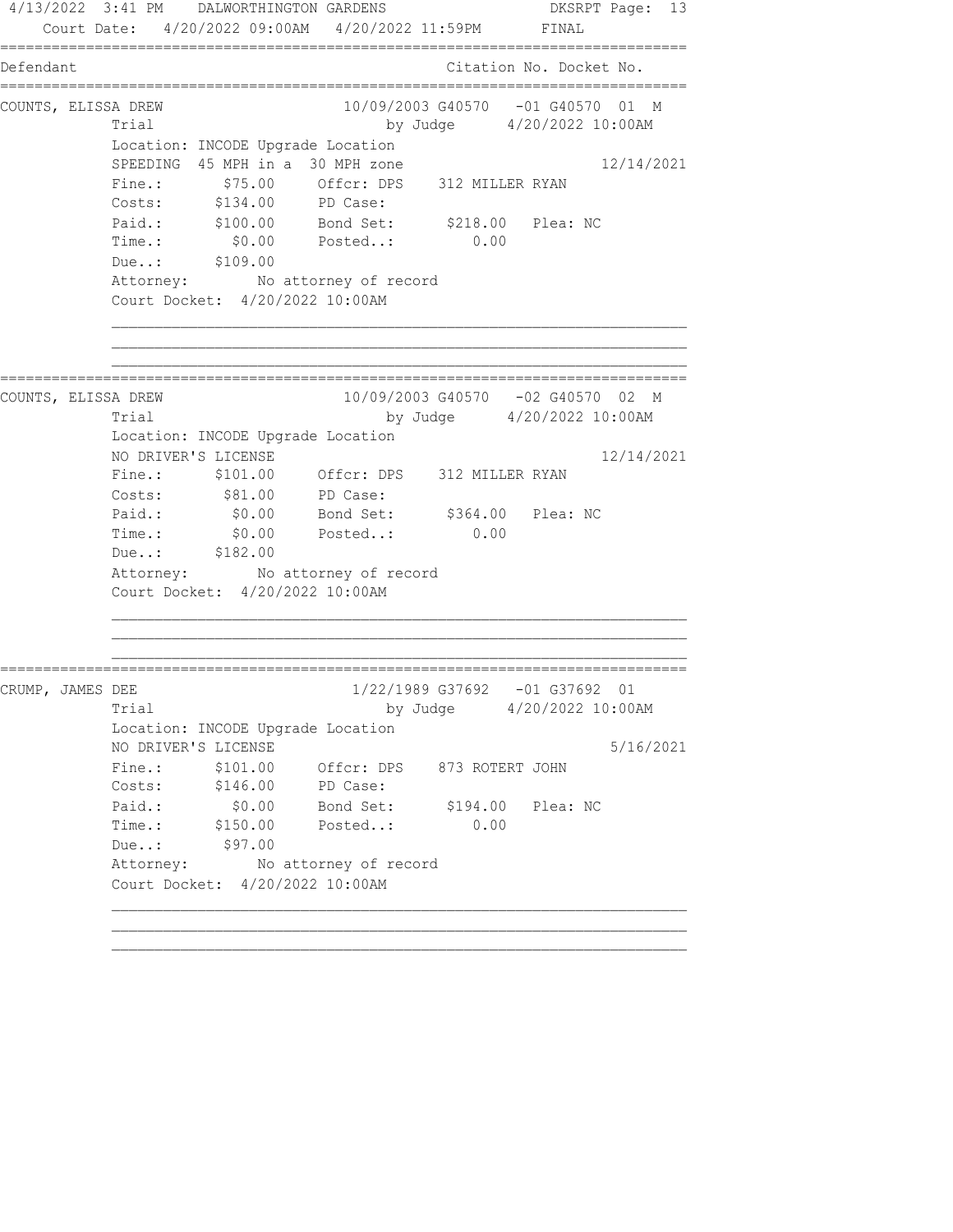4/13/2022 3:41 PM DALWORTHINGTON GARDENS DKSRPT Page: 14 Court Date: 4/20/2022 09:00AM 4/20/2022 11:59PM FINAL ================================================================================ Defendant Citation No. Docket No. ================================================================================ CRUMP, JAMES DEE 1/22/1989 G37692 -02 G37692 02 Trial by Judge  $4/20/2022$  10:00AM Location: INCODE Upgrade Location SPEEDING 53 MPH in a 40 MPH zone 5/16/2021<br>Fine.: \$65.00 Offcr: DPS 873 ROTERT JOHN Fine.: \$65.00 Offcr: DPS 873 ROTERT JOHN Costs: \$199.00 PD Case: Paid.: \$0.00 Bond Set: \$228.00 Plea: NC Time.: \$150.00 Posted..: 0.00 Due..: \$114.00 Attorney: No attorney of record Court Docket: 4/20/2022 10:00AM ================================================================================ CRUMP, JAMES DEE 1/22/1989 G37692 -03 G37692 03 Trial by Judge 4/20/2022 10:00AM Location: INCODE Upgrade Location FAIL TO MAINTAIN FINANCIAL RESPONSIBILITY 5/16/2021 Fine.: \$226.00 Offcr: DPS 873 ROTERT JOHN Costs: \$146.00 PD Case: Paid.: \$0.00 Bond Set: \$444.00 Plea: NC Time.: \$150.00 Posted..: 0.00 Due..: \$222.00 Attorney: No attorney of record Court Docket: 4/20/2022 10:00AM ================================================================================ DAVIS, KEIRRA LASHAY 8/06/2002 G36628 -01 G36628 01 M Trial by Judge 4/20/2022 10:00AM Location: INCODE Upgrade Location SPEEDING 63 MPH in a 40 MPH zone 3/15/2021 Fine.:  $$115.00$  Offcr: DPS 312 MILLER RYAN Costs: \$286.70 PD Case: Paid.: \$150.00 Bond Set: \$503.40 Plea: NC Time.: \$0.00 Posted..: 0.00 Due..: \$251.70 Attorney: No attorney of record Court Docket: 4/20/2022 10:00AM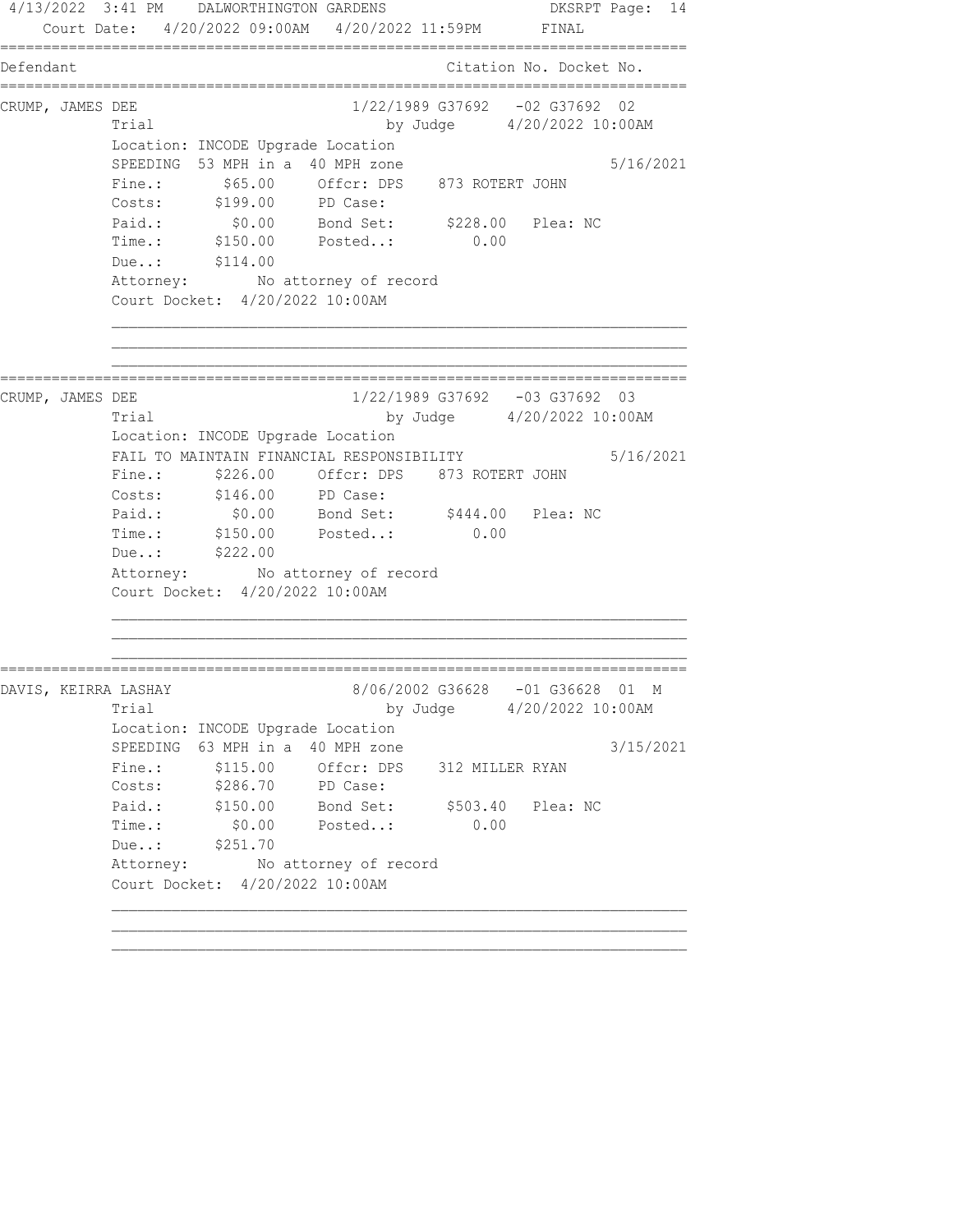4/13/2022 3:41 PM DALWORTHINGTON GARDENS DKSRPT Page: 15 Court Date: 4/20/2022 09:00AM 4/20/2022 11:59PM FINAL ================================================================================ Defendant Citation No. Docket No. ================================================================================ DOUGLAS, ANGELIQUE NICHOLL 2/06/1991 G31087 -01 G31087 01 Trial by Judge  $4/20/2022$  10:00AM Location: INCODE Upgrade Location DRIVING WHILE LICENSE INVALID 4/01/2019 Fine.: \$226.00 Offcr: DPS 874 WOLF CLAYTON Costs: \$264.10 PD Case: Paid.: \$0.00 Bond Set: \$980.20 Plea: NC Time.: \$0.00 Posted..: 0.00 Due..: \$490.10 Attorney: No attorney of record Court Docket: 4/20/2022 10:00AM ================================================================================ DOUGLAS, ANGELIQUE NICHOLL 2/06/1991 G31087F -01 G31087F 01 Trial by Judge 4/20/2022 10:00AM Location: INCODE Upgrade Location FAILURE TO APPEAR 4/29/2019 Fine.: \$126.00 Offcr: CT CT6 Ma Sandra Costs: \$227.60 PD Case: Paid.: \$0.00 Bond Set: \$707.20 Plea: NC Time.:  $$0.00$  Posted..: 0.00 Due..: \$353.60 Attorney: No attorney of record Court Docket: 4/20/2022 10:00AM ================================================================================ DRAUGHN, DESI RAWSKI III 2/16/2001 G34458 -01 G34458 01 M Trial by Judge  $4/20/2022$  10:00AM Location: INCODE Upgrade Location SPEEDING 69 MPH in a 40 MPH zone 10/28/2020 Fine.:  $$145.00$  Offcr: DPS 873 ROTERT JOHN Costs: \$297.70 PD Case: Paid.: \$0.00 Bond Set: \$885.40 Plea: NC Time.: \$0.00 Posted..: 0.00 Due..: \$442.70 Attorney: No attorney of record Court Docket: 4/20/2022 10:00AM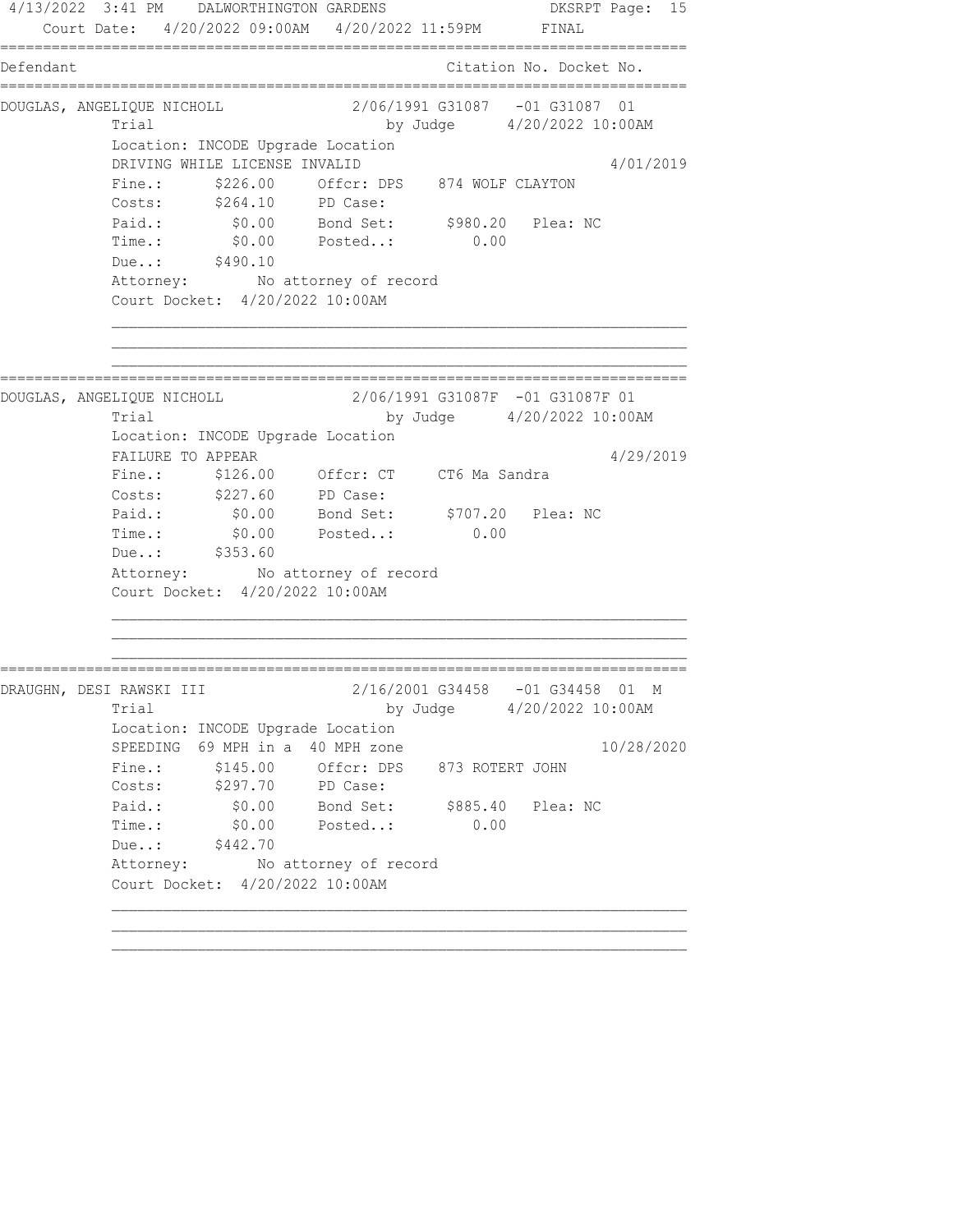4/13/2022 3:41 PM DALWORTHINGTON GARDENS DKSRPT Page: 16 Court Date: 4/20/2022 09:00AM 4/20/2022 11:59PM FINAL ================================================================================ Defendant Citation No. Docket No. ================================================================================ DRAUGHN, DESI RAWSKI III 2/16/2001 G34478 -01 G34478 01 M Trial by Judge  $4/20/2022$  10:00AM Location: INCODE Upgrade Location SPEEDING 55 MPH in a 40 MPH zone 11/08/2020 Fine.: \$75.00 Offcr: DPS 342 MILLS MARILYN Costs: \$276.70 PD Case: Paid.: \$0.00 Bond Set: \$703.40 Plea: NC Time.: \$0.00 Posted..: 0.00 Due..: \$351.70 Attorney: No attorney of record Court Docket: 4/20/2022 10:00AM ================================================================================ DRAUGHN, DESI RAWSKI III 2/16/2001 G34478 -02 G34478 02 M Trial by Judge 4/20/2022 10:00AM Location: INCODE Upgrade Location FAIL TO MAINTAIN FINANCIAL RESPONSIBILITY 11/08/2020 Fine.: \$226.00 Offcr: DPS 342 MILLS MARILYN Costs: \$253.10 PD Case: Paid.: \$0.00 Bond Set: \$958.20 Plea: NC Paid.: \$0.00 Bond Set: \$958.20 Plea: NC<br>Time.: \$0.00 Posted..: 0.00 Due..: \$479.10 Attorney: No attorney of record Court Docket: 4/20/2022 10:00AM ================================================================================ DRAUGHN, DESI RAWSKI III 2/16/2001 G37564 -01 G37564 01 M Trial by Judge  $4/20/2022$  10:00AM Location: INCODE Upgrade Location FAIL TO MAINTAIN FINANCIAL RESPONSIBILITY 3/08/2021 Fine.:  $$226.00$  Offcr: DPS 344 RYAN SHELBY Costs: \$253.10 PD Case: Paid.: \$0.00 Bond Set: \$958.20 Plea: NC Time.: \$0.00 Posted..: 0.00 Due..: \$479.10 Attorney: No attorney of record Court Docket: 4/20/2022 10:00AM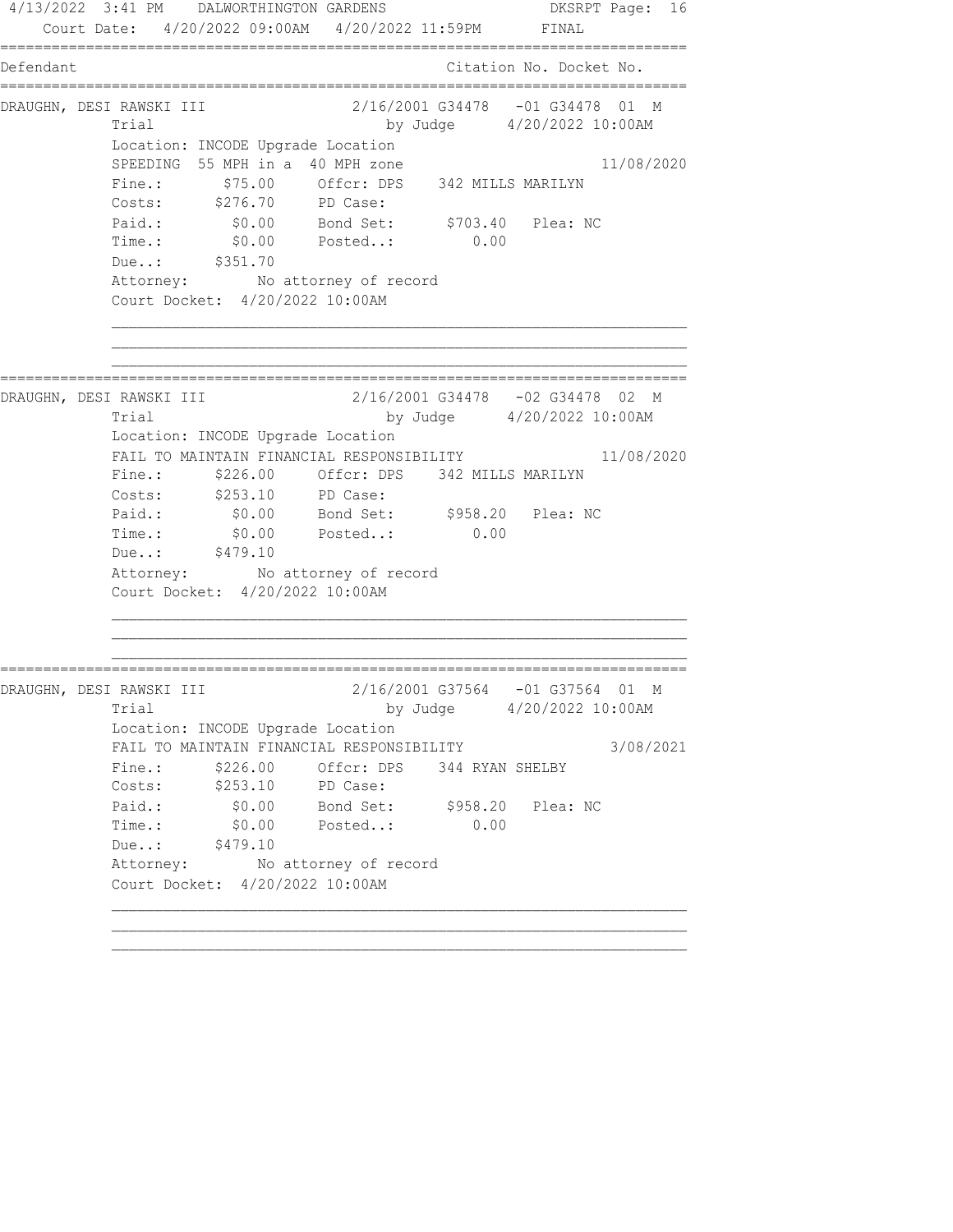4/13/2022 3:41 PM DALWORTHINGTON GARDENS DKSRPT Page: 17 Court Date: 4/20/2022 09:00AM 4/20/2022 11:59PM FINAL ================================================================================ Defendant Citation No. Docket No. ================================================================================ DRAUGHN, DESI RAWSKI III 2/16/2001 G37185 -01 G37185 01 M Trial by Judge  $4/20/2022$  10:00AM Location: INCODE Upgrade Location SPEEDING 65 MPH in a 40 MPH zone 3/09/2021 Fine.: \$125.00 Offcr: DPS 332 WITTS BENJAMIN Costs: \$291.70 PD Case: Paid.: \$0.00 Bond Set: \$833.40 Plea: NC Time.: \$0.00 Posted..: 0.00 Due..: \$416.70 Attorney: No attorney of record Court Docket: 4/20/2022 10:00AM ================================================================================ DRAUGHN, DESI RAWSKI III 2/16/2001 G38126 -01 G38126 01 M Trial by Judge 4/20/2022 10:00AM Location: INCODE Upgrade Location FAIL TO MAINTAIN FINANCIAL RESPONSIBILITY 5/20/2021 Fine.: \$226.00 Offcr: DPS 873 ROTERT JOHN Costs: \$253.10 PD Case: Paid.: \$0.00 Bond Set: \$958.20 Plea: NC Time.:  $$0.00$  Posted..: 0.00 Due..: \$479.10 Attorney: No attorney of record Court Docket: 4/20/2022 10:00AM ================================================================================ DRAUGHN, DESI RAWSKI III 2/16/2001 G38126 -02 G38126 02 M Trial by Judge 4/20/2022 10:00AM Location: INCODE Upgrade Location SPEEDING 53 MPH in a 40 MPH zone  $5/20/2021$ Fine.:  $$65.00$  Offcr: DPS 873 ROTERT JOHN Costs: \$273.70 PD Case: Paid.: \$0.00 Bond Set: \$677.40 Plea: NC Time.: \$0.00 Posted..: 0.00 Due..: \$338.70 Attorney: No attorney of record Court Docket: 4/20/2022 10:00AM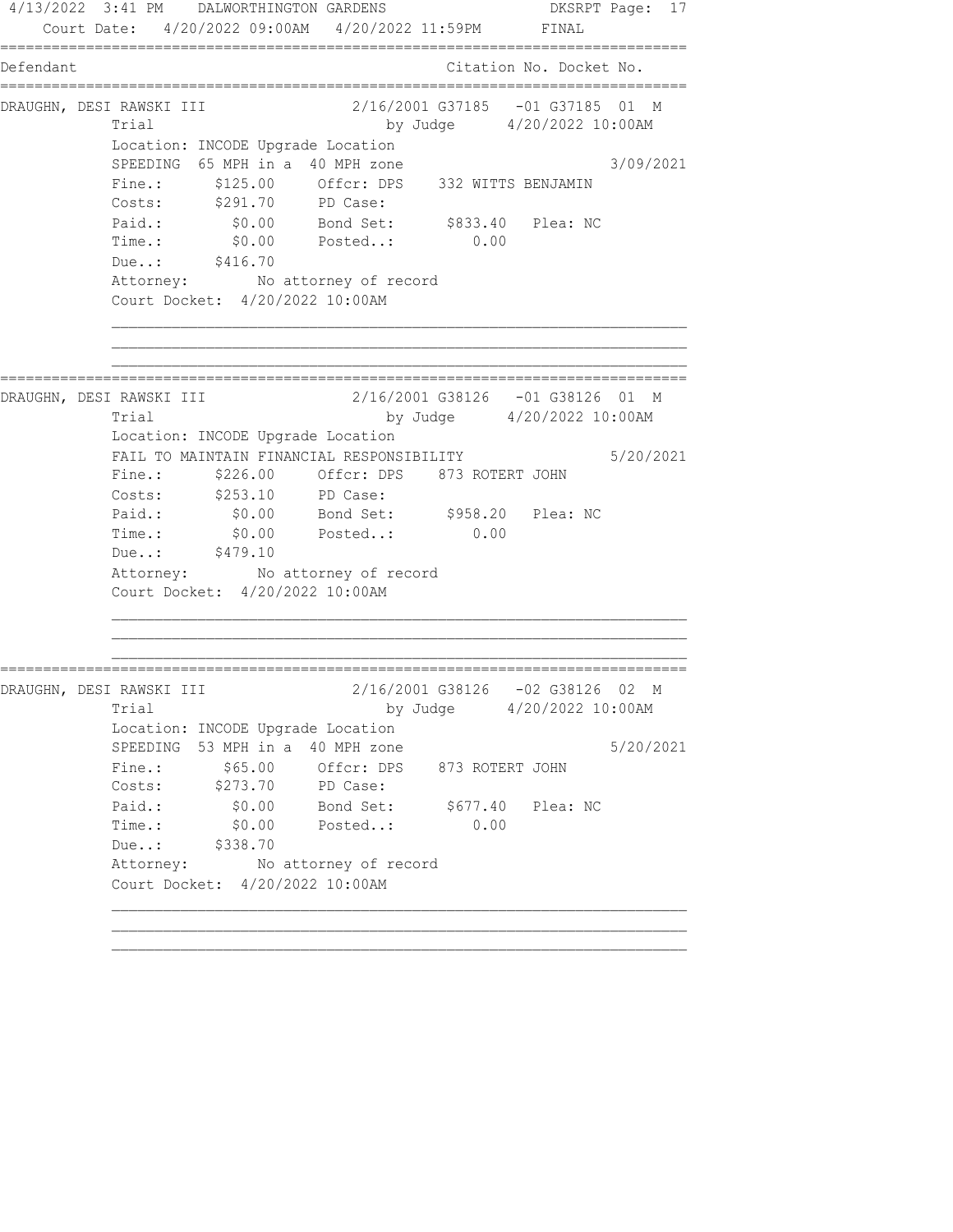4/13/2022 3:41 PM DALWORTHINGTON GARDENS DKSRPT Page: 18 Court Date: 4/20/2022 09:00AM 4/20/2022 11:59PM FINAL ================================================================================ Defendant Citation No. Docket No. ================================================================================ EDOSOMWAN, DAVID 10/05/1981 G38274 -01 G38274 01 Trial by Judge 4/20/2022 10:00AM Location: INCODE Upgrade Location SPEEDING 56 MPH in a 40 MPH zone 8/07/2021 Fine.: \$80.00 Offcr: DPS 873 ROTERT JOHN Costs: \$134.00 PD Case: Paid.: \$0.00 Bond Set: \$428.00 Plea: Time.: \$0.00 Posted..: 0.00 Due..: \$214.00 Attorney: No attorney of record Court Docket: 4/20/2022 10:00AM ================================================================================ FINLEY, BRODERICK LEON JR 7/31/1999 G34447 -01 G34447 01 U Trial by Judge 4/20/2022 10:00AM Location: INCODE Upgrade Location NO DRIVER'S LICENSE 10/22/2020 Fine.: \$101.00 Offcr: DPS 332 WITTS BENJAMIN Costs: \$215.60 PD Case: Paid.: \$0.00 Bond Set: \$633.20 Plea: NC Time.:  $$0.00$  Posted..: 0.00 Due..: \$316.60 Attorney: No attorney of record Court Docket: 4/20/2022 10:00AM ================================================================================ FINLEY, BRODERICK LEON JR 7/31/1999 G34447 -02 G34447 02 U Trial by Judge 4/20/2022 10:00AM Location: INCODE Upgrade Location FAIL TO MAINTAIN FINANCIAL RESPONSIBILITY 10/22/2020 Fine.:  $$226.00$  Offcr: DPS 332 WITTS BENJAMIN Costs: \$253.10 PD Case: Paid.: \$0.00 Bond Set: \$958.20 Plea: NC Time.: \$0.00 Posted..: 0.00 Due..: \$479.10 Attorney: No attorney of record Court Docket: 4/20/2022 10:00AM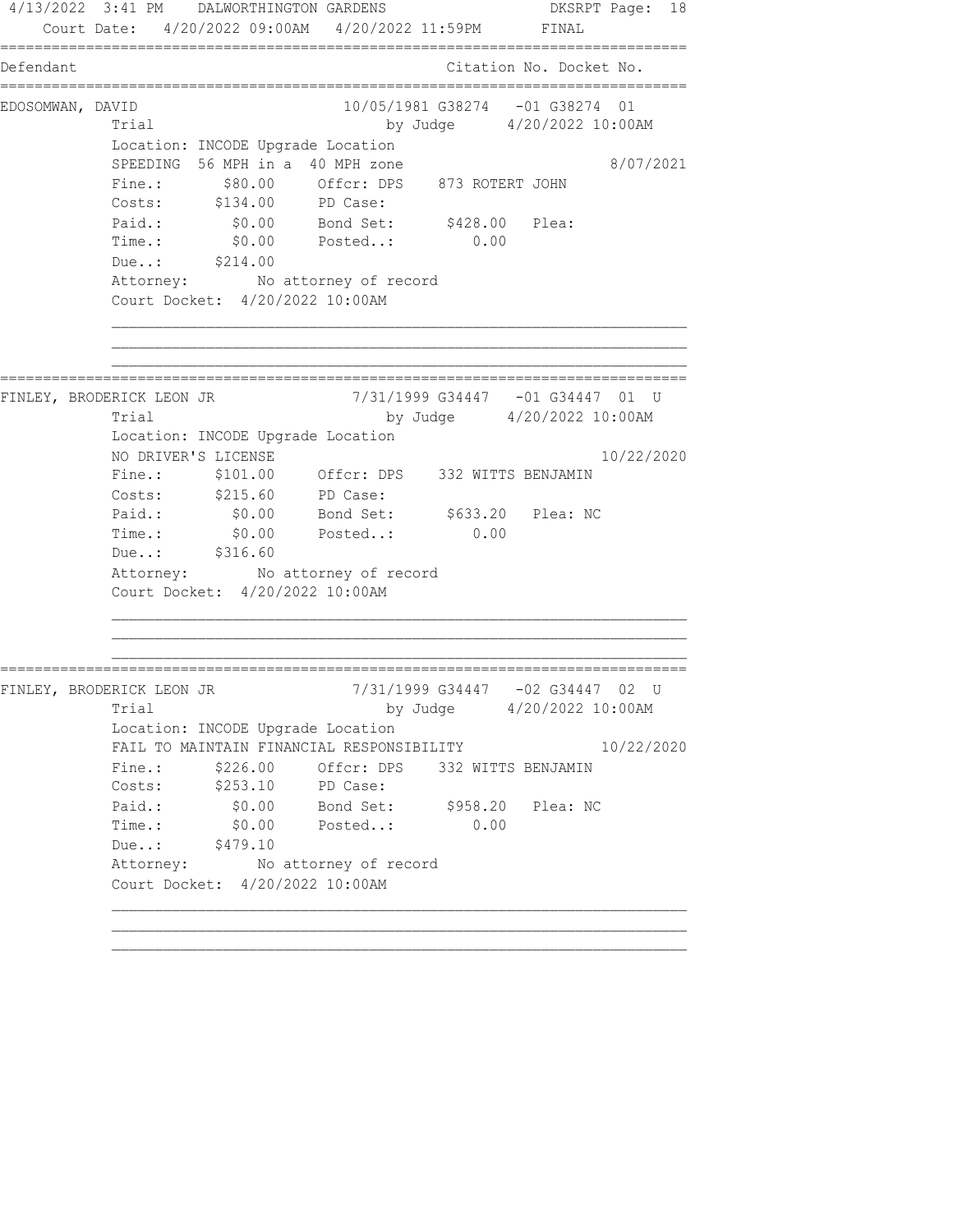4/13/2022 3:41 PM DALWORTHINGTON GARDENS DKSRPT Page: 19 Court Date: 4/20/2022 09:00AM 4/20/2022 11:59PM FINAL ================================================================================ Defendant Citation No. Docket No. ================================================================================ FRANKS, JAMES DARRAN 10/27/1992 G37876 -03 G37876 03 Trial by Judge 4/20/2022 10:00AM Location: INCODE Upgrade Location FAIL TO MAINTAIN FINANCIAL RESPONSIBLITY 6TH  $7/29/2021$ Fine.:  $$776.00$  Offcr: DPS 346 BASS AUSTIN Costs: \$146.00 PD Case: Paid.: \$0.00 Bond Set: \$644.00 Plea: NC Time.: \$600.00 Posted..: 0.00 Due..: \$322.00 Attorney: No attorney of record Court Docket: 4/20/2022 10:00AM ================================================================================ GALLEZ, DILLOM 7/06/1998 G37910 -03 G37910 03 U Trial by Judge 4/20/2022 10:00AM Location: INCODE Upgrade Location FAIL TO MAINTAIN FINANCIAL RESPONSIBILITY 8/13/2021 Fine.: \$226.00 Offcr: DPS 346 BASS AUSTIN Costs:  $$81.00$  PD Case: Paid.: \$35.00 Bond Set: \$544.00 Plea: NC Time.:  $$0.00$  Posted..: 0.00 Due..: \$272.00 Attorney: No attorney of record Court Docket: 4/20/2022 10:00AM ================================================================================ GAMBOA, MELODY 12/17/2004 G36762 -01 G36762 01 J Trial by Judge  $4/20/2022$  10:00AM Location: INCODE Upgrade Location NO DRIVER'S LICENSE 6/15/2021 Fine.:  $$101.00$  Offcr: DPS 863 STINSON BRITT Costs:  $$81.00$  PD Case: Paid.: \$150.00 Bond Set: \$4.00 Plea: NC Time.: \$0.00 Posted..: 0.00 Pend.: \$30.00 Pend....: 0.00 Due..: \$2.00 Attorney: No attorney of record Court Docket: 4/20/2022 10:00AM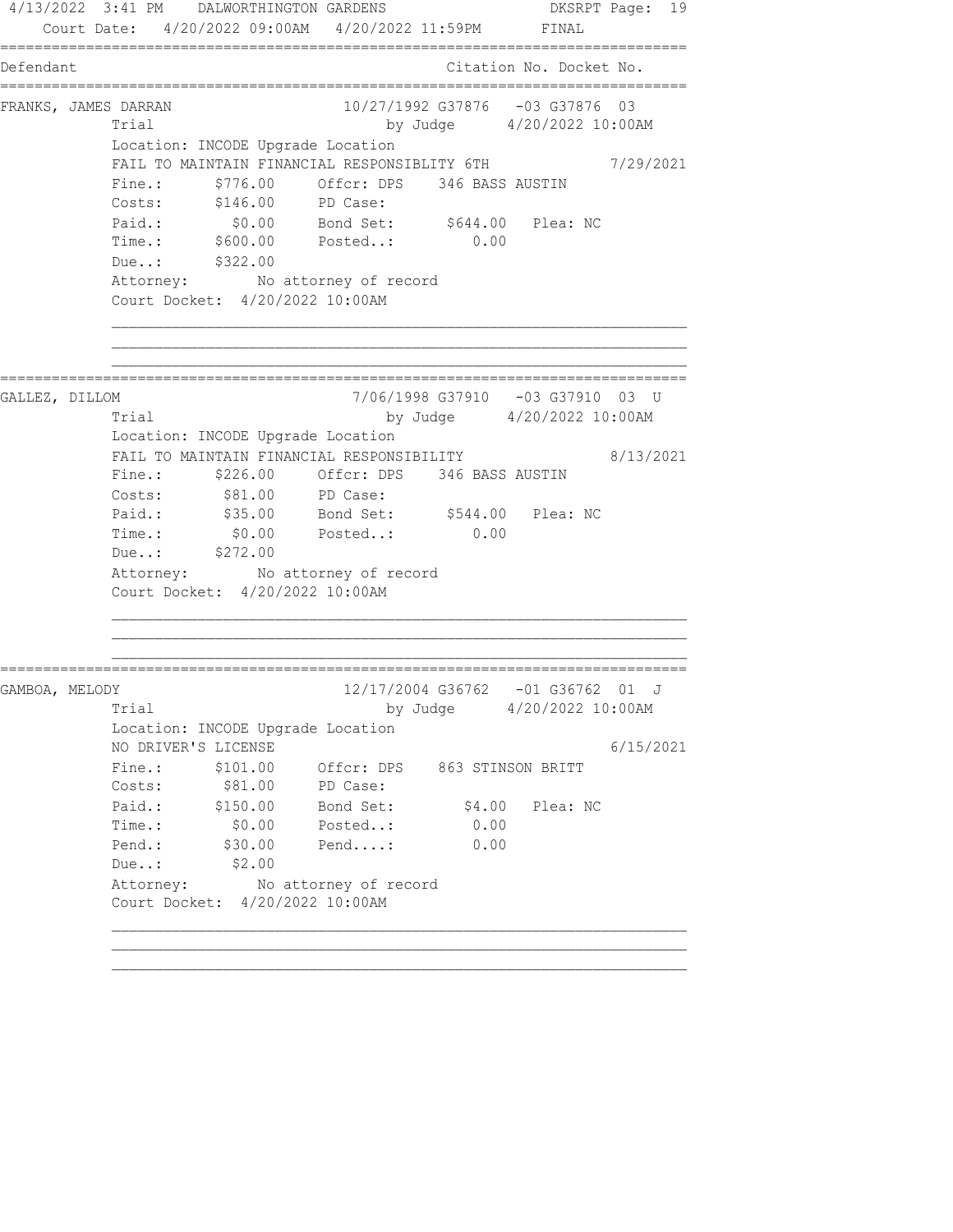4/13/2022 3:41 PM DALWORTHINGTON GARDENS DKSRPT Page: 20 Court Date: 4/20/2022 09:00AM 4/20/2022 11:59PM FINAL ================================================================================ Defendant Citation No. Docket No. ================================================================================ GAMBOA, MELODY 12/17/2004 G36762 -02 G36762 02 J Trial by Judge  $4/20/2022$  10:00AM Location: INCODE Upgrade Location DISPLAY EXPIRED REGISTRATION 6/15/2021 Fine.: \$150.00 Offcr: DPS 863 STINSON BRITT Costs: \$81.00 PD Case: Paid.: \$0.00 Bond Set: \$122.00 Plea: NC Time.: \$0.00 Posted..: 0.00 Pend.: \$170.00 Pend....: 0.00 00.00<br>Pend.: \$170.00<br>Due..: \$61.00 Attorney: No attorney of record Court Docket: 4/20/2022 10:00AM ================================================================================ GAMBOA, MELODY 636762 -03 G36762 03 J Trial by Judge 4/20/2022 10:00AM Location: INCODE Upgrade Location SPEEDING 70 MPH in a 40 MPH zone 6/15/2021 Fine.: \$51.00 Offcr: DPS 863 STINSON BRITT Costs: \$134.00 PD Case: Paid.: \$0.00 Bond Set: \$370.00 Plea: NC Time.:  $$0.00$  Posted..: 0.00 Due..: \$185.00 Attorney: No attorney of record Court Docket: 4/20/2022 10:00AM ================================================================================ GARNER, JEREMIAH JERMAINE 8/23/2003 G40270 -01 G40270 01 M Trial by Judge  $4/20/2022$  09:00AM Location: INCODE Upgrade Location SPEEDING 70 MPH in a 45 MPH zone 3/15/2022 Fine.: \$125.00 Offcr: DPS 346 BASS AUSTIN Costs: \$134.00 PD Case: Paid.: \$0.00 Bond Set: \$518.00 Plea: Time.: \$0.00 Posted..: 0.00 Due..: \$259.00 Attorney: No attorney of record Court Docket: 4/20/2022 09:00AM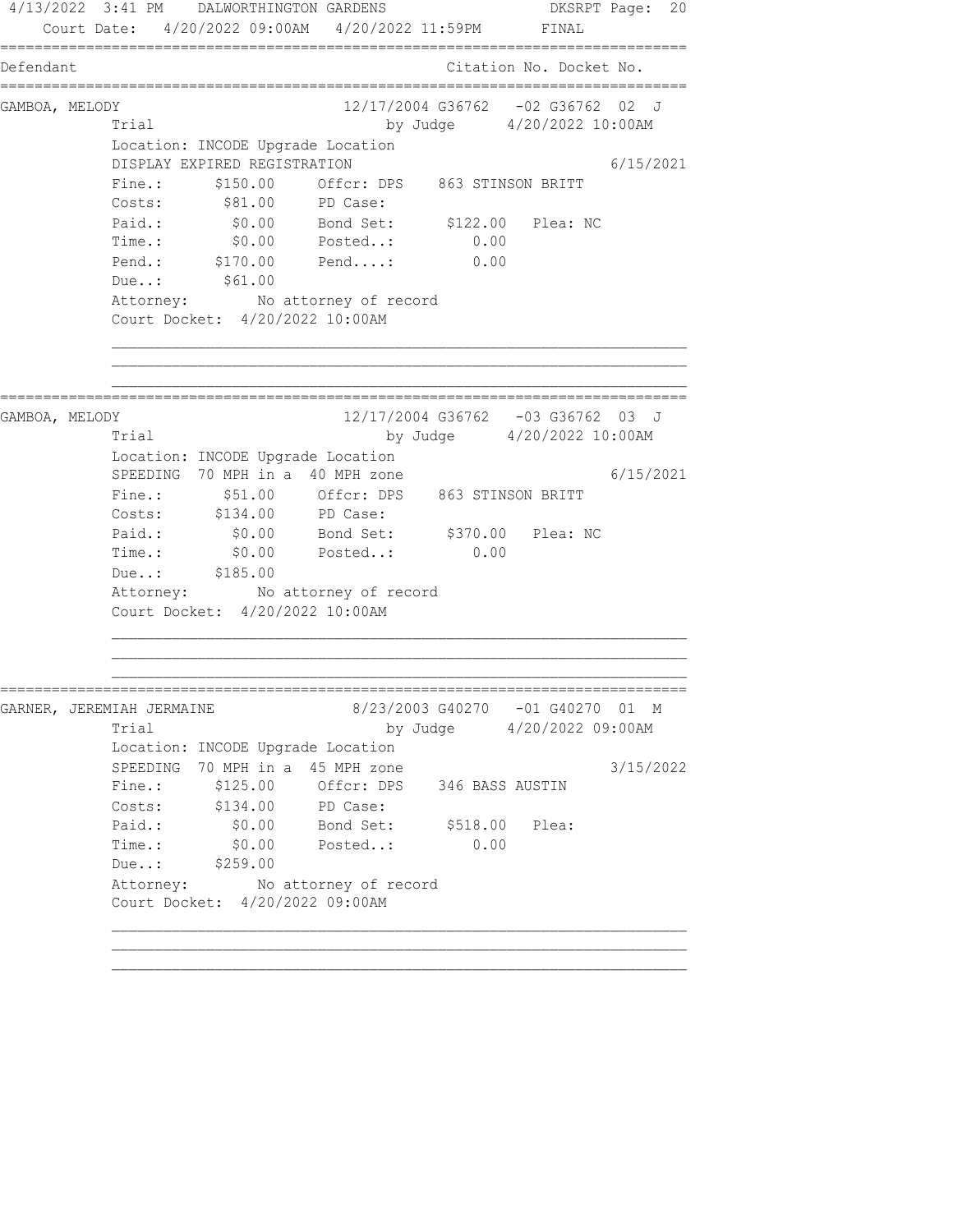4/13/2022 3:41 PM DALWORTHINGTON GARDENS DKSRPT Page: 21 Court Date: 4/20/2022 09:00AM 4/20/2022 11:59PM FINAL ================================================================================ Defendant Citation No. Docket No. ================================================================================ GARNER, JEREMIAH JERMAINE 8/23/2003 G40270 -02 G40270 02 M Trial by Judge 4/20/2022 09:00AM Location: INCODE Upgrade Location DROVE WITHOUT LIGHTS (WHEN REQUIRED) 3/15/2022 Fine.:  $$73.00$  Offcr: DPS 346 BASS AUSTIN Costs: \$134.00 PD Case: Paid.: \$0.00 Bond Set: \$414.00 Plea: Time.: \$0.00 Posted..: 0.00 Due..: \$207.00 Attorney: No attorney of record Court Docket: 4/20/2022 09:00AM ================================================================================ GOMEZ, JESUS 2/22/2004 G38835 -01 G38835 01 M Trial by Judge 4/20/2022 10:00AM Location: INCODE Upgrade Location SPEEDING 64 MPH in a 40 MPH zone 11/05/2021 Fine.: \$120.00 Offcr: DPS 872 BEDFORD SCOTT Costs: \$134.00 PD Case: Paid.: \$150.00 Bond Set: \$208.00 Plea: GL Time.:  $$0.00$  Posted..: 0.00 Due..: \$104.00 Attorney: No attorney of record Court Docket: 4/20/2022 10:00AM ================================================================================ GOMEZ, JESUS 2/22/2004 G38836 -01 G38836 01 M Trial by Judge 4/20/2022 10:00AM Location: INCODE Upgrade Location FAIL TO MAINTAIN FINANCIAL RESPONSIBILITY 11/05/2021 Fine.: \$226.00 Offcr: DPS 872 BEDFORD SCOTT<br>Costs: \$81.00 PD Case: Costs: \$81.00 PD Case: Paid.: \$0.00 Bond Set: \$614.00 Plea: GL Time.: \$0.00 Posted..: 0.00 Due..: \$307.00 Attorney: No attorney of record Court Docket: 4/20/2022 10:00AM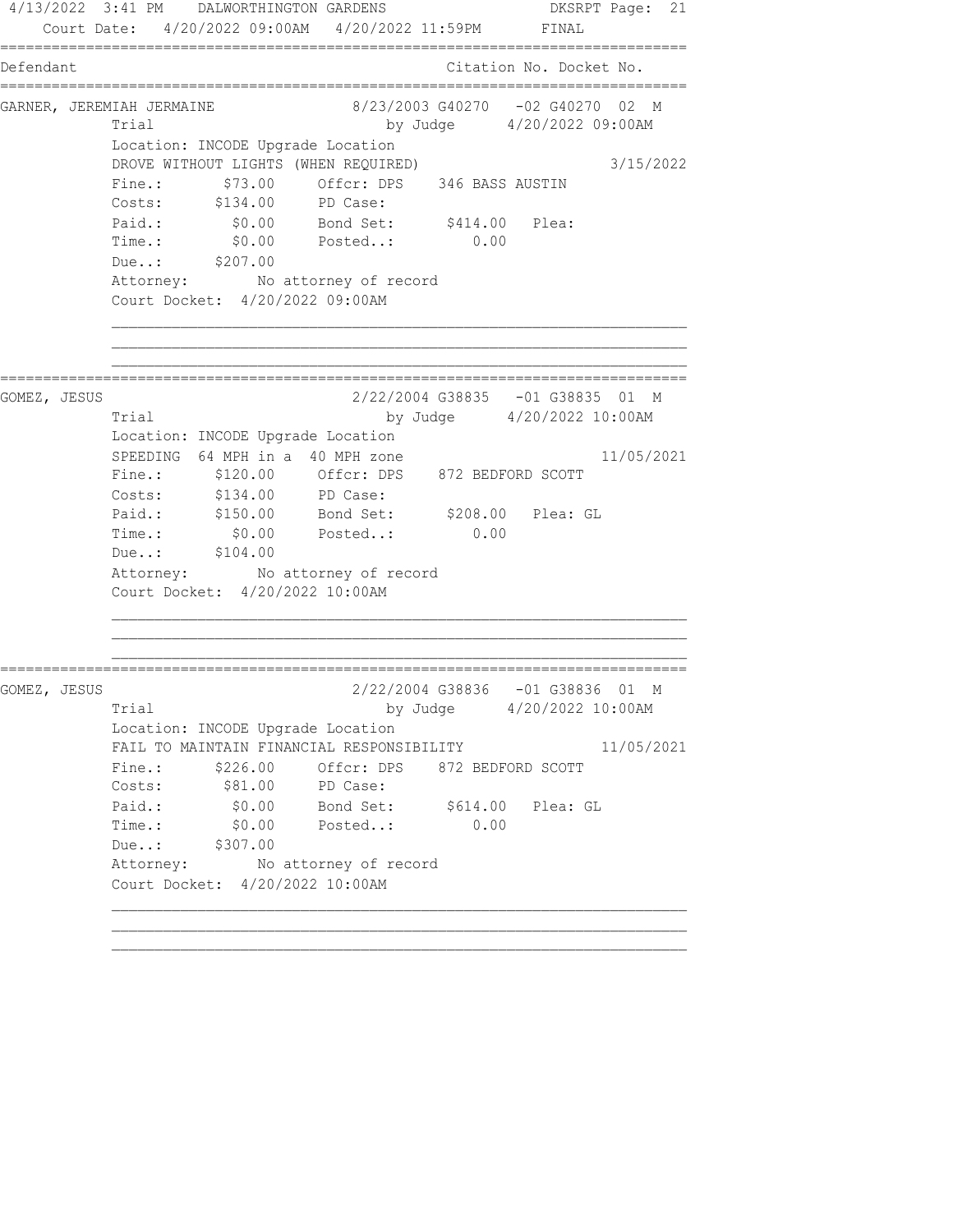4/13/2022 3:41 PM DALWORTHINGTON GARDENS DKSRPT Page: 22 Court Date: 4/20/2022 09:00AM 4/20/2022 11:59PM FINAL ================================================================================ Defendant Citation No. Docket No. ================================================================================ GOMEZ, JESUS 2/22/2004 G38836 -02 G38836 02 M Trial by Judge 4/20/2022 10:00AM Location: INCODE Upgrade Location NO DRIVER'S LICENSE 11/05/2021 Fine.: \$101.00 Offcr: DPS 872 BEDFORD SCOTT Costs: \$81.00 PD Case: Paid.: \$0.00 Bond Set: \$364.00 Plea: GL Time.: \$0.00 Posted..: 0.00 Due..: \$182.00 Attorney: No attorney of record Court Docket: 4/20/2022 10:00AM ================================================================================ GONZALES, JONATHAN STEVEN 6/24/1983 G18707 -01 G18707 01 Trial by Judge 4/20/2022 10:00AM Location: INCODE Upgrade Location DISPLAY EXPIRED REGISTRATION 9/01/2016 Fine.: \$51.00 Offcr: DPS 885 JEFFREY SCOTT Costs: \$479.10 PD Case: Paid.: \$0.00 Bond Set: \$60.20 Plea: NC Time.: \$500.00 Posted..: 0.00 Due..: \$30.10 Attorney: No attorney of record Court Docket: 4/20/2022 10:00AM ================================================================================ GONZALES, JONATHAN STEVEN 6/24/1983 G18707 -02 G18707 02 Trial by Judge 4/20/2022 10:00AM Location: INCODE Upgrade Location NO DRIVER'S LICENSE 9/01/2016 Fine.: \$100.90 Offcr: DPS 885 JEFFREY SCOTT Costs: \$524.20 PD Case: Paid.: \$0.00 Bond Set: \$1,050.20 Plea: NC Time.: \$100.00 Posted..: 0.00 Due..: \$525.10 Attorney: No attorney of record Court Docket: 4/20/2022 10:00AM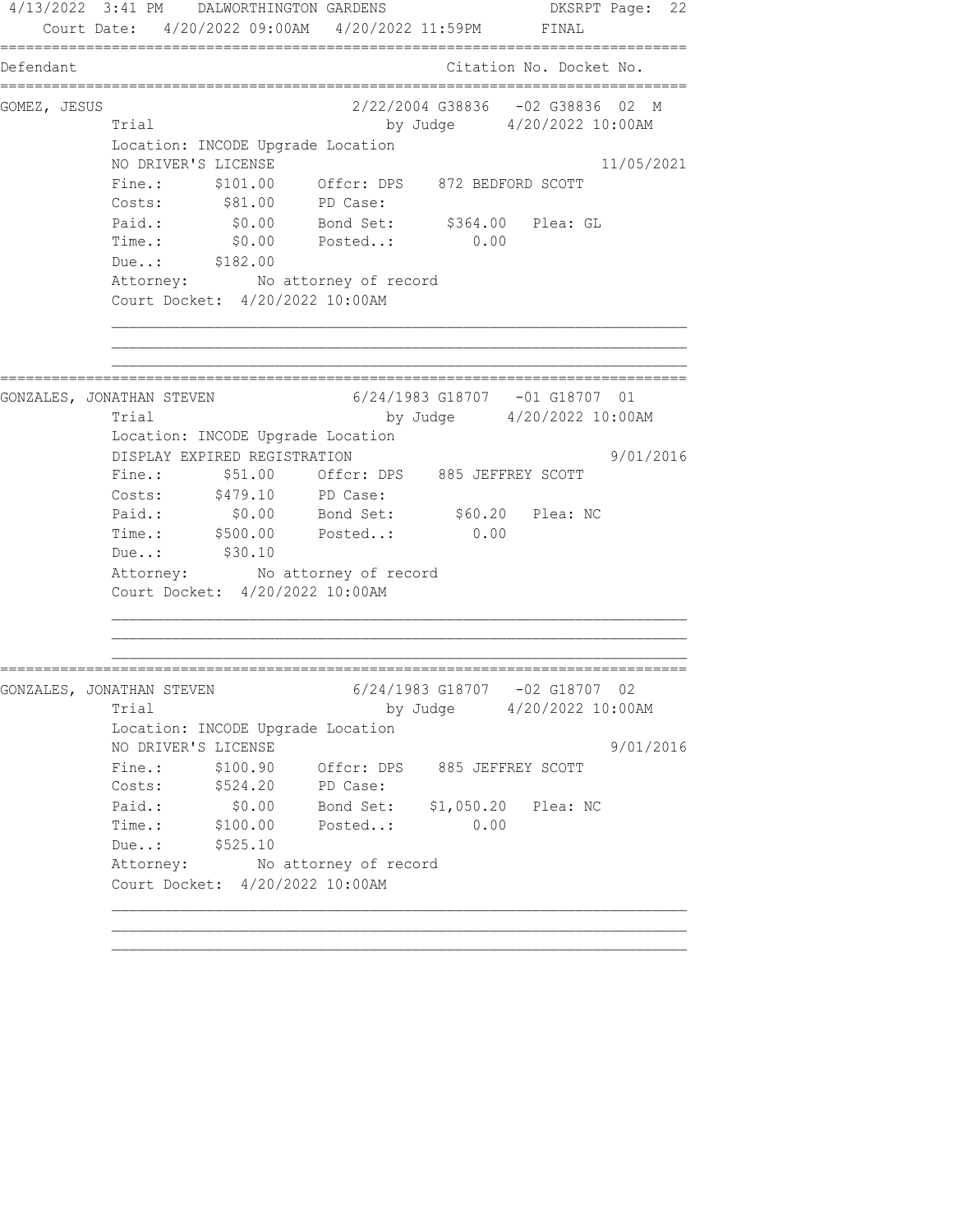4/13/2022 3:41 PM DALWORTHINGTON GARDENS DKSRPT Page: 23 Court Date: 4/20/2022 09:00AM 4/20/2022 11:59PM FINAL ================================================================================ Defendant Citation No. Docket No. ================================================================================ GONZALES, JONATHAN STEVEN 6/24/1983 G18707 -03 G18707 03 Trial by Judge 4/20/2022 10:00AM Location: INCODE Upgrade Location FAIL TO MAINTAIN FINANCIAL RESPONSIBLITY 4TH 9/01/2016 Fine.: \$576.00 Offcr: DPS 885 JEFFREY SCOTT Costs: \$666.60 PD Case: Paid.: \$0.00 Bond Set: \$2,285.20 Plea: NC Time.: \$100.00 Posted..: 0.00 Due..: \$1,142.60 Attorney: No attorney of record Court Docket: 4/20/2022 10:00AM ================================================================================ GONZALES, JONATHAN STEVEN 6/24/1983 G18707F -01 G18707F 01 Trial by Judge 4/20/2022 10:00AM Location: INCODE Upgrade Location FAILURE TO APPEAR 9/29/2016 Fine.: \$126.00 Offcr: CT CT6 Ma Sandra Costs: \$525.10 PD Case: Paid.: \$0.00 Bond Set: \$1,102.20 Plea: NC Time.: \$100.00 Posted..: 0.00 Due..: \$551.10 Attorney: No attorney of record Court Docket: 4/20/2022 10:00AM ================================================================================ GRAVES, EARNEAT 11/14/1991 G37424 -01 G37424 01 Trial by Judge 4/20/2022 10:00AM Location: INCODE Upgrade Location SPEEDING 54 MPH in a 40 MPH zone  $7/11/2021$ Fine.:  $$70.00$  Offcr: DPS 302 FIKE WILLIAM Costs: \$134.00 PD Case: Paid.: \$0.00 Bond Set: \$408.00 Plea: Time.: \$0.00 Posted..: 0.00 Due..: \$204.00 Attorney: No attorney of record Court Docket: 4/20/2022 10:00AM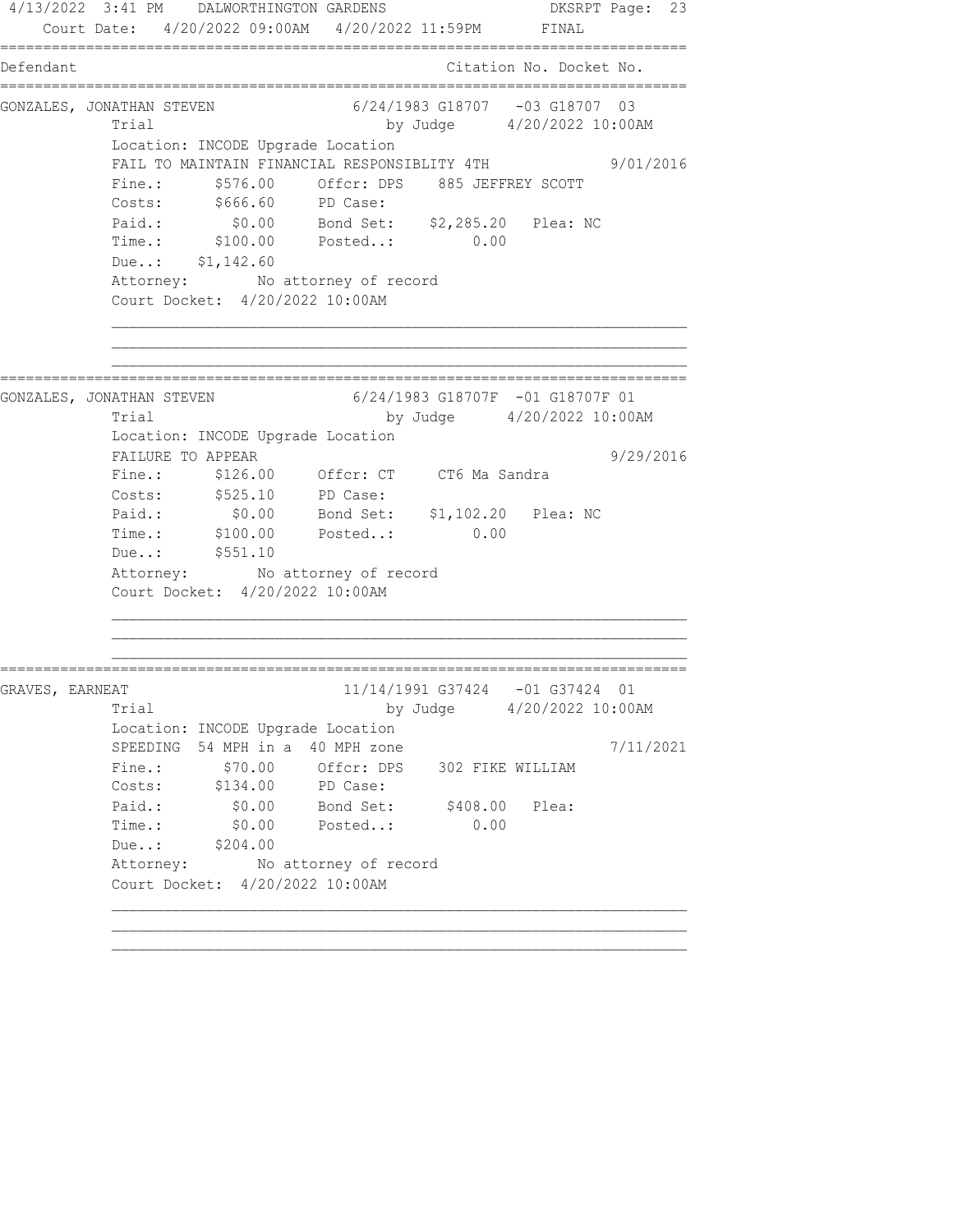4/13/2022 3:41 PM DALWORTHINGTON GARDENS DKSRPT Page: 24 Court Date: 4/20/2022 09:00AM 4/20/2022 11:59PM FINAL ================================================================================ Defendant Citation No. Docket No. ================================================================================ GRAVES, EARNEAT 62 (11/14/1991 G37424 -02 G37424 02 Trial by Judge 4/20/2022 10:00AM Location: INCODE Upgrade Location EXPIRED OPERATOR'S LICENSE 7/11/2021 Fine.:  $$76.00$  Offcr: DPS 302 FIKE WILLIAM Costs: \$81.00 PD Case: Paid.:  $\$0.00$  Bond Set:  $\$314.00$  Plea: Time.: \$0.00 Posted..: 0.00 Due..: \$157.00 Attorney: No attorney of record Court Docket: 4/20/2022 10:00AM ================================================================================ HAMLETT, JORDAN WESLEY 10/05/2001 G40561 -01 G40561 01 M Trial by Judge 4/20/2022 10:00AM Location: INCODE Upgrade Location SPEEDING 59 MPH in a 40 MPH zone 12/08/2021 Fine.: \$0.00 Offcr: DPS 873 ROTERT JOHN Costs: \$134.00 PD Case: Paid.: \$0.00 Bond Set: \$268.00 Plea: NC Time.:  $$0.00$  Posted..: 0.00 Due..: \$134.00 Attorney: No attorney of record Court Docket: 4/20/2022 10:00AM ================================================================================ HARKLESS, RACHEL ANN 9/28/1971 G40063 -01 G40063 01 Trial by Judge 4/20/2022 10:00AM Location: INCODE Upgrade Location DISPLAY EXPIRED REGISTRATION 10/01/2021 Fine.: \$51.00 Offcr: DPS 338 BASS MICHAEL Costs: \$81.00 PD Case: Paid.: \$66.00 Bond Set: \$132.00 Plea: NC Time.: \$0.00 Posted..: 0.00 Due..: \$66.00 Attorney: No attorney of record Court Docket: 4/20/2022 10:00AM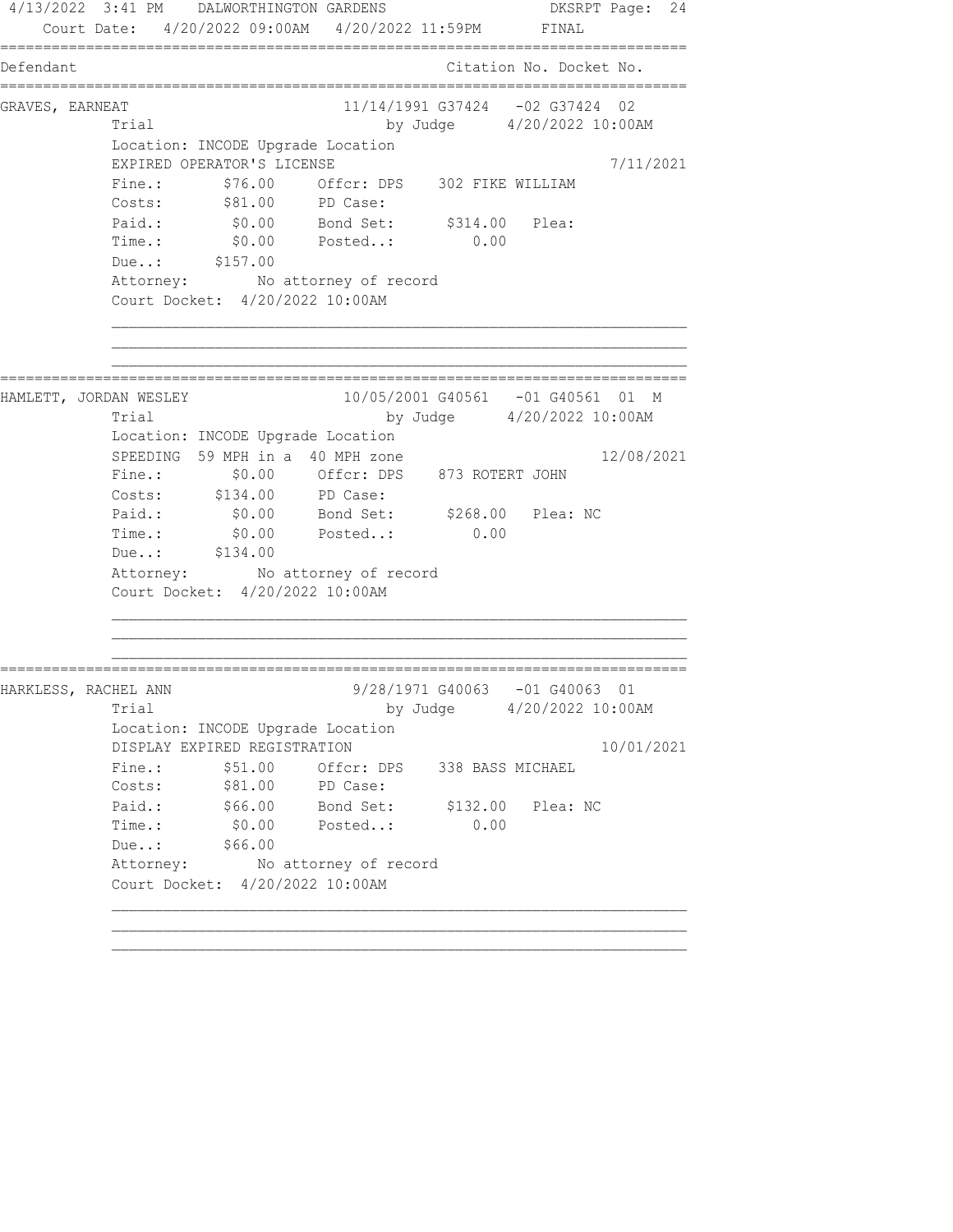4/13/2022 3:41 PM DALWORTHINGTON GARDENS DKSRPT Page: 25 Court Date: 4/20/2022 09:00AM 4/20/2022 11:59PM FINAL ================================================================================ Defendant Citation No. Docket No. ================================================================================ HODGES, ZANDRIA AMERIE 10/27/2002 G41536 -01 G41536 01 M Trial by Judge 4/20/2022 09:00AM Location: INCODE Upgrade Location SPEEDING 70 MPH in a 40 MPH zone 2/27/2022 Fine.: \$150.00 Offcr: DPS 332 WITTS BENJAMIN Costs: \$134.00 PD Case: Paid.: \$0.00 Bond Set: \$568.00 Plea: Time.: \$0.00 Posted..: 0.00 Due..: \$284.00 Attorney: No attorney of record Court Docket: 4/20/2022 09:00AM ================================================================================ JAMES, HANNAH OLIVIA 7/21/2004 G39279 -01 G39279 01 M Trial by Judge 4/20/2022 09:00AM Location: INCODE Upgrade Location SPEEDING 64 MPH in a 40 MPH zone  $2/13/2022$  Fine.: \$120.00 Offcr: DPS 332 WITTS BENJAMIN Costs: \$134.00 PD Case: Paid.: \$0.00 Bond Set: \$508.00 Plea: Time.:  $$0.00$  Posted..: 0.00 Due..: \$254.00 Attorney: No attorney of record Court Docket: 4/20/2022 09:00AM ================================================================================ JAMES, HANNAH OLIVIA 7/21/2004 G39279 -02 G39279 02 M Trial by Judge 4/20/2022 09:00AM Location: INCODE Upgrade Location VIOLATE DL RESTRICTION 2/13/2022 Fine.: \$101.00 Offcr: DPS 332 WITTS BENJAMIN Costs: \$81.00 PD Case: Paid.: \$0.00 Bond Set: \$364.00 Plea: Time.: \$0.00 Posted..: 0.00 Due..: \$182.00 Attorney: No attorney of record Court Docket: 4/20/2022 09:00AM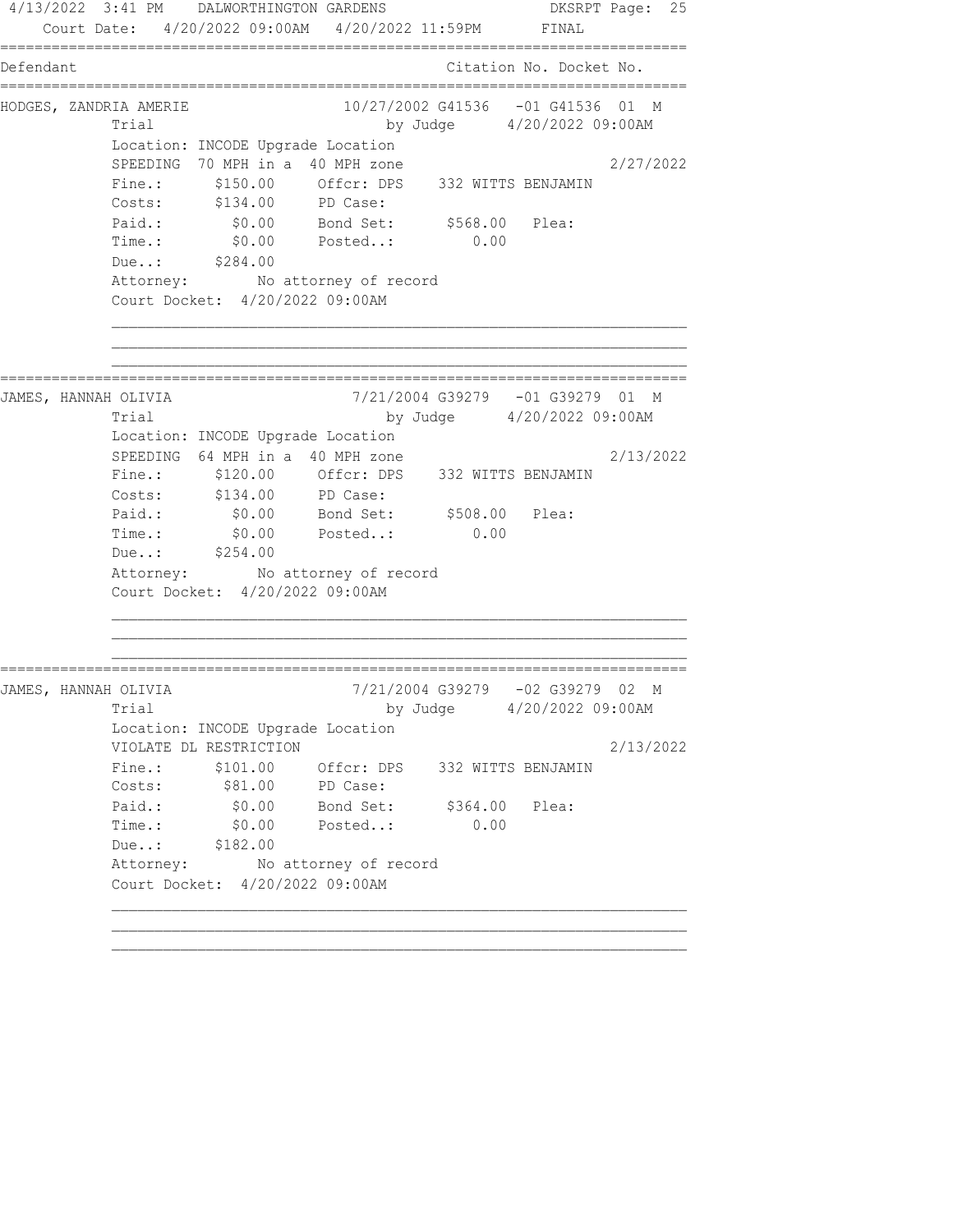4/13/2022 3:41 PM DALWORTHINGTON GARDENS DKSRPT Page: 26 Court Date: 4/20/2022 09:00AM 4/20/2022 11:59PM FINAL ================================================================================ Defendant Citation No. Docket No. ================================================================================ JOHNSON, MARIO JOHTAEY 8/09/1979 G38053 -01 G38053 01 Trial by Judge 4/20/2022 10:00AM Location: INCODE Upgrade Location FAIL TO MAINTAIN FINANCIAL RESPONSIBILITY 4/16/2021 Fine.:  $$196.00$  Offcr: DPS 346 BASS AUSTIN Costs: \$81.00 PD Case: Paid.: \$100.00 Bond Set: \$354.00 Plea: NC Time.: \$0.00 Posted..: 0.00 Due..: \$177.00 Attorney: WOLF WOLF, BONNIE Court Docket: 4/20/2022 10:00AM ================================================================================ JOHNSON, SHARONDA SHANTELL 3/21/1991 G21566 -01 G21566 01 Trial by Judge 4/20/2022 10:00AM Location: INCODE Upgrade Location NO DRIVER'S LICENSE 1/28/2017 Fine.: \$50.00 Offcr: DPS 322 BULLARD ADAM Costs: \$172.43 PD Case: Paid.: \$0.00 Bond Set: \$144.86 Plea: NC Time.: \$150.00 Posted..: 577.20 Surety Bond Due..:  $$72.43$  Bond Posted: FREEDOM BAIL BONDS Attorney: No attorney of record Court Docket: 4/20/2022 10:00AM ================================================================================ JOHNSON, SHARONDA SHANTELL 3/21/1991 G21566 -02 G21566 02 Trial by Judge 4/20/2022 10:00AM Location: INCODE Upgrade Location SPEEDING 52 MPH in a 40 MPH zone 1/28/2017 Fine.:  $$59.90$  Offcr: DPS 322 BULLARD ADAM Costs: \$218.30 PD Case: Paid.: \$0.00 Bond Set: \$256.40 Plea: NC Time.: \$150.00 Posted..: 556.40 Surety Bond Due..: \$128.20 Bond Posted: FREEDOM BAIL BONDS Attorney: No attorney of record Court Docket: 4/20/2022 10:00AM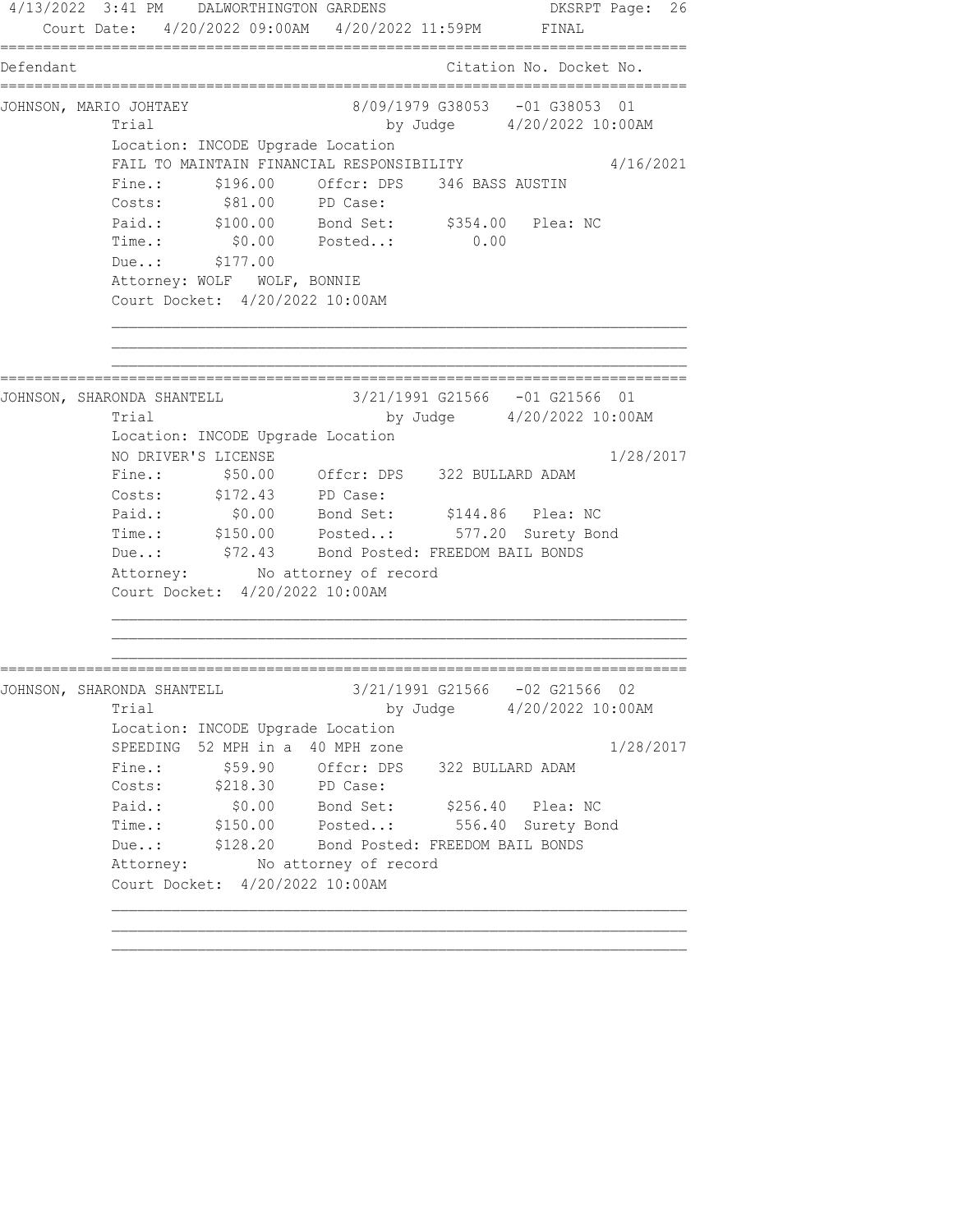4/13/2022 3:41 PM DALWORTHINGTON GARDENS DKSRPT Page: 27 Court Date: 4/20/2022 09:00AM 4/20/2022 11:59PM FINAL ================================================================================ Defendant Citation No. Docket No. ================================================================================ JOHNSON, SHARONDA SHANTELL 3/21/1991 G21566F -01 G21566F 01 Trial by Judge  $4/20/2022$  10:00AM Location: INCODE Upgrade Location FAILURE TO APPEAR 2/27/2017 Fine.: \$126.00 Offcr: CT CT6 Ma Sandra Costs: \$188.60 PD Case: Paid.: \$0.00 Bond Set: \$329.20 Plea: NC Time.: \$150.00 Posted..: 629.20 Surety Bond Due..: \$164.60 Bond Posted: FREEDOM BAIL BONDS Attorney: No attorney of record Court Docket: 4/20/2022 10:00AM ================================================================================ JOHNSON, SHARONDA SHANTELL 3/21/1991 G21566V -02 G21566V 02 Trial by Judge 4/20/2022 10:00AM Location: INCODE Upgrade Location VIOLATE PROMISE TO APPEAR 2/27/2017 Fine.: \$93.00 Offcr: CT CT6 Ma Sandra Costs: \$221.60 PD Case:<br>Paid.: \$0.00 Bond Set: Paid.: \$0.00 Bond Set: \$329.20 Plea: NC Time.: \$150.00 Posted..: 629.20 Surety Bond Due..:  $$164.60$  Bond Posted: FREEDOM BAIL BONDS Attorney: No attorney of record Court Docket: 4/20/2022 10:00AM ================================================================================ JONES, QUENTEN ANTHONY 12/11/2000 G39020 -01 G39020 01 M Trial by Judge 4/20/2022 10:00AM Location: INCODE Upgrade Location SPEEDING 54 MPH in a 40 MPH zone  $8/10/2021$  Fine.: \$70.00 Offcr: DPS 332 WITTS BENJAMIN Costs: \$144.00 PD Case: Paid.: \$205.00 Bond Set: \$18.00 Plea: NC Time.: \$0.00 Posted..: 0.00 Due..: \$9.00 Due..: \$9.00<br>Attorney: No attorney of record Court Docket: 4/20/2022 10:00AM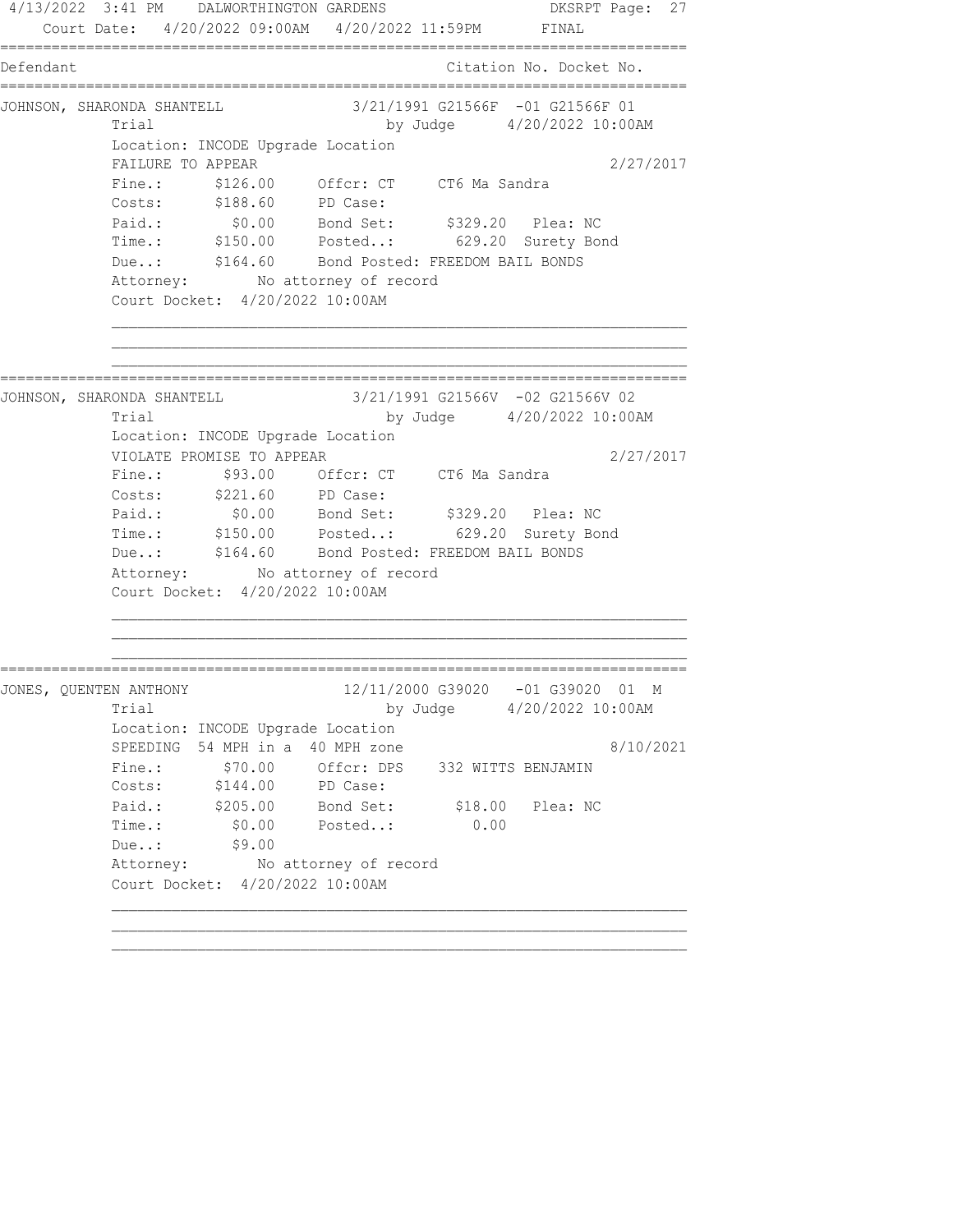4/13/2022 3:41 PM DALWORTHINGTON GARDENS DKSRPT Page: 28 Court Date: 4/20/2022 09:00AM 4/20/2022 11:59PM FINAL ================================================================================ Defendant Citation No. Docket No. ================================================================================ JONES, QUENTEN ANTHONY 12/11/2000 G39020 -02 G39020 02 M Trial by Judge  $4/20/2022$  10:00AM Location: INCODE Upgrade Location DEFECTIVE HEAD LAMP(S) 8/10/2021 Fine.: \$73.00 Offcr: DPS 332 WITTS BENJAMIN Costs: \$144.00 PD Case: Paid.: \$0.00 Bond Set: \$434.00 Plea: NC Time.: \$0.00 Posted..: 0.00 Due..: \$217.00 Attorney: No attorney of record Court Docket: 4/20/2022 10:00AM ================================================================================ JOSEPH, ANGELA LEANN 9/07/2000 G37848 -01 G37848 01 M Trial by Judge 4/20/2022 10:00AM Location: INCODE Upgrade Location SPEEDING 56 MPH in a 40 MPH zone  $7/24/2021$  Fine.: \$80.00 Offcr: DPS 873 ROTERT JOHN Costs: \$134.00 PD Case: Paid.: \$50.00 Bond Set: \$328.00 Plea: NC Time.:  $$0.00$  Posted..: 0.00 Due..: \$164.00 Attorney: No attorney of record Court Docket: 4/20/2022 10:00AM ================================================================================ KING, JACK DESHAWN 8/06/1984 G25042 -02 G25042 02 Trial by Judge 4/20/2022 10:00AM Location: INCODE Upgrade Location DRIVING WHILE LICENSE INVALID 3/29/2018 Fine.:  $$196.00$  Offcr: DPS 302 FIKE WILLIAM Costs: \$255.10 PD Case: Paid.: \$45.00 Bond Set: \$812.20 Plea: NC Time.: \$0.00 Posted..: 980.20 Surety Bond Due..: \$406.10 Bond Posted: ATTY: WOLF, BONNIE - LAW OFFIC Attorney: WOLF WOLF, BONNIE Court Docket: 4/20/2022 10:00AM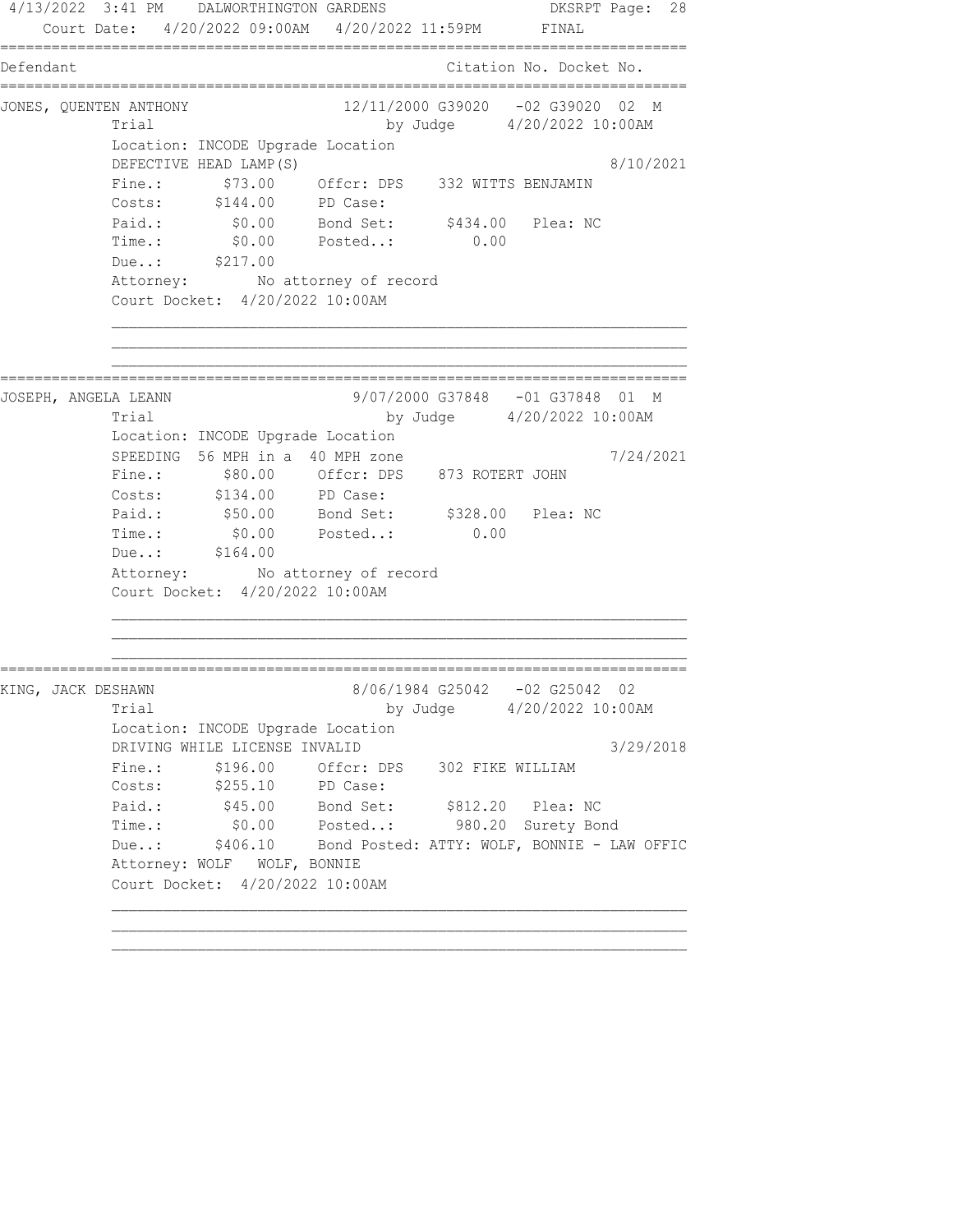4/13/2022 3:41 PM DALWORTHINGTON GARDENS DKSRPT Page: 29 Court Date: 4/20/2022 09:00AM 4/20/2022 11:59PM FINAL ================================================================================ Defendant Citation No. Docket No. ================================================================================ KING, JACK DESHAWN 8/06/1984 G25042 -03 G25042 03 Trial by Judge 4/20/2022 10:00AM Location: INCODE Upgrade Location FAIL TO MAINTAIN FINANCIAL RESPONSIBILTY-2 3/29/2018 Fine.:  $$326.00$  Offcr: DPS 302 FIKE WILLIAM Costs: \$294.10 PD Case: Paid.: \$0.00 Bond Set: \$1,240.20 Plea: NC Time.: \$0.00 Posted..: 1,370.20 Surety Bond Due..: \$620.10 Bond Posted: ATTY: WOLF, BONNIE - LAW OFFIC Attorney: WOLF WOLF, BONNIE Court Docket: 4/20/2022 10:00AM ================================================================================ KING, JACK DESHAWN 68 (06/1984 G25042F -01 G25042F 01 Trial by Judge 4/20/2022 10:00AM Location: INCODE Upgrade Location FAILURE TO APPEAR 4/26/2018 Fine.: \$106.00 Offcr: CT CT6 Ma Sandra Costs: \$221.60 PD Case: Paid.: \$0.00 Bond Set: \$655.20 Plea: NC Time.: \$0.00 Posted..: 707.00 Surety Bond Due..: \$327.60 Bond Posted: ATTY: WOLF, BONNIE - LAW OFFIC Attorney: WOLF WOLF, BONNIE Court Docket: 4/20/2022 10:00AM ================================================================================ ORTEGA, CHRISTOPHER 9/21/1994 G35549 -01 G35549 01 Trial by Judge 4/20/2022 10:00AM Location: INCODE Upgrade Location NO DRIVER'S LICENSE 1/24/2020 Fine.:  $$101.00$  Offcr: DPS 328 PETERSON ANDREW Costs: \$215.60 PD Case: Paid.: \$0.00 Bond Set: \$333.20 Plea: NC Time.: \$150.00 Posted..: 0.00 Due..: \$166.60 Attorney: No attorney of record Court Docket: 4/20/2022 10:00AM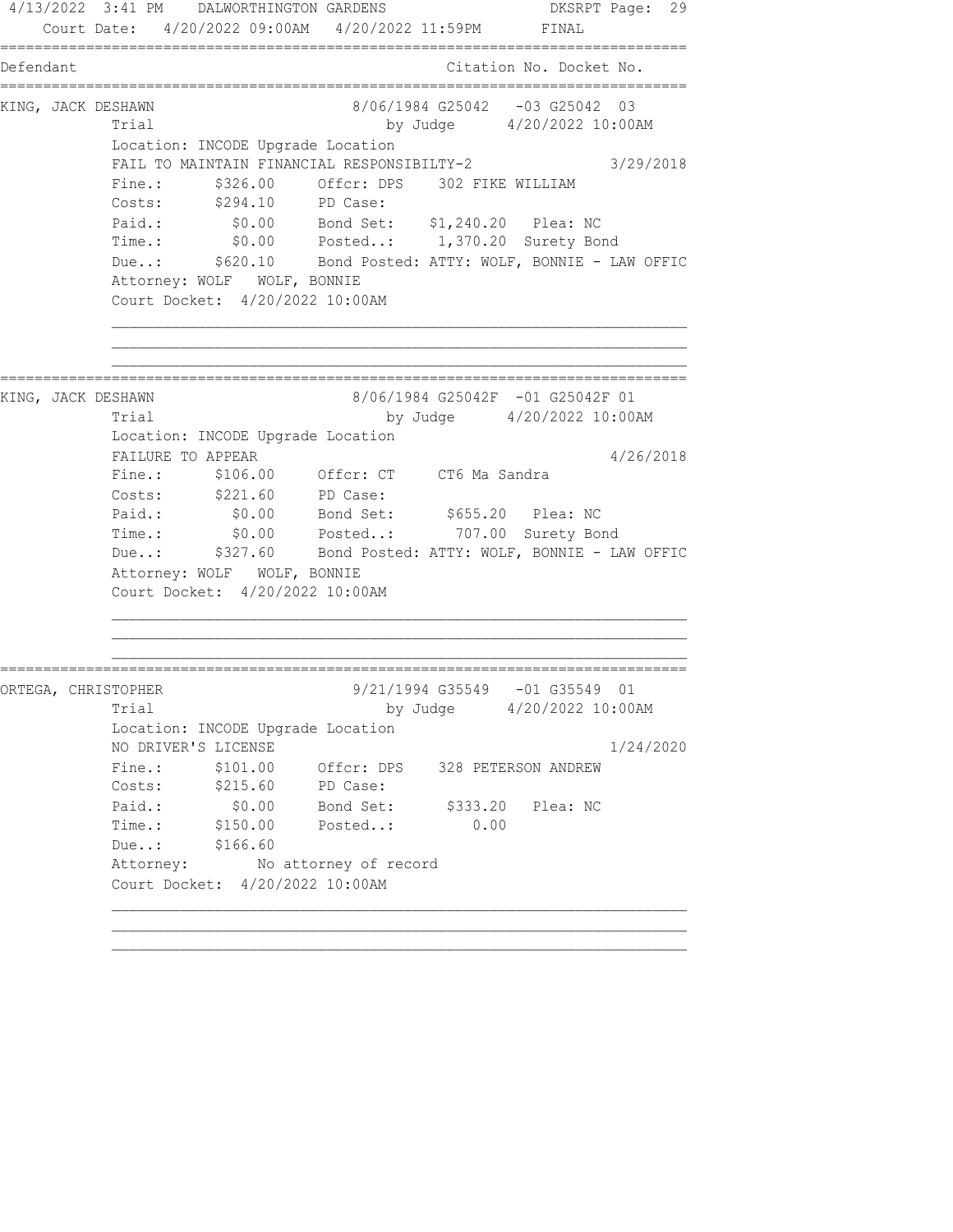4/13/2022 3:41 PM DALWORTHINGTON GARDENS DKSRPT Page: 30 Court Date: 4/20/2022 09:00AM 4/20/2022 11:59PM FINAL ================================================================================ Defendant Citation No. Docket No. ================================================================================ ORTEGA, CHRISTOPHER 9/21/1994 G35549 -02 G35549 02 Trial by Judge  $4/20/2022$  10:00AM Location: INCODE Upgrade Location<br>DEFECTIVE TAIL LAMP(S) DEFECTIVE TAIL LAMP(S) 1/24/2020 Fine.:  $$63.00$  Offcr: DPS 328 PETERSON ANDREW Costs: \$273.10 PD Case: Paid.: \$0.00 Bond Set: \$372.20 Plea: NC Time.: \$150.00 Posted..: 0.00 Due..: \$186.10 Attorney: No attorney of record Court Docket: 4/20/2022 10:00AM ================================================================================ ORTEGA, XENA 2/21/2005 G37758 -01 G37758 01 J Trial by Judge 4/20/2022 10:00AM Location: INCODE Upgrade Location SPEEDING 55 MPH in a 40 MPH zone  $6/16/2021$  Fine.: \$45.00 Offcr: DPS 346 BASS AUSTIN Costs: \$134.00 PD Case: Paid.: \$0.00 Bond Set: \$358.00 Plea: NC Paid.: \$0.00 Bond Set: \$358.00 Plea: NC<br>Time.: \$0.00 Posted..: 0.00 Due..: \$179.00 Attorney: HORT HORTON, CHASE Court Docket: 4/20/2022 10:00AM ================================================================================ ORTEGA, XENA 2/21/2005 G37758 -02 G37758 02 J Trial by Judge  $4/20/2022$  10:00AM Location: INCODE Upgrade Location NO DRIVER'S LICENSE 6/16/2021 Fine.: \$81.00 Offcr: DPS 346 BASS AUSTIN Costs:  $$81.00$  PD Case: Paid.: \$0.00 Bond Set: \$324.00 Plea: NC Time.: \$0.00 Posted..: 0.00 Due..: \$162.00 Attorney: HORT HORTON, CHASE Court Docket: 4/20/2022 10:00AM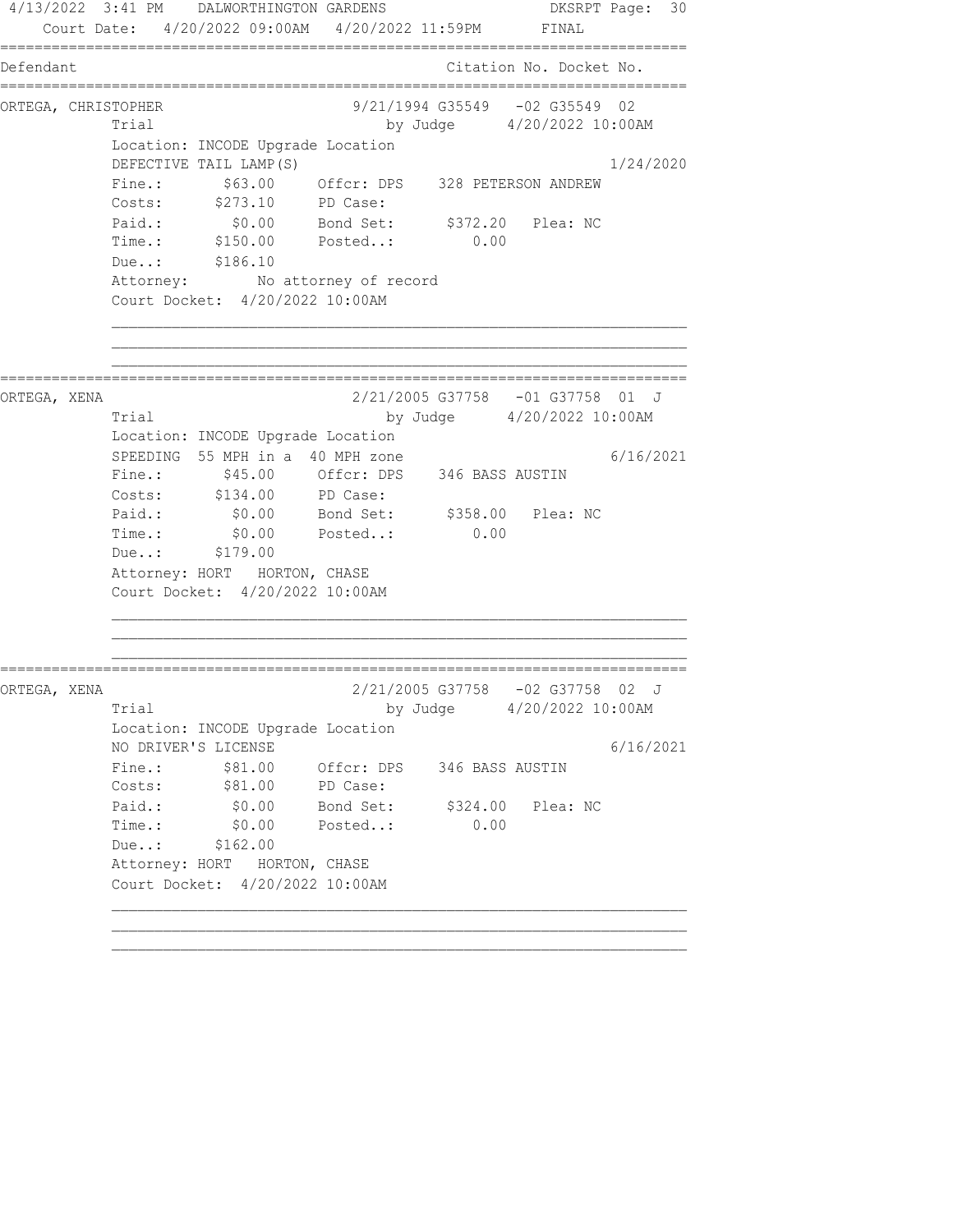4/13/2022 3:41 PM DALWORTHINGTON GARDENS DKSRPT Page: 31 Court Date: 4/20/2022 09:00AM 4/20/2022 11:59PM FINAL ================================================================================ Defendant Citation No. Docket No. ================================================================================ ORTEGA, XENA 2/21/2005 G37758 -03 G37758 03 J Trial by Judge 4/20/2022 10:00AM Location: INCODE Upgrade Location UNRESTRAINED CHILD UNDER 8 OR LESS THAN4'9" 6/16/2021 Fine.: \$70.00 Offcr: DPS 346 BASS AUSTIN Costs: \$134.00 PD Case: Paid.: \$0.00 Bond Set: \$408.00 Plea: NC Time.: \$0.00 Posted..: 0.00 Due..: \$204.00 Attorney: HORT HORTON, CHASE Court Docket: 4/20/2022 10:00AM ================================================================================ OXFORD, RYAN MICHAEL 12/05/1997 G38002 -01 G38002 01 U Trial by Judge 4/20/2022 10:00AM Location: INCODE Upgrade Location SPEEDING 68 MPH in a 40 MPH zone  $3/17/2021$  Fine.: \$140.00 Offcr: DPS 344 RYAN SHELBY Costs: \$296.20 PD Case: Paid.: \$0.00 Bond Set: \$272.40 Plea: NC Time.: \$300.00 Posted..: 0.00 Due..: \$136.20 Attorney: No attorney of record Court Docket: 4/20/2022 10:00AM ================================================================================ OXFORD, RYAN MICHAEL 12/05/1997 G38002 -02 G38002 02 U Trial by Judge 4/20/2022 10:00AM Location: INCODE Upgrade Location NO DRIVER'S LICENSE 3/17/2021 Fine.:  $$101.00$  Offcr: DPS 344 RYAN SHELBY Costs: \$215.60 PD Case: Paid.: \$0.00 Bond Set: \$33.20 Plea: NC Time.: \$300.00 Posted..: 0.00 Due..: \$16.60 Attorney: No attorney of record Court Docket: 4/20/2022 10:00AM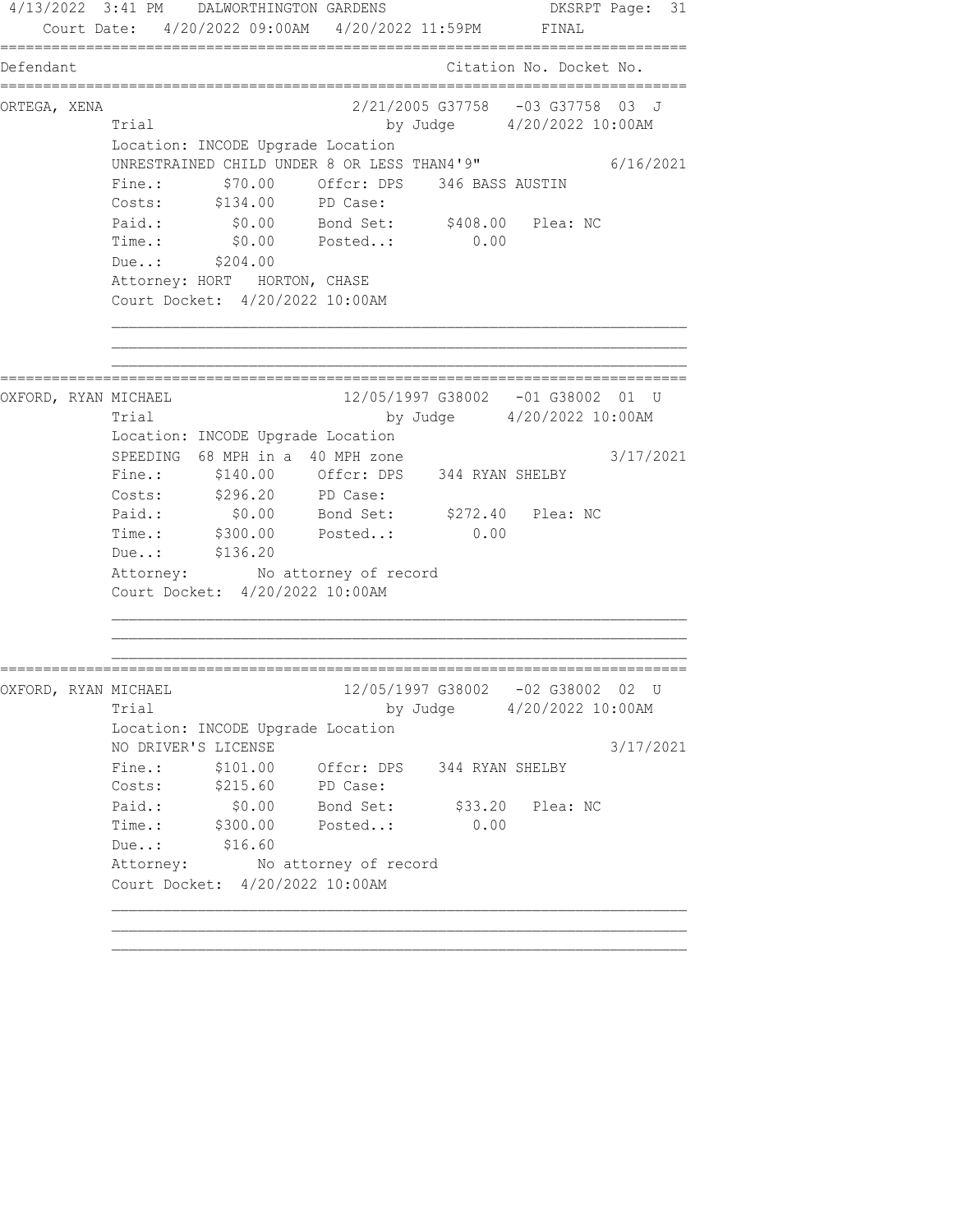4/13/2022 3:41 PM DALWORTHINGTON GARDENS DKSRPT Page: 32 Court Date: 4/20/2022 09:00AM 4/20/2022 11:59PM FINAL ================================================================================ Defendant Citation No. Docket No. ================================================================================ OXFORD, RYAN MICHAEL 22/05/1997 G38003 -01 G38003 01 U Trial by Judge 4/20/2022 10:00AM Location: INCODE Upgrade Location FAIL TO MAINTAIN FINANCIAL RESPONSIBILITY 3/17/2021 Fine.:  $$226.00$  Offcr: DPS 344 RYAN SHELBY Costs: \$253.10 PD Case: Paid.: \$0.00 Bond Set: \$358.20 Plea: NC Time.: \$300.00 Posted..: 0.00 Due..: \$179.10 Attorney: No attorney of record Court Docket: 4/20/2022 10:00AM ================================================================================ OZUNA, MAXIMILIAN DAVID 10/25/1986 102682F -02 102682F02 U Trial by Judge 4/20/2022 10:00AM Location: INCODE Upgrade Location FAILURE TO APPEAR 1/29/2008 Fine.: \$100.00 Offcr: CT CT6 Ma Sandra Costs: \$232.20 PD Case: Paid.: \$252.20 Bond Set: \$160.00 Plea: NC Time.:  $$0.00$  Posted..: 0.00 90.00<br>Due..: \$80.00 Attorney: No attorney of record Court Docket: 4/20/2022 10:00AM ================================================================================ OZUNA, MAXIMILIAN DAVID 10/25/1986 110790 -01 110790 01 U Trial by Judge 4/20/2022 10:00AM Location: INCODE Upgrade Location SPEEDING 51 MPH in a 40 MPH zone 12/21/2008 Fine.:  $$44.00$  Offcr: DPS 881 BEASLEY BOB L vii.00 Offer: DP:<br>Costs: \$264.80 PD Case:<br>Paid.: \$30.00 PD Case:<br>Time . Paid.: \$30.00 Bond Set: \$557.60 Plea: NC Time.: \$0.00 Posted..: 0.00 Due..: \$278.80 Attorney: No attorney of record Court Docket: 4/20/2022 10:00AM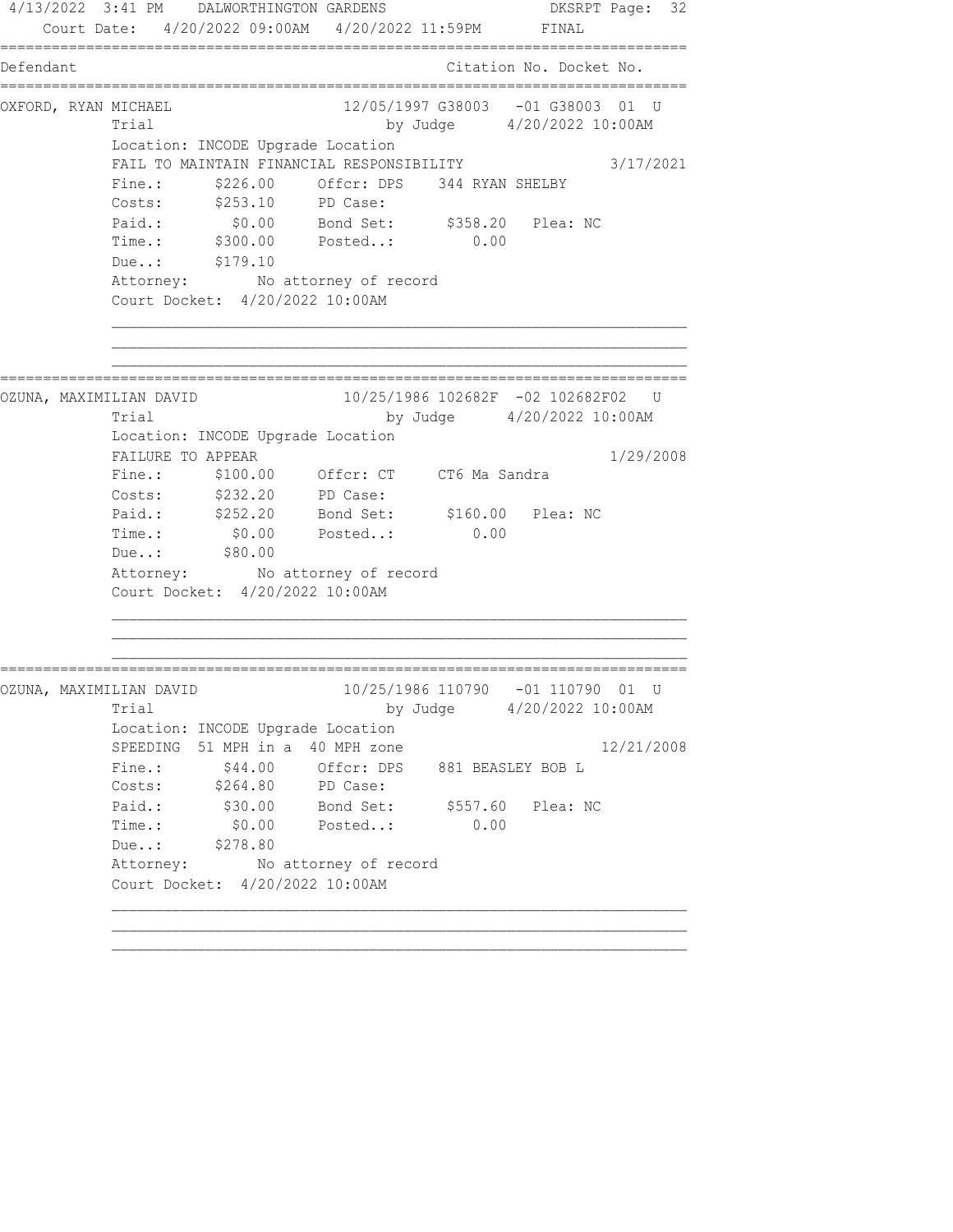4/13/2022 3:41 PM DALWORTHINGTON GARDENS DKSRPT Page: 33 Court Date: 4/20/2022 09:00AM 4/20/2022 11:59PM FINAL ================================================================================ Defendant Citation No. Docket No. ================================================================================ OZUNA, MAXIMILIAN DAVID 10/25/1986 110790 -02 110790 02 U Trial by Judge  $4/20/2022$  10:00AM Location: INCODE Upgrade Location FAIL TO MAINTAIN FINANCIAL RESPONSIBILITY 12/21/2008 Fine.: \$200.00 Offcr: DPS 881 BEASLEY BOB L Costs: \$268.70 PD Case: Paid.: \$30.00 Bond Set: \$877.40 Plea: NC Time.: \$0.00 Posted..: 0.00 Due..: \$438.70 Attorney: No attorney of record Court Docket: 4/20/2022 10:00AM ================================================================================ OZUNA, MAXIMILIAN DAVID 10/25/1986 110790 -03 110790 03 U Trial by Judge 4/20/2022 10:00AM Location: INCODE Upgrade Location DRIVING WHILE LICENSE INVALID 12/21/2008 Fine.: \$200.00 Offcr: DPS 881 BEASLEY BOB L Costs: \$268.70 PD Case: Paid.: \$30.00 Bond Set: \$877.40 Plea: NC Paid.: \$30.00 Bond Set: \$877.40<br>Time.: \$0.00 Posted..: 0.00 Due..: \$438.70 Attorney: No attorney of record Court Docket: 4/20/2022 10:00AM ================================================================================ PAGE, EDMOND CYRIL JR 8/30/1972 G25999F -01 G25999F 01 Trial by Judge  $4/20/2022$  10:00AM Location: INCODE Upgrade Location FAILURE TO APPEAR 1/16/2019 Fine.: \$126.00 Offcr: CT CT6 Ma Sandra Costs: \$295.10 PD Case: Paid.: \$0.00 Bond Set: \$642.20 Plea: NC Time.: \$100.00 Posted..: 0.00 Due..: \$321.10 Attorney: No attorney of record Court Docket: 4/20/2022 10:00AM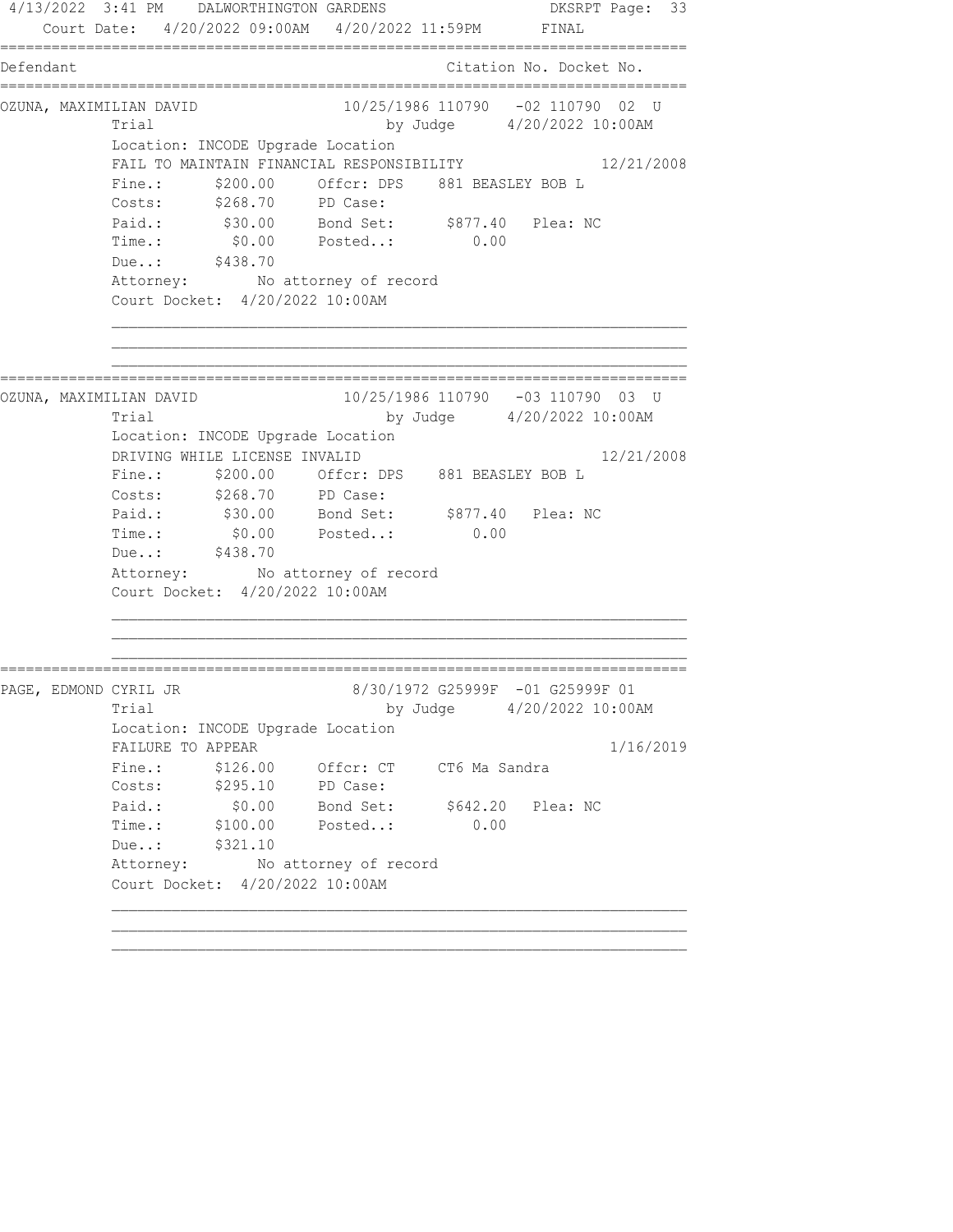4/13/2022 3:41 PM DALWORTHINGTON GARDENS DKSRPT Page: 34 Court Date: 4/20/2022 09:00AM 4/20/2022 11:59PM FINAL ================================================================================ Defendant Citation No. Docket No. ================================================================================ PAYTON, PAXTON DENIRO 12/26/1981 G37890 -01 G37890 01 SHOW CAUSE HEARING by Judge 4/20/2022 09:00AM Location: INCODE Upgrade Location FAIL TO MAINTAIN FINANCIAL RESPONSIBLITY 3RD 8/06/2021 Fine.:  $$476.00$  Offcr: DPS 346 BASS AUSTIN Costs: \$81.00 PD Case: Paid.: \$557.00 Bond Set: \$0.00 Plea: NC Time.: \$0.00 Posted..: 0.00 Due..: \$0.00 Attorney: No attorney of record Court Docket: 4/20/2022 09:00AM ================================================================================ PEREZ, MARGARITA 10/30/1990 G26787 -01 G26787 01 Trial by Judge 4/20/2022 09:00AM Location: INCODE Upgrade Location NO DRIVER'S LICENSE 9/02/2018 Fine.: \$100.90 Offcr: DPS 328 PETERSON ANDREW Costs: \$187.70 PD Case: Paid.: \$0.00 Bond Set: \$577.20 Plea: Time.: \$0.00 Posted..: 577.20 Surety Bond Due..: \$288.60 Bond Posted: A WAY OUT Attorney: No attorney of record Court Docket: 4/20/2022 09:00AM ================================================================================ PEREZ, MARGARITA 10/30/1990 G26787 -02 G26787 02 Trial by Judge 4/20/2022 09:00AM Location: INCODE Upgrade Location DISREGARD NO LEFT TURN SIGN 9/02/2018 Fine.:  $$50.00$  Offcr: DPS 328 PETERSON ANDREW Costs: \$172.30 PD Case: Paid.: \$0.00 Bond Set: \$444.60 Plea: Time.: \$0.00 Posted..: 444.60 Surety Bond Due..:  $$222.30$  Bond Posted: A WAY OUT Attorney: No attorney of record Court Docket: 4/20/2022 09:00AM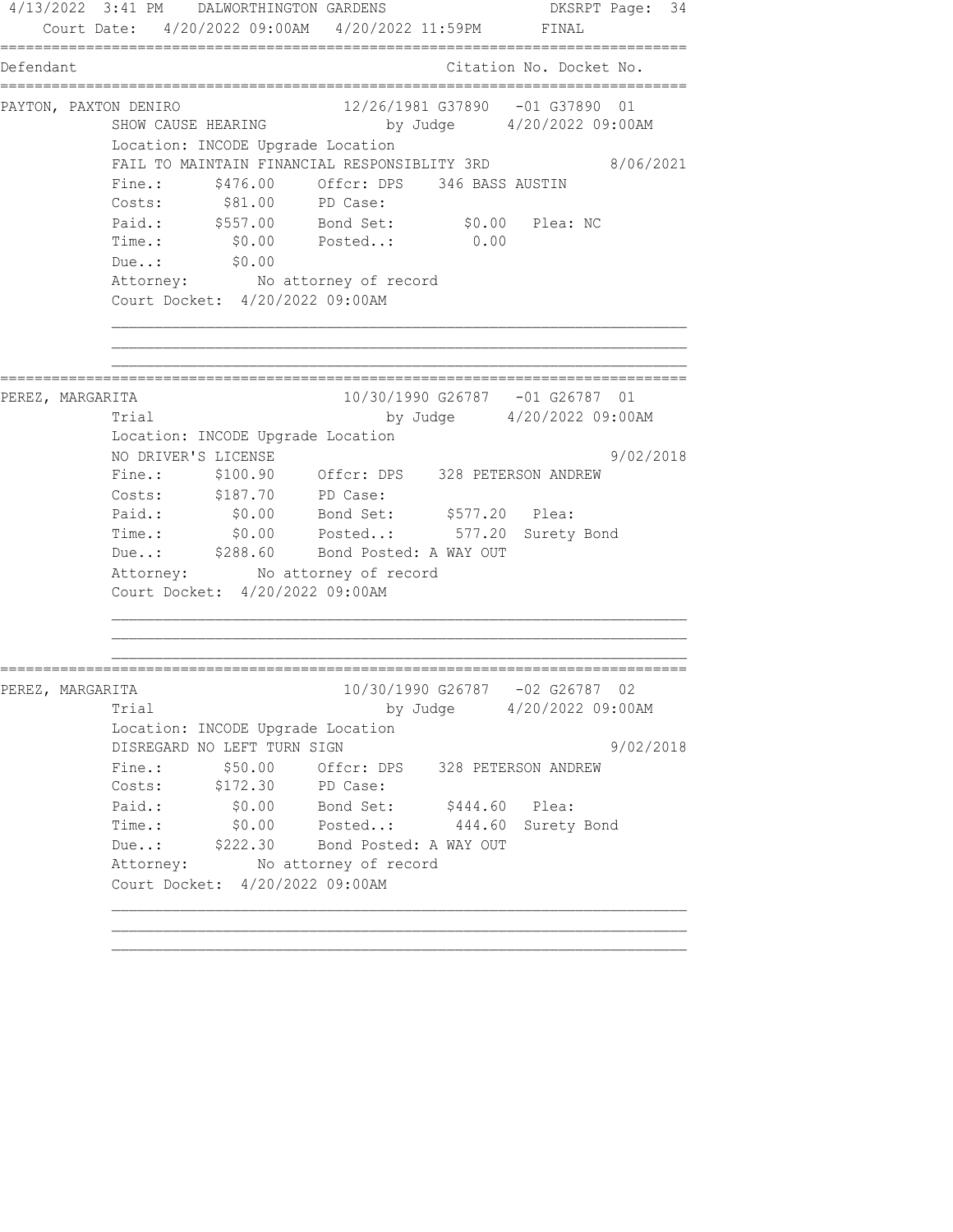4/13/2022 3:41 PM DALWORTHINGTON GARDENS DKSRPT Page: 35 Court Date: 4/20/2022 09:00AM 4/20/2022 11:59PM FINAL ================================================================================ Defendant Citation No. Docket No. ================================================================================ PEREZ, MARGARITA 10/30/1990 G26787F -01 G26787F 01 Trial by Judge  $4/20/2022$  09:00AM Location: INCODE Upgrade Location FAILURE TO APPEAR 10/01/2018 Fine.: \$126.00 Offcr: CT CT6 Ma Sandra Costs: \$188.60 PD Case: Paid.: \$0.00 Bond Set: \$629.20 Plea: Time.: \$0.00 Posted..: 629.20 Surety Bond Due..:  $$314.60$  Bond Posted: A WAY OUT Attorney: No attorney of record Court Docket: 4/20/2022 09:00AM ================================================================================ PEREZ, MARGARITA 10/30/1990 G26787V -02 G26787V 02 Trial by Judge 4/20/2022 09:00AM Location: INCODE Upgrade Location VIOLATE PROMISE TO APPEAR 10/01/2018 Fine.:  $$93.00$  Offcr: CT CT6 Ma Sandra Costs: \$221.60 PD Case: Paid.: \$0.00 Bond Set: \$629.20 Plea: Time.: \$0.00 Posted..: 629.20 Surety Bond Due..: \$314.60 Bond Posted: A WAY OUT Attorney: No attorney of record Court Docket: 4/20/2022 09:00AM ================================================================================ PIMIENTA, SERGIO ENRIQUE 8/02/1998 G39210 -01 G39210 01 U Trial by Judge 4/20/2022 10:00AM Location: INCODE Upgrade Location FAIL TO MAINTAIN FINANCIAL RESPONSIBILITY 11/30/2021 Fine.: \$226.00 Offcr: DPS 332 WITTS BENJAMIN Costs:  $$81.00$  PD Case: Paid.: \$100.00 Bond Set: \$414.00 Plea: NC Time.: \$0.00 Posted..: 0.00 Due..: \$207.00 Attorney: No attorney of record Court Docket: 4/20/2022 10:00AM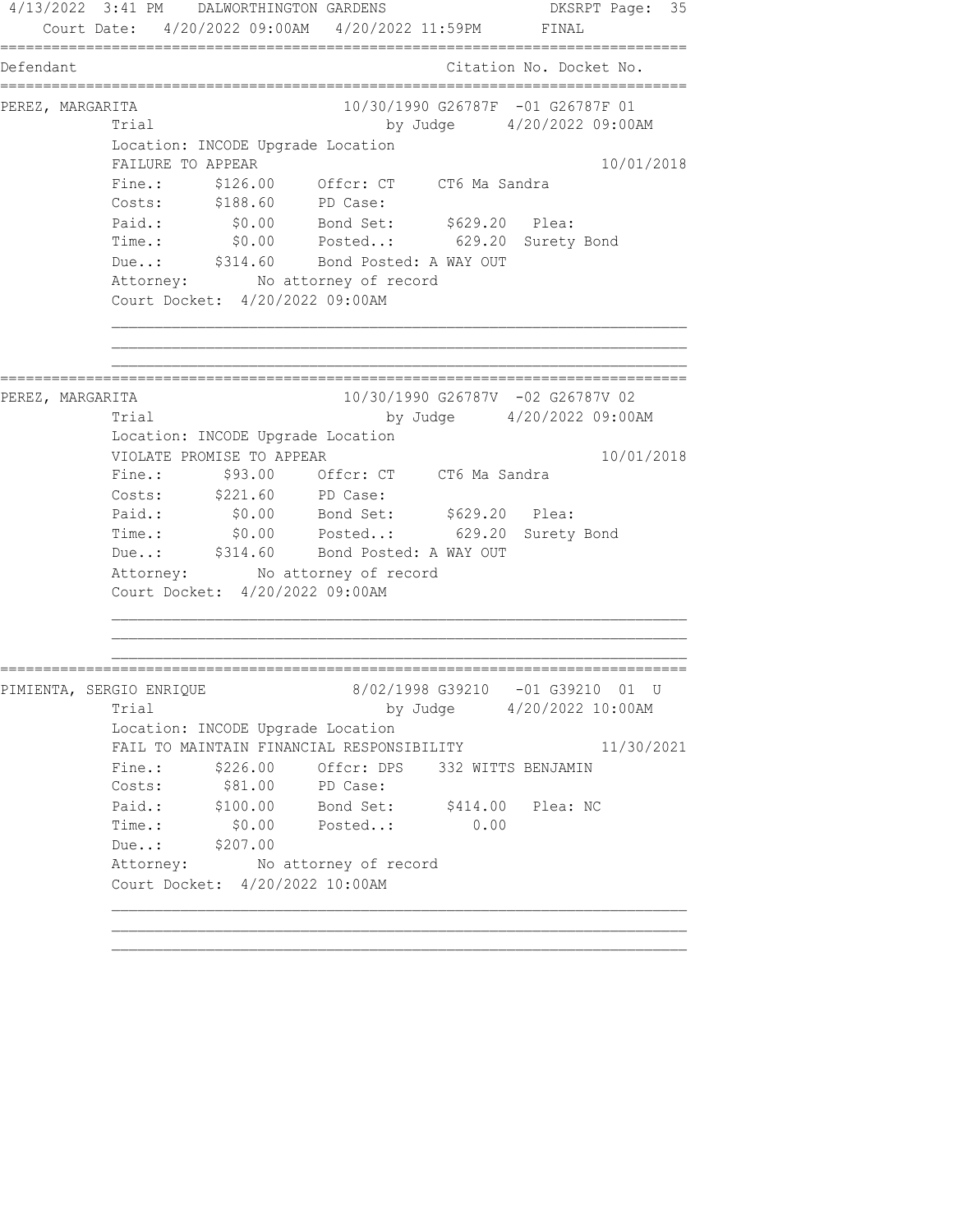4/13/2022 3:41 PM DALWORTHINGTON GARDENS DKSRPT Page: 36 Court Date: 4/20/2022 09:00AM 4/20/2022 11:59PM FINAL ================================================================================ Defendant Citation No. Docket No. ================================================================================ RAYTHATHA, MILAN JAGDISH 3/05/1996 G40245 -01 G40245 01 Trial by Judge 4/20/2022 09:00AM Location: INCODE Upgrade Location DISPLAY EXPIRED REGISTRATION 2/01/2022 Fine.:  $$51.00$  Offcr: DPS 873 ROTERT JOHN Costs:  $$81.00$  PD Case: Paid.: \$0.00 Bond Set: \$264.00 Plea: Time.: \$0.00 Posted..: 0.00 Due..: \$132.00 Attorney: No attorney of record Court Docket: 4/20/2022 09:00AM ================================================================================ RAYTHATHA, MILAN JAGDISH 3/05/1996 G40245 -02 G40245 02 Trial by Judge 4/20/2022 09:00AM Location: INCODE Upgrade Location SPEEDING 58 MPH in a 40 MPH zone 2/01/2022 Fine.: \$90.00 Offcr: DPS 873 ROTERT JOHN Costs: \$134.00 PD Case: Paid.: \$0.00 Bond Set: \$448.00 Plea: Time.:  $$0.00$  Posted..: 0.00 Due..: \$224.00 Attorney: No attorney of record Court Docket: 4/20/2022 09:00AM ================================================================================ REAGOR, STEVEN MICHAEL 2/20/1962 G17737 -03 G17737 03 Trial by Judge 4/20/2022 10:00AM Location: INCODE Upgrade Location FAIL TO MAINTAIN FINANCIAL RESPONSIBILITY 9/28/2015 Fine.:  $$226.00$  Offcr: DPS 885 JEFFREY SCOTT Costs: \$366.60 PD Case: Paid.: \$0.00 Bond Set: \$263.60 Plea: NC Time.: \$460.80 Posted..: 0.00 Due..: \$131.80 Attorney: No attorney of record Court Docket: 4/20/2022 10:00AM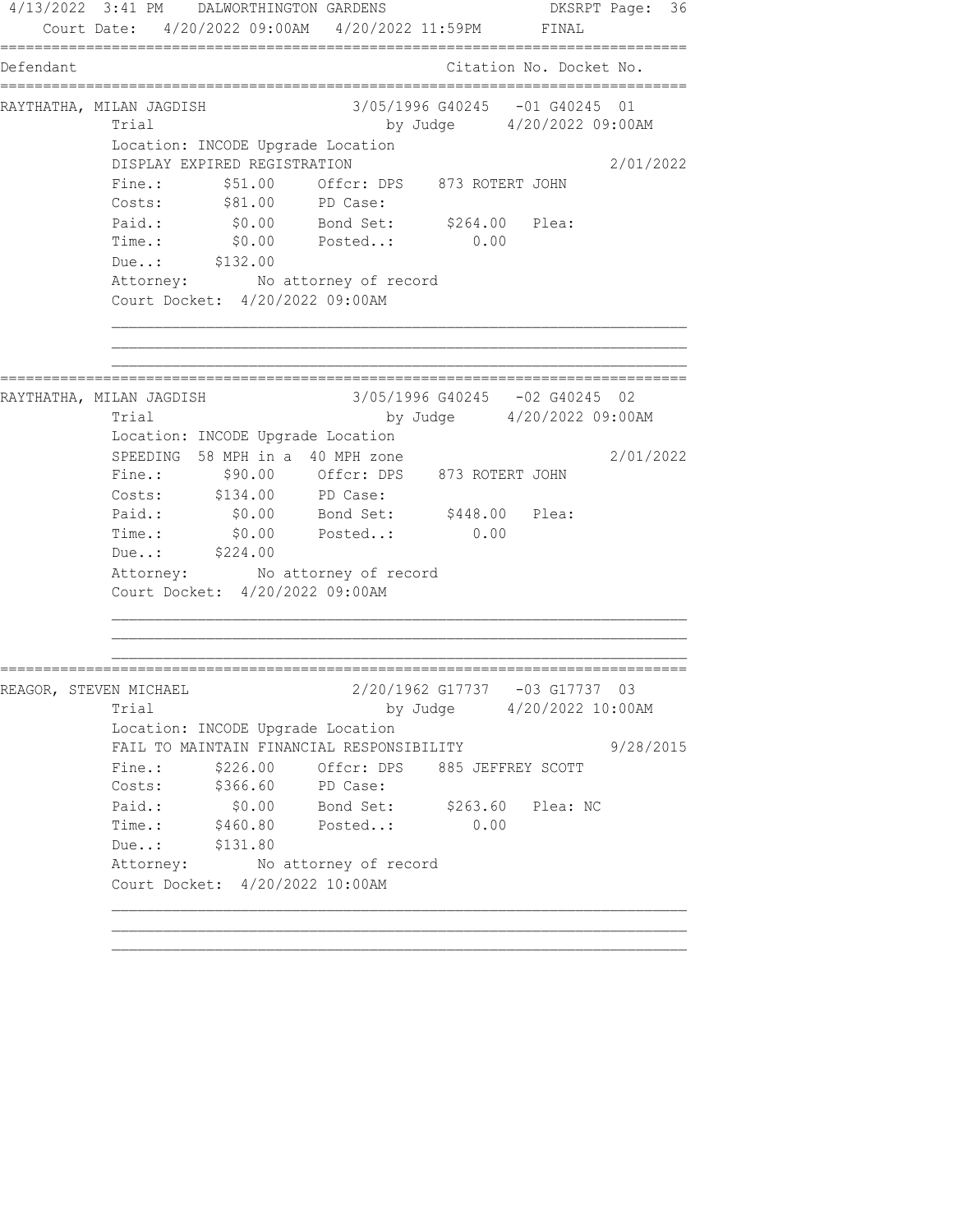4/13/2022 3:41 PM DALWORTHINGTON GARDENS DKSRPT Page: 37 Court Date: 4/20/2022 09:00AM 4/20/2022 11:59PM FINAL ================================================================================ Defendant Citation No. Docket No. ================================================================================ REAGOR, STEVEN MICHAEL 2/20/1962 G17737F -01 G17737F 01 Trial by Judge  $4/20/2022$  10:00AM Location: INCODE Upgrade Location FAILURE TO APPEAR 10/26/2015 Fine.: \$126.00 Offcr: CT CT6 Ma Sandra Costs: \$330.10 PD Case: Paid.: \$0.00 Bond Set: \$512.20 Plea: NC Time.: \$200.00 Posted..: 0.00 Due..: \$256.10 Attorney: No attorney of record Court Docket: 4/20/2022 10:00AM ================================================================================ REAGOR, STEVEN MICHAEL 2/20/1962 G17737F -03 G17737F 03 Trial by Judge 4/20/2022 10:00AM Location: INCODE Upgrade Location FAILURE TO APPEAR 10/26/2015 Fine.: \$126.00 Offcr: CT CT6 Ma Sandra Costs: \$330.10 PD Case: Paid.: \$0.00 Bond Set: \$512.20 Plea: NC Time.: \$200.00 Posted..: 0.00 Due..: \$256.10 Attorney: No attorney of record Court Docket: 4/20/2022 10:00AM ================================================================================ REAGOR, STEVEN MICHAEL 2/20/1962 G17737V -02 G17737V 02 Trial by Judge 4/20/2022 10:00AM Location: INCODE Upgrade Location VIOLATE PROMISE TO APPEAR 10/26/2015 Fine.:  $$93.00$  Offcr: CT CT6 Ma Sandra Costs: \$363.10 PD Case: Paid.: \$0.00 Bond Set: \$512.20 Plea: NC Time.: \$200.00 Posted..: 0.00 Due..: \$256.10 Attorney: No attorney of record Court Docket: 4/20/2022 10:00AM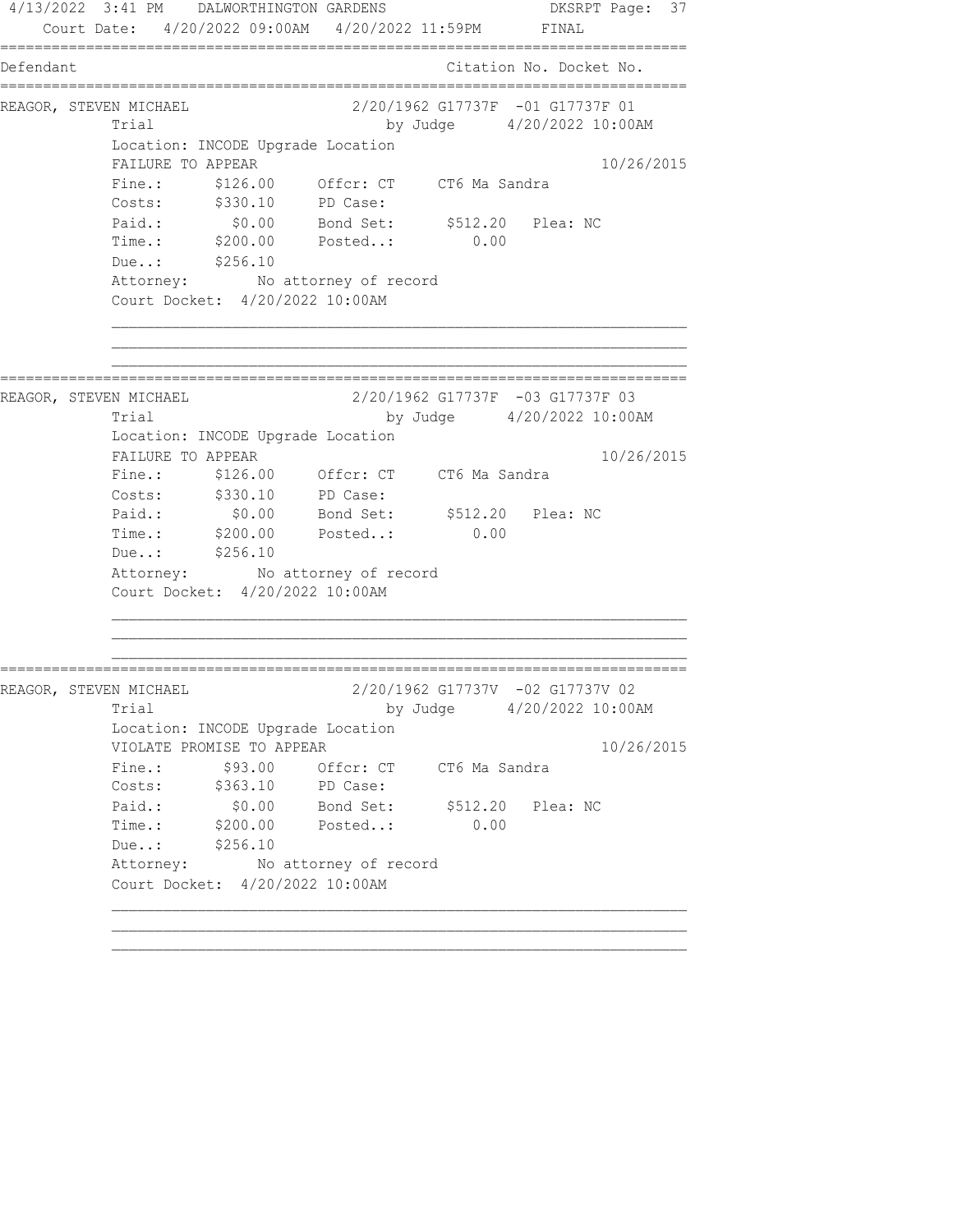4/13/2022 3:41 PM DALWORTHINGTON GARDENS DKSRPT Page: 38 Court Date: 4/20/2022 09:00AM 4/20/2022 11:59PM FINAL ================================================================================ Defendant Citation No. Docket No. ================================================================================ ROGERS, DEVON LAVANCE 12/24/1981 G38395 -01 G38395 01 Trial by Judge  $4/20/2022$  10:00AM Location: INCODE Upgrade Location DISPLAY EXPIRED REGISTRATION 9/22/2021 Fine.:  $$51.00$  Offcr: DPS 338 BASS MICHAEL Costs:  $$81.00$  PD Case: Paid.: \$0.00 Bond Set: \$264.00 Plea: Time.: \$0.00 Posted..: 0.00 Due..: \$132.00 Attorney: No attorney of record Court Docket: 4/20/2022 10:00AM ================================================================================ SAUCEDO, JONATHAN TYLER 2/17/1996 G38773 -01 G38773 01 Trial by Judge 4/20/2022 09:00AM Location: INCODE Upgrade Location DISPLAY EXPIRED REGISTRATION 7/30/2021 Fine.: \$51.00 Offcr: DPS 872 BEDFORD SCOTT Costs: \$198.60 PD Case: Paid.: \$0.00 Bond Set: \$499.20 Plea: Time.:  $$0.00$  Posted..: 0.00 Due..: \$249.60 Attorney: No attorney of record Court Docket: 4/20/2022 09:00AM ================================================================================ SCHRADER, CLINT 4/24/1992 G36834 -01 G36834 01 Trial by Judge 4/20/2022 09:00AM Location: INCODE Upgrade Location POSSESSION OF DRUG PARAPHERNALIA 7/19/2021 Fine.:  $$176.00$  Offcr: DPS 346 BASS AUSTIN Costs: \$141.00 PD Case: Paid.: \$0.00 Bond Set: \$634.00 Plea: Time.: \$0.00 Posted..: 0.00 Due..: \$317.00 Attorney: No attorney of record Court Docket: 4/20/2022 09:00AM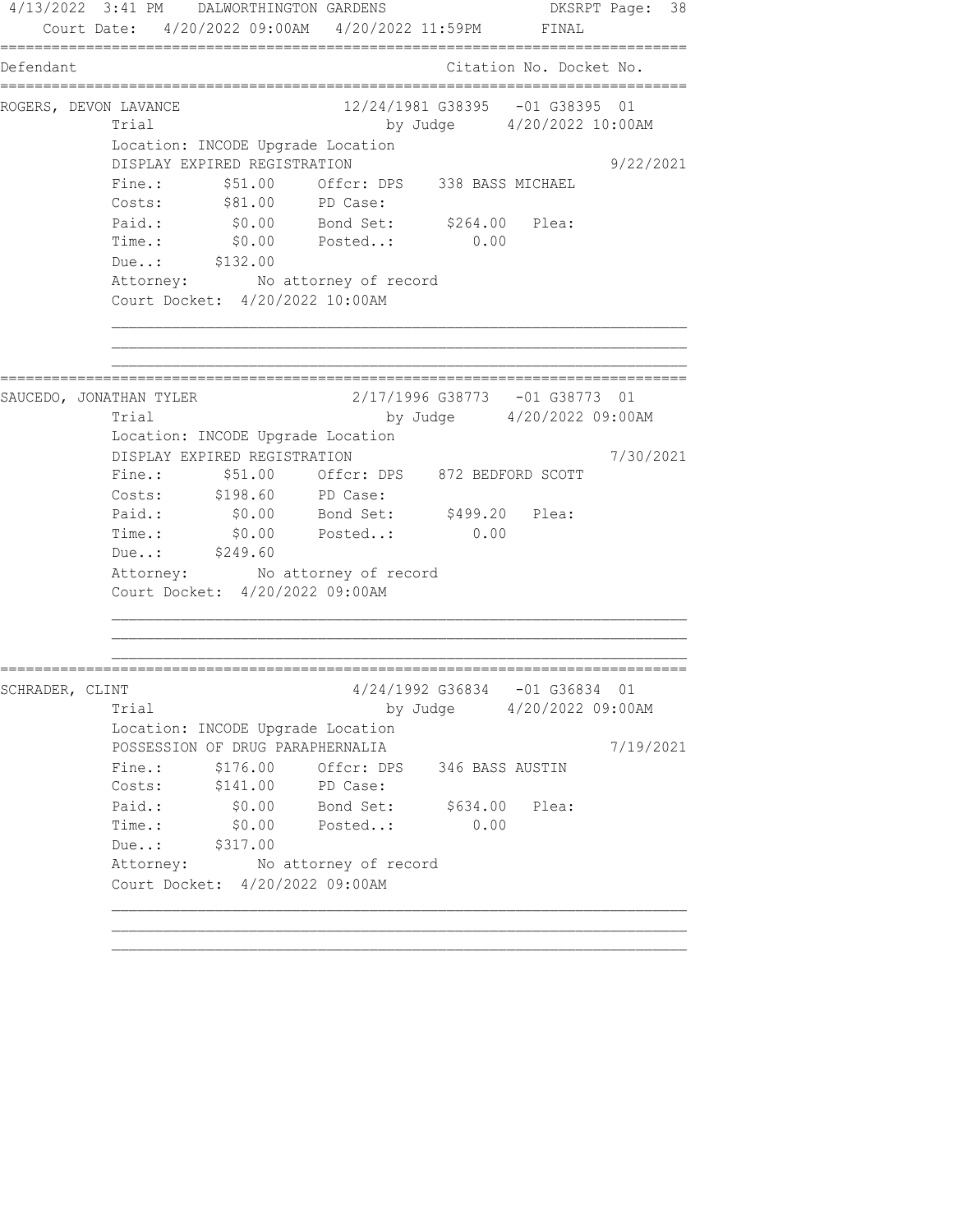4/13/2022 3:41 PM DALWORTHINGTON GARDENS DKSRPT Page: 39 Court Date: 4/20/2022 09:00AM 4/20/2022 11:59PM FINAL ================================================================================ Defendant Citation No. Docket No. ================================================================================ SROCK, CHARLES ALEXANDER 5/25/1995 G34862 -01 G34862 01 Trial by Judge 4/20/2022 10:00AM Location: INCODE Upgrade Location SPEEDING 52 MPH in a 40 MPH zone  $7/30/2020$  Fine.: \$60.00 Offcr: DPS 338 BASS MICHAEL Costs: \$209.00 PD Case: Paid.: \$150.00 Bond Set: \$238.00 Plea: NC Time.: \$0.00 Posted..: 0.00 Due..: \$119.00 Attorney: No attorney of record Court Docket: 4/20/2022 10:00AM ================================================================================ SROCK, CHARLES ALEXANDER 5/25/1995 G34862 -02 G34862 02 Trial by Judge 4/20/2022 10:00AM Location: INCODE Upgrade Location DRIVING WHILE LICENSE INVALID 7/30/2020 Fine.: \$226.00 Offcr: DPS 338 BASS MICHAEL Costs: \$156.00 PD Case: Paid.: \$200.00 Bond Set: \$64.00 Plea: NC Time.: \$150.00 Posted..: 0.00 Due..: \$32.00 Attorney: No attorney of record Court Docket: 4/20/2022 10:00AM ================================================================================ SUMBU, OILVER BREMBLE 12/08/1980 G29702 -01 G29702 01 Trial by Judge 4/20/2022 10:00AM Location: INCODE Upgrade Location DRIVING WHILE LICENSE INVALID 5/21/2019 Fine.: \$226.00 Offcr: DPS 874 WOLF CLAYTON Costs: \$279.10 PD Case: Paid.: \$0.00 Bond Set: \$410.20 Plea: NC Time.: \$300.00 Posted..: 0.00 Due..: \$205.10 Attorney: No attorney of record Court Docket: 4/20/2022 10:00AM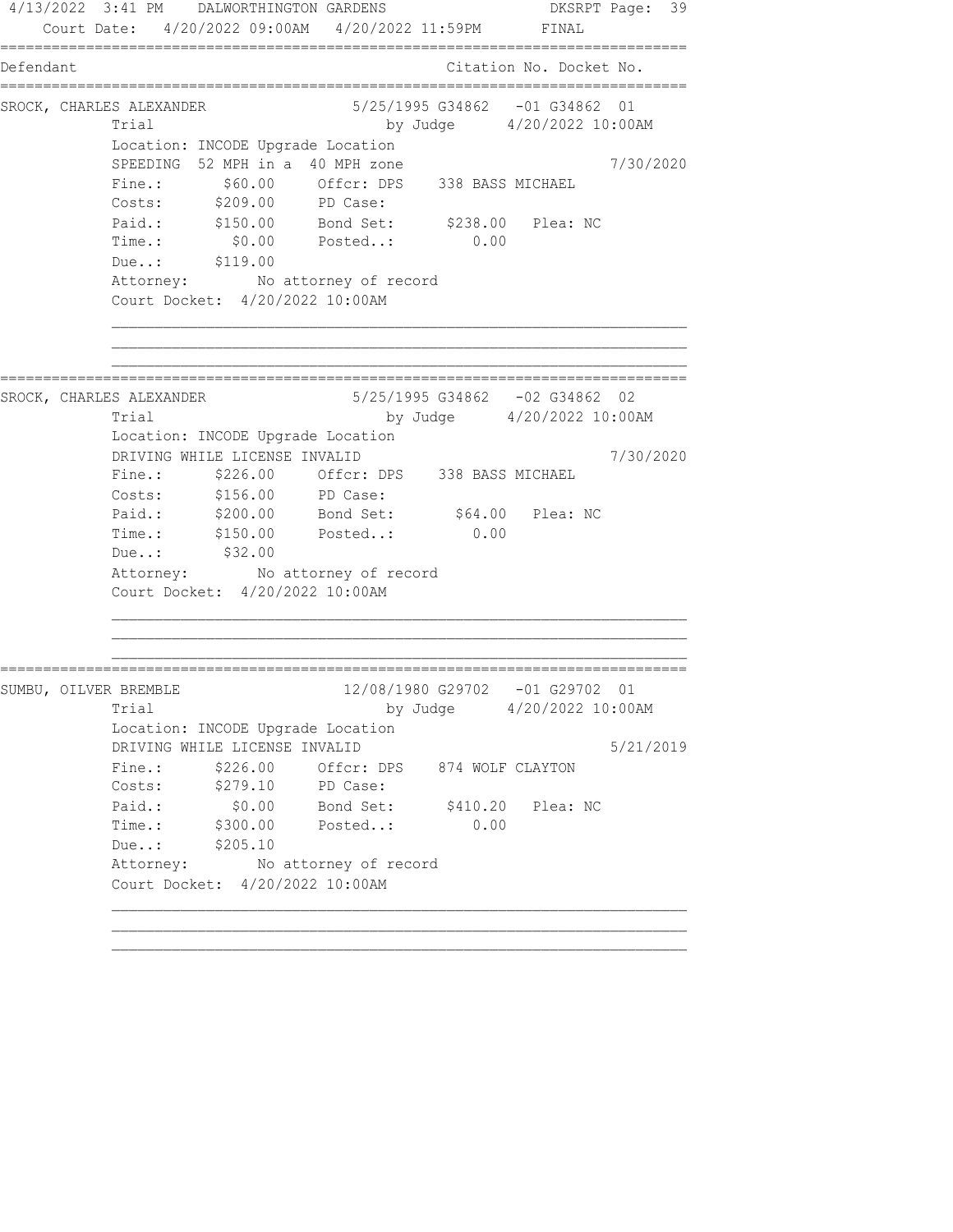4/13/2022 3:41 PM DALWORTHINGTON GARDENS DKSRPT Page: 40 Court Date: 4/20/2022 09:00AM 4/20/2022 11:59PM FINAL ================================================================================ Defendant Citation No. Docket No. ================================================================================ SUMBU, OILVER BREMBLE 12/08/1980 G29702F -01 G29702F 01 Trial by Judge  $4/20/2022$  10:00AM Location: INCODE Upgrade Location FAILURE TO APPEAR 6/18/2019 Fine.: \$126.00 Offcr: CT CT6 Ma Sandra Costs: \$242.60 PD Case: Paid.: \$0.00 Bond Set: \$137.20 Plea: NC Time.: \$300.00 Posted..: 0.00 Due..: \$68.60 Attorney: No attorney of record Court Docket: 4/20/2022 10:00AM ================================================================================ TATE, JUSTIN 12/29/1983 G36999 -01 G36999 01 Trial by Judge 4/20/2022 10:00AM Location: INCODE Upgrade Location EXPIRED OPERATOR'S LICENSE 19913/2021 Fine.: \$76.00 Offcr: DPS 338 BASS MICHAEL Costs:  $$81.00$  PD Case: Paid.: \$155.00 Bond Set: \$4.00 Plea: NC Time.:  $$0.00$  Posted..: 0.00 Due..: \$2.00 Due..: \$2.00<br>Attorney: No attorney of record Court Docket: 4/20/2022 10:00AM ================================================================================ TATE, JUSTIN 12/29/1983 G36999 -02 G36999 02 Trial by Judge 4/20/2022 10:00AM Location: INCODE Upgrade Location SPEEDING 55 MPH in a 40 MPH zone  $9/13/2021$ Fine.: \$75.00 Offcr: DPS 338 BASS MICHAEL v. 0.00 Offer: DP:<br>Costs: \$134.00 PD Case:<br>Paid.: \$45.00 PD Case: Paid.: \$45.00 Bond Set: \$328.00 Plea: NC Time.: \$0.00 Posted..: 0.00 Due..: \$164.00 Attorney: No attorney of record Court Docket: 4/20/2022 10:00AM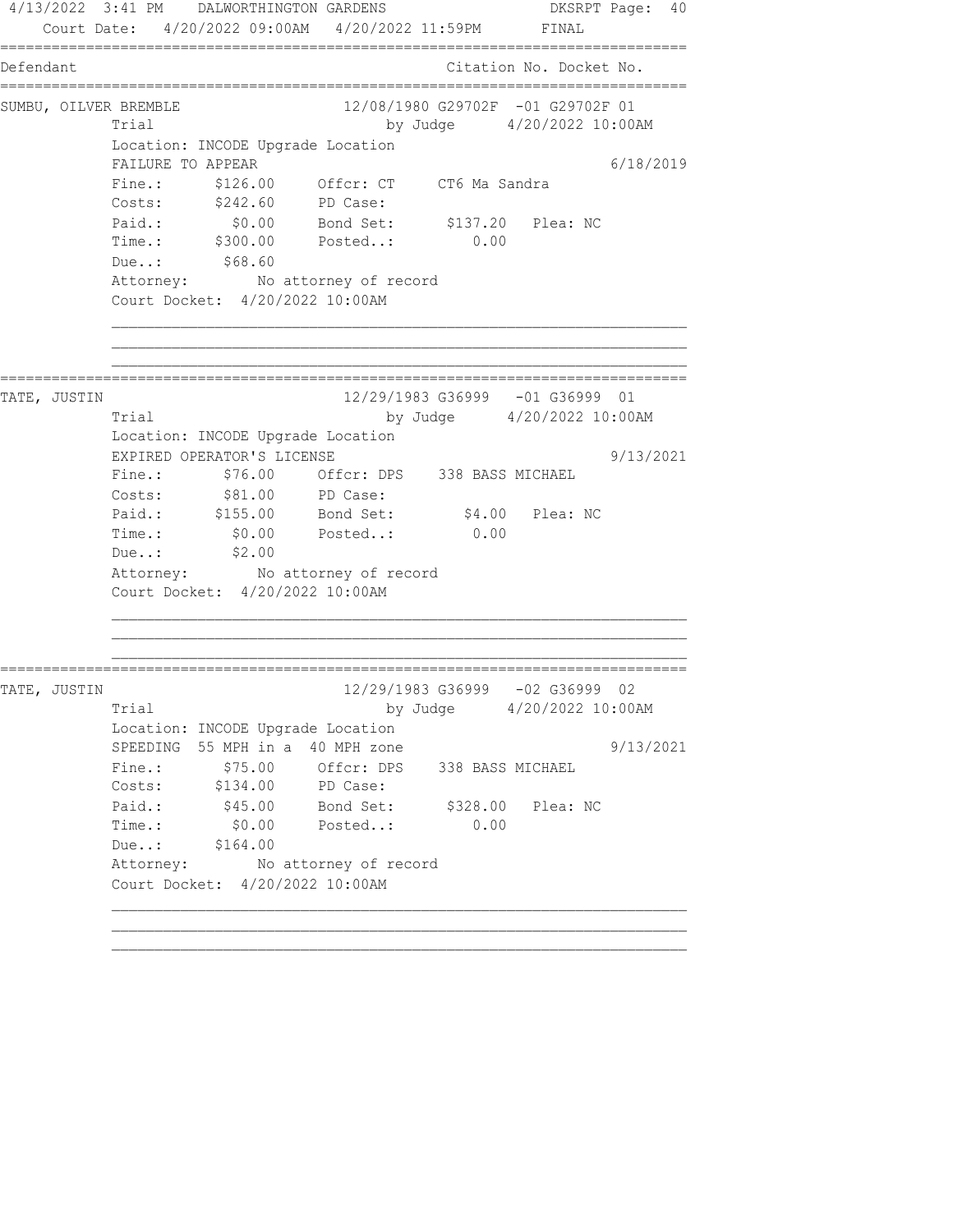4/13/2022 3:41 PM DALWORTHINGTON GARDENS DKSRPT Page: 41 Court Date: 4/20/2022 09:00AM 4/20/2022 11:59PM FINAL ================================================================================ Defendant Citation No. Docket No. ================================================================================ THOMAS-IVY, JUDI KAYE 11/30/1965 G40264 -01 G40264 01 Trial by Judge 4/20/2022 09:00AM Location: INCODE Upgrade Location LEAVING SCENE OF ACCIDENT-WHILE DAMAGE 3/11/2022 Fine.: \$178.00 Offcr: DPS 312 MILLER RYAN Costs: \$134.00 PD Case: Paid.: \$0.00 Bond Set: \$624.00 Plea: Time.: \$0.00 Posted..: 0.00 Due..: \$312.00 Attorney: No attorney of record Court Docket: 4/20/2022 09:00AM ================================================================================ THOMAS-IVY, JUDI KAYE 11/30/1965 G40264 -02 G40264 02 Trial by Judge 4/20/2022 09:00AM Location: INCODE Upgrade Location FAILED TO DRIVE IN A SINGLE LANE  $3/11/2022$  Fine.: \$73.00 Offcr: DPS 312 MILLER RYAN Costs: \$134.00 PD Case: Paid.: \$0.00 Bond Set: \$414.00 Plea: Time.:  $$0.00$  Posted..: 0.00 Due..: \$207.00 Attorney: No attorney of record Court Docket: 4/20/2022 09:00AM ================================================================================ TILLMAN, CHRISTINA 8/02/1975 G40166 -01 G40166 01 Trial by Judge 4/20/2022 10:00AM Location: INCODE Upgrade Location FAIL TO MAINTAIN FINANCIAL RESPONSIBILITY 11/20/2021 Fine.: \$226.00 Offcr: DPS 338 BASS MICHAEL Costs:  $$81.00$  PD Case: Paid.: \$100.00 Bond Set: \$414.00 Plea: NC Time.: \$0.00 Posted..: 0.00 Due..: \$207.00 Attorney: No attorney of record Court Docket: 4/20/2022 10:00AM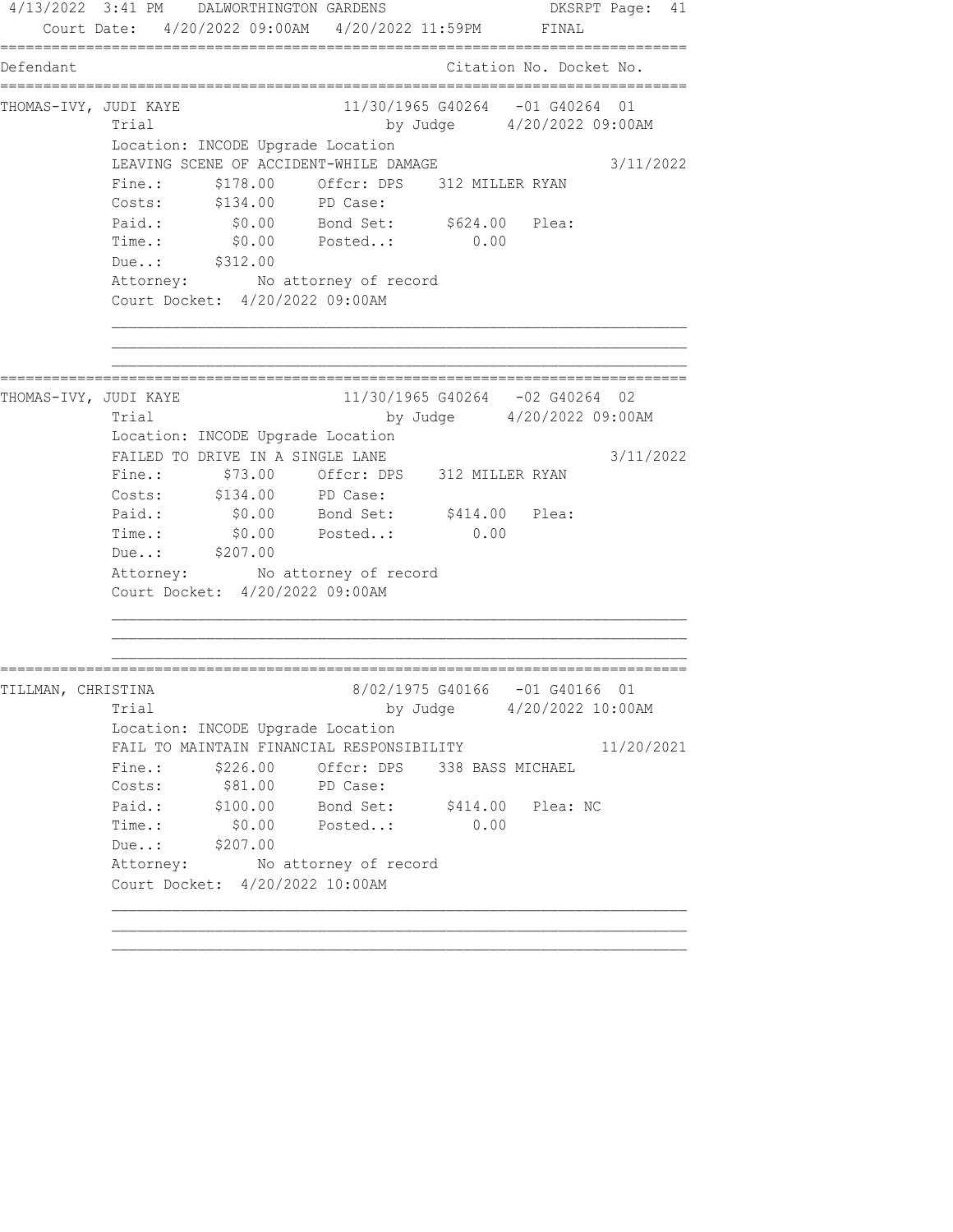4/13/2022 3:41 PM DALWORTHINGTON GARDENS DKSRPT Page: 42 Court Date: 4/20/2022 09:00AM 4/20/2022 11:59PM FINAL ================================================================================ Defendant Citation No. Docket No. ================================================================================ TOP, BACHUCH LUL 10/01/1990 G37600 -01 G37600 01 Trial by Judge 4/20/2022 09:00AM Location: INCODE Upgrade Location SPEEDING 52 MPH in a 40 MPH zone 3/24/2021 Fine.:  $$60.00$  Offcr: DPS 312 MILLER RYAN Costs: \$270.20 PD Case: Paid.: \$0.00 Bond Set: \$660.40 Plea: Time.: \$0.00 Posted..: 477.10 Surety Bond Due..: \$330.20 Bond Posted: A WAY OUT Attorney: No attorney of record Court Docket: 4/20/2022 09:00AM ================================================================================ TOP, BACHUCH LUL 10/01/1990 G37600 -02 G37600 02 Trial by Judge 4/20/2022 09:00AM Location: INCODE Upgrade Location DRIVING WHILE LICENSE INVALID 3/24/2021 Fine.: \$226.00 Offcr: DPS 312 MILLER RYAN Costs: \$251.10 PD Case: Paid.:  $$0.00$  Bond Set:  $$954.20$  Plea: Time.: \$0.00 Posted..: 477.10 Surety Bond Due..: \$477.10 Bond Posted: A WAY OUT Attorney: No attorney of record Court Docket: 4/20/2022 09:00AM ================================================================================ TRIGG, KOLBY KRYSHAUN 6/21/1998 G27088 -01 G27088 01 M Trial by Judge  $4/20/2022$  10:00AM Location: INCODE Upgrade Location NO DRIVER'S LICENSE 11/12/2018 Fine.:  $$100.90$  Offcr: DPS 302 FIKE WILLIAM Costs: \$290.20 PD Case: Paid.: \$0.00 Bond Set: \$82.20 Plea: NC Time.: \$350.00 Posted..: 0.00 Due..: \$41.10 Attorney: No attorney of record Court Docket: 4/20/2022 10:00AM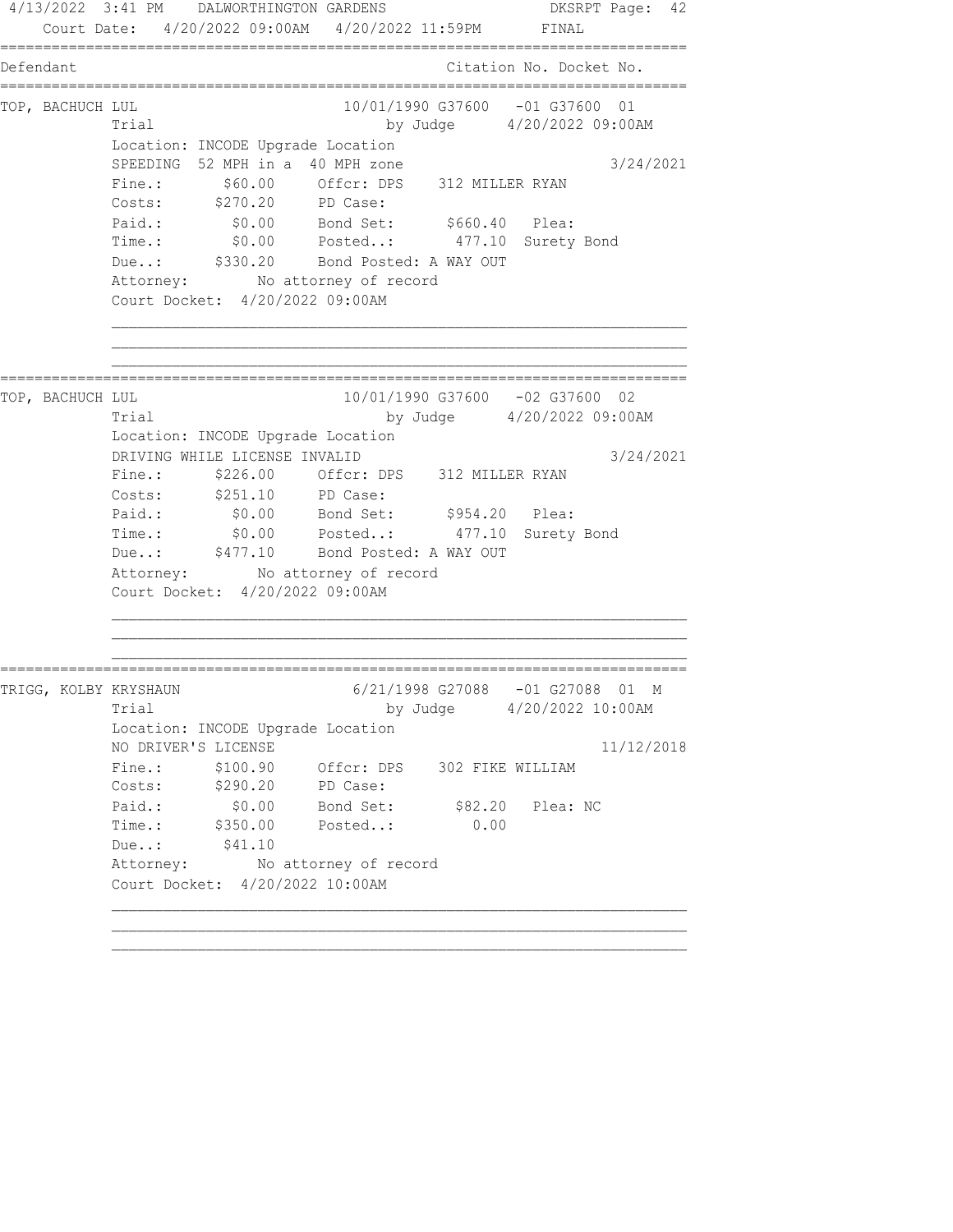4/13/2022 3:41 PM DALWORTHINGTON GARDENS DKSRPT Page: 43 Court Date: 4/20/2022 09:00AM 4/20/2022 11:59PM FINAL ================================================================================ Defendant Citation No. Docket No. ================================================================================ TRIGG, KOLBY KRYSHAUN 6/21/1998 G27088 -02 G27088 02 M Trial by Judge  $4/20/2022$  10:00AM Location: INCODE Upgrade Location SPEEDING 52 MPH in a 40 MPH zone 11/12/2018 Fine.: \$59.90 Offcr: DPS 302 FIKE WILLIAM Costs: \$320.80 PD Case: Paid.: \$0.00 Bond Set: \$361.40 Plea: NC Time.: \$200.00 Posted..: 0.00 Due..: \$180.70 Attorney: No attorney of record Court Docket: 4/20/2022 10:00AM ================================================================================ TRIGG, KOLBY KRYSHAUN 6/21/1998 G27088F -01 G27088F 01 M Trial by Judge 4/20/2022 10:00AM Location: INCODE Upgrade Location FAILURE TO APPEAR 12/10/2018 Fine.: \$126.00 Offcr: CT CT6 Ma Sandra Costs: \$291.10 PD Case: Paid.: \$0.00 Bond Set: \$434.20 Plea: NC Time.:  $\frac{1}{200.00}$  Posted..: 0.00 Due..: \$217.10 Attorney: No attorney of record Court Docket: 4/20/2022 10:00AM ================================================================================ TRIGG, KOLBY KRYSHAUN 6/21/1998 G27088V -02 G27088V 02 M Trial by Judge  $4/20/2022$  10:00AM Location: INCODE Upgrade Location VIOLATE PROMISE TO APPEAR 12/10/2018 Fine.:  $$93.00$  Offcr: CT CT6 Ma Sandra Costs: \$324.10 PD Case: Paid.: \$0.00 Bond Set: \$434.20 Plea: NC Time.: \$200.00 Posted..: 0.00 Due..: \$217.10 Attorney: No attorney of record Court Docket: 4/20/2022 10:00AM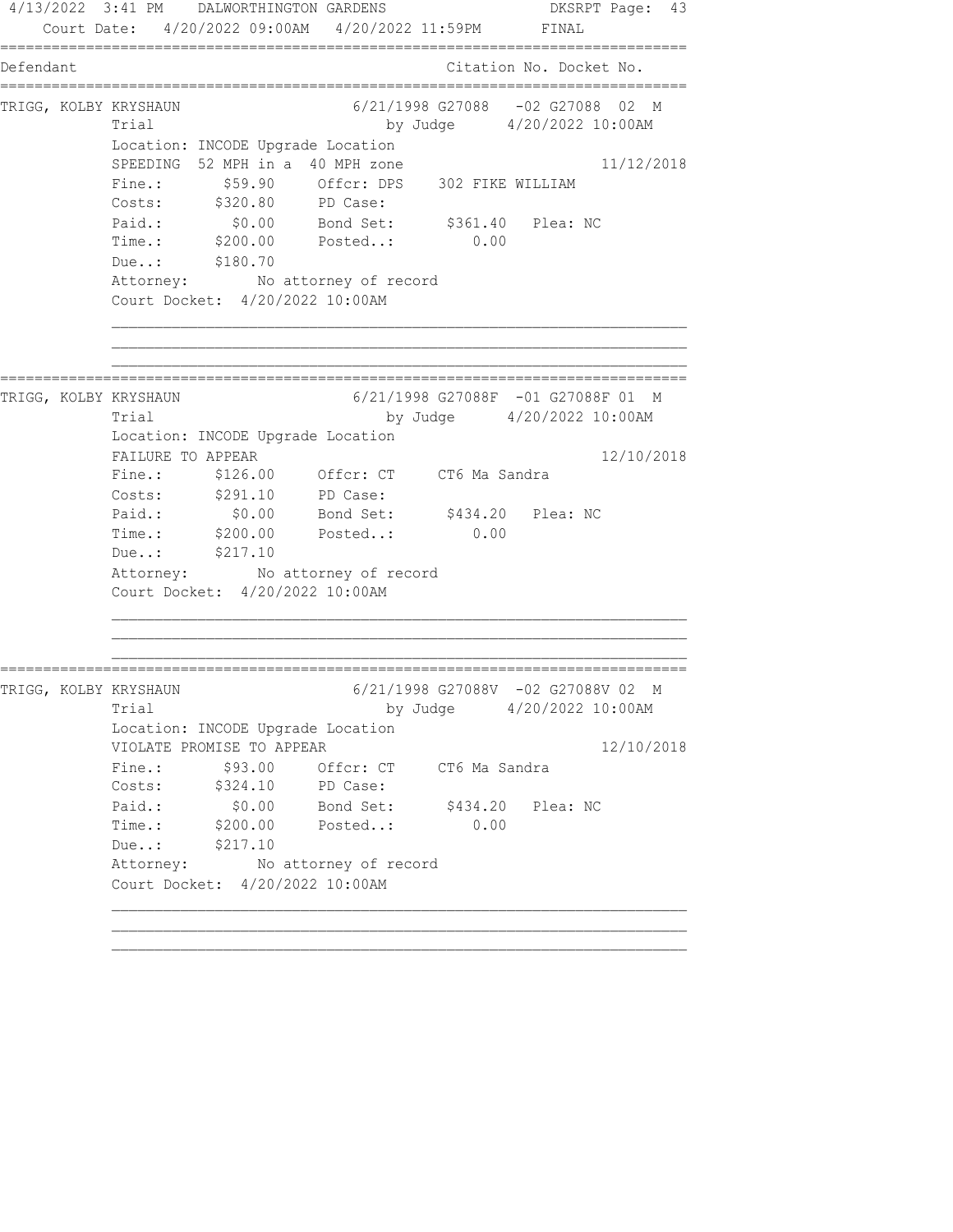4/13/2022 3:41 PM DALWORTHINGTON GARDENS DKSRPT Page: 44 Court Date: 4/20/2022 09:00AM 4/20/2022 11:59PM FINAL ================================================================================ Defendant Citation No. Docket No. ================================================================================ TYSON, DARIUS LEMONT 9/11/1998 G37416 -01 G37416 01 U Trial by Judge 4/20/2022 10:00AM Location: INCODE Upgrade Location SPEEDING 60 MPH in a 40 MPH zone 7/03/2021 Fine.: \$100.00 Offcr: DPS 332 WITTS BENJAMIN Costs: \$134.00 PD Case: Paid.: \$144.00 Bond Set: \$180.00 Plea: GL Time.: \$0.00 Posted..: 0.00 Due..: \$90.00 Attorney: No attorney of record Court Docket: 4/20/2022 10:00AM ================================================================================ URBINA, ARELIE 3/13/1992 G38492 -01 G38492 01 Trial by Judge 4/20/2022 10:00AM Location: INCODE Upgrade Location SPEEDING 58 MPH in a 40 MPH zone  $11/04/2021$  Fine.: \$60.00 Offcr: DPS 346 BASS AUSTIN Costs: \$134.00 PD Case: Paid.: \$0.00 Bond Set: \$388.00 Plea: NC Paid.: \$0.00 Bond Set: \$388.00 Plea: NC<br>Time.: \$0.00 Posted..: 0.00 Due..: \$194.00 Attorney: BBROW BROWN, BRITNEY Court Docket: 4/20/2022 10:00AM ================================================================================ VIAMONTES, CHRISTIAN DIOSDADO 9/26/2004 G39531 -01 G39531 01 J Trial by Judge 4/20/2022 10:00AM Location: INCODE Upgrade Location SPEEDING 59 MPH in a 40 MPH zone  $9/24/2021$ Fine.:  $$95.00$  Offcr: DPS 338 BASS MICHAEL Costs: \$134.00 PD Case: Paid.: \$0.00 Bond Set: \$458.00 Plea: Time.: \$0.00 Posted..: 0.00 Due..: \$229.00 Attorney: No attorney of record Court Docket: 4/20/2022 10:00AM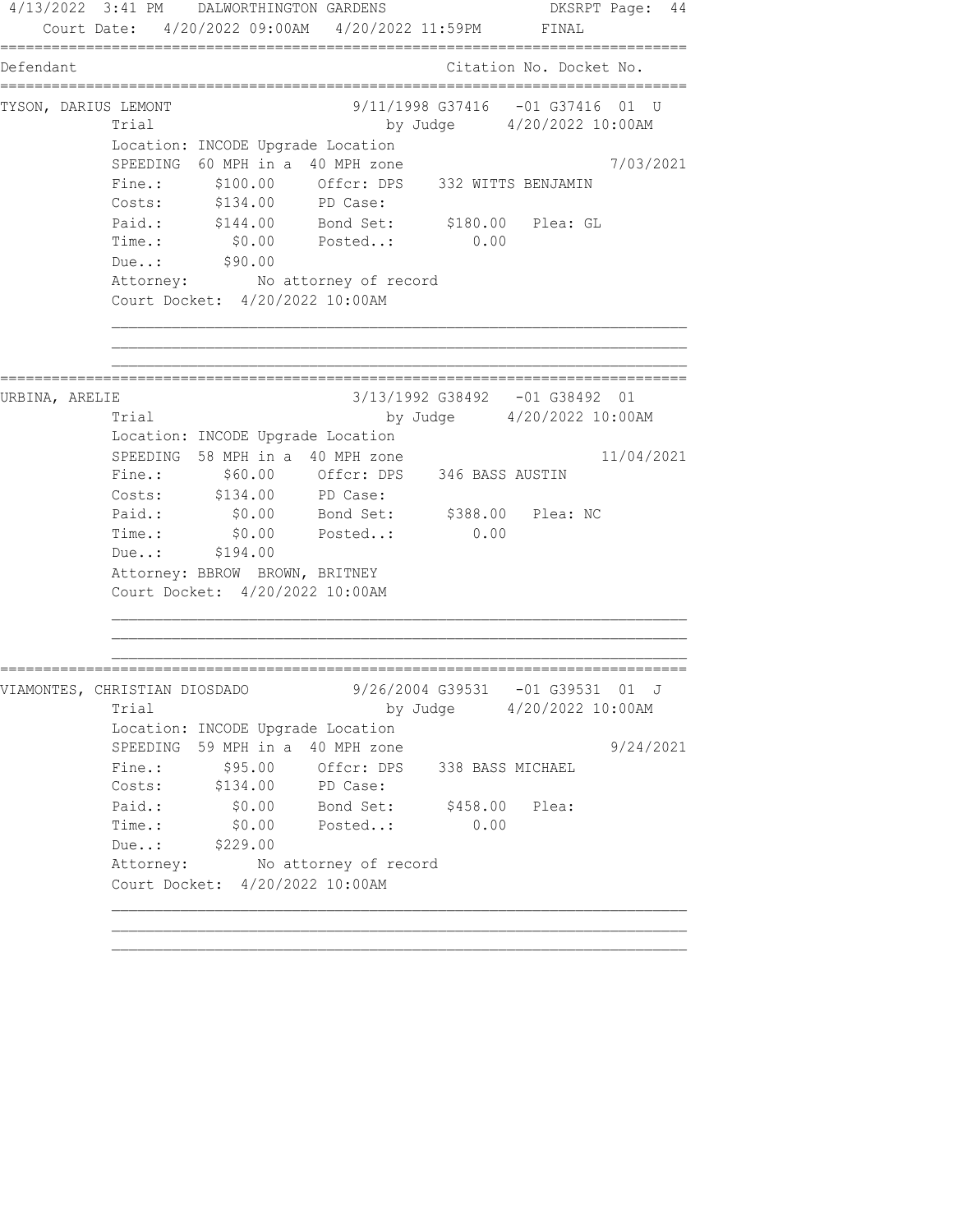4/13/2022 3:41 PM DALWORTHINGTON GARDENS DKSRPT Page: 45 Court Date: 4/20/2022 09:00AM 4/20/2022 11:59PM FINAL ================================================================================ Defendant Citation No. Docket No. ================================================================================ VIAMONTES, CHRISTIAN DIOSDADO 9/26/2004 G39531 -02 G39531 02 J Trial by Judge  $4/20/2022$  10:00AM Location: INCODE Upgrade Location IMPEDING TRAFFIC 9/24/2021 Fine.: \$63.00 Offcr: DPS 338 BASS MICHAEL Costs: \$134.00 PD Case: Paid.: \$0.00 Bond Set: \$394.00 Plea: Time.: \$0.00 Posted..: 0.00 Due..: \$197.00 Attorney: No attorney of record Court Docket: 4/20/2022 10:00AM ================================================================================ ---------<br>VIAMONTES, CHRISTIAN DIOSDADO 9/26/2004 G39531 -03 G39531 03 J Trial by Judge 4/20/2022 10:00AM Location: INCODE Upgrade Location NO DRIVER'S LICENSE 19/24/2021 Fine.: \$101.00 Offcr: DPS 338 BASS MICHAEL Costs:  $$81.00$  PD Case: Paid.: \$0.00 Bond Set: \$364.00 Plea: Time.:  $$0.00$  Posted..: 0.00 Due..: \$182.00 Attorney: No attorney of record Court Docket: 4/20/2022 10:00AM ================================================================================ VILLARRUEL, JENNIFER 8/13/2001 G40625 -02 G40625 02 M Trial by Judge 4/20/2022 09:00AM Location: INCODE Upgrade Location SPEEDING 64 MPH in a 40 MPH zone  $2/15/2022$ Fine.:  $$120.00$  Offcr: DPS 873 ROTERT JOHN Costs: \$134.00 PD Case: Paid.: \$0.00 Bond Set: \$508.00 Plea: Time.: \$0.00 Posted..: 0.00 Due..: \$254.00 Attorney: No attorney of record Court Docket: 4/20/2022 09:00AM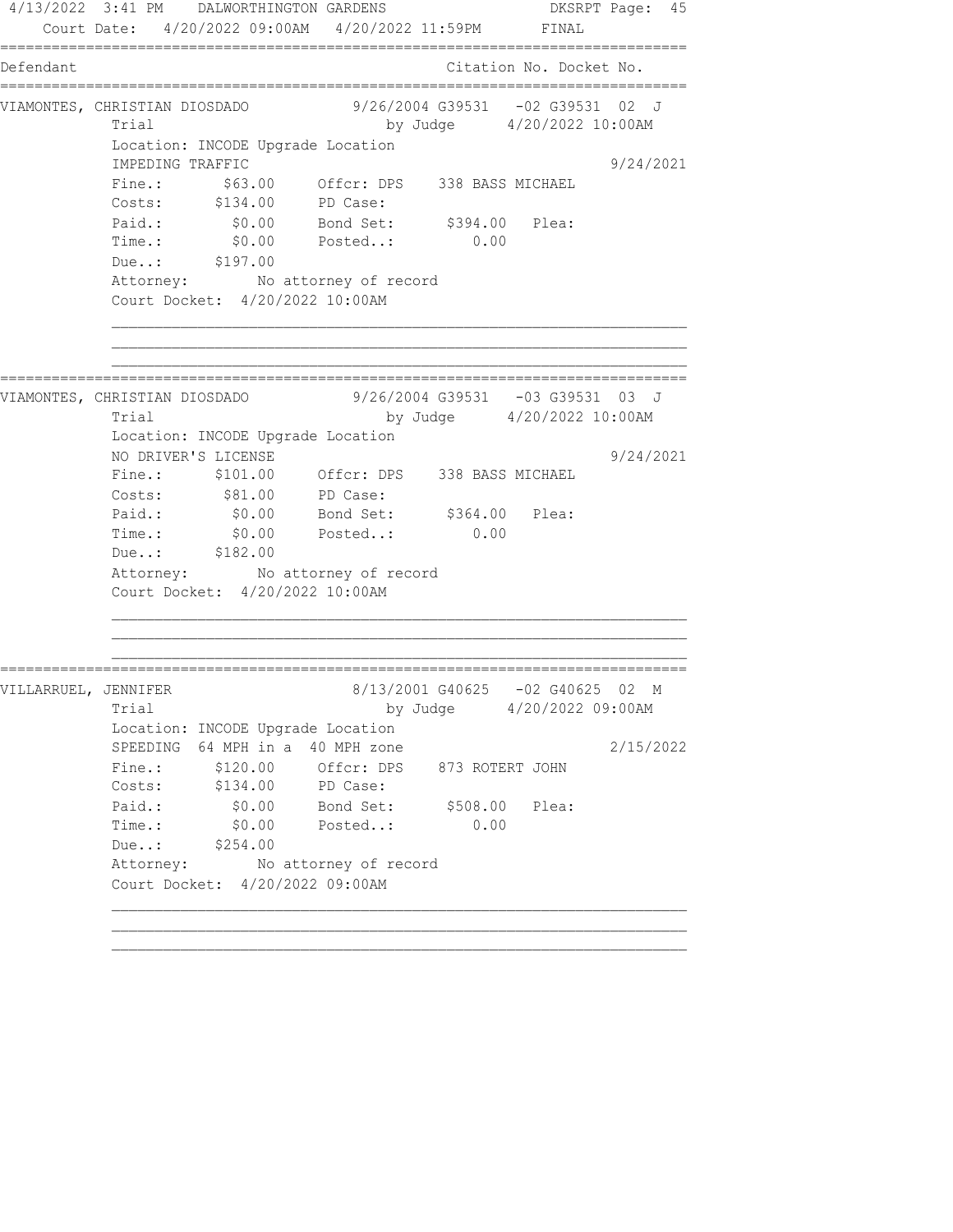4/13/2022 3:41 PM DALWORTHINGTON GARDENS DKSRPT Page: 46 Court Date: 4/20/2022 09:00AM 4/20/2022 11:59PM FINAL ================================================================================ Defendant Citation No. Docket No. ================================================================================ WASHINGTON, IMAN GHALEE  $\frac{7}{27/1978}$  G40008 -01 G40008 01 Trial by Judge  $4/20/2022$  10:00AM Location: INCODE Upgrade Location DISPLAY EXPIRED REGISTRATION 9/13/2021 Fine.:  $$51.00$  Offcr: DPS 863 STINSON BRITT Costs:  $$81.00$  PD Case: Paid.: \$130.00 Bond Set: \$4.00 Plea: NC Time.: \$0.00 Posted..: 0.00 Due..: \$2.00 Attorney: No attorney of record Court Docket: 4/20/2022 10:00AM ================================================================================ WASHINGTON, IMAN GHALEE 7/27/1978 G40008 -02 G40008 02 Trial by Judge 4/20/2022 10:00AM Location: INCODE Upgrade Location FAIL TO MAINTAIN FINANCIAL RESPONSIBILITY 9/13/2021 Fine.: \$226.00 Offcr: DPS 863 STINSON BRITT Costs:  $$81.00$  PD Case: Paid.: \$20.00 Bond Set: \$574.00 Plea: NC Time.:  $$0.00$  Posted..: 0.00 Due..: \$287.00 Attorney: No attorney of record Court Docket: 4/20/2022 10:00AM ================================================================================ WASHINGTON, IMAN GHALEE 7/27/1978 G40008 -03 G40008 03<br>Trial by Judge 4/20/2022 10:008 Trial by Judge 4/20/2022 10:00AM Location: INCODE Upgrade Location FAILURE TO OBTAIN TEXAS DL 9/13/2021 Fine.: \$101.00 Offcr: DPS 863 STINSON BRITT Costs:  $$81.00$  PD Case: Paid.: \$0.00 Bond Set: \$364.00 Plea: NC Time.: \$0.00 Posted..: 0.00 Due..: \$182.00 Attorney: No attorney of record Court Docket: 4/20/2022 10:00AM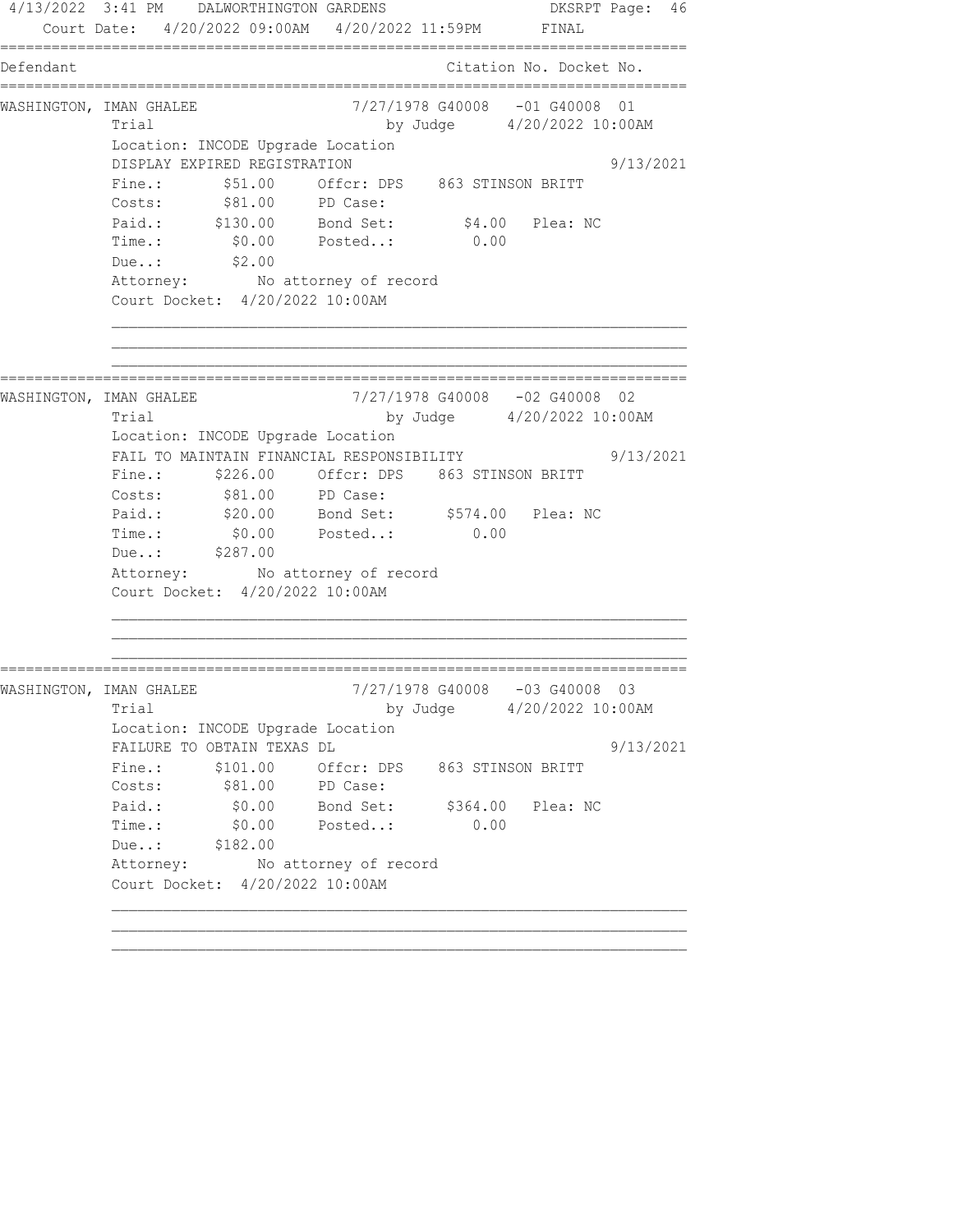4/13/2022 3:41 PM DALWORTHINGTON GARDENS DKSRPT Page: 47 Court Date: 4/20/2022 09:00AM 4/20/2022 11:59PM FINAL ================================================================================ Defendant Citation No. Docket No. ================================================================================ WATSON, GEORGE 618630 CHA 618630 CHA 9/26/1983 G18630 -01 G18630 01 Trial by Judge 4/20/2022 09:00AM Location: INCODE Upgrade Location DRIVING WHILE LICENSE INVALID 1/26/2016 Fine.:  $$226.00$  Offcr: DPS 323 MAURER RICHARD Costs: \$429.10 PD Case: Paid.: \$0.00 Bond Set: \$1,310.20 Plea: Time.: \$0.00 Posted..: 754.00 Surety Bond Due..: \$655.10 Bond Posted: RAY VAUGHN BAIL BONDS Attorney: No attorney of record Court Docket: 4/20/2022 09:00AM ================================================================================ WATSON, GEORGE 2008 CONSTRUCTED 3/26/1983 G18630F -01 G18630F 01 Trial by Judge 4/20/2022 09:00AM Location: INCODE Upgrade Location FAILURE TO APPEAR 2/23/2016 Fine.: \$126.00 Offcr: CT CT6 Ma Sandra Costs: \$392.60 PD Case: Paid.: \$0.00 Bond Set: \$1,037.20 Plea: Time.: \$0.00 Posted..: 544.00 Surety Bond Due..: \$518.60 Bond Posted: RAY VAUGHN BAIL BONDS Attorney: No attorney of record Court Docket: 4/20/2022 09:00AM ================================================================================ WILBURN, ANDERSON HENRY 11/11/1962 G36887 -01 G36887 01 Trial by Judge 4/20/2022 10:00AM Location: INCODE Upgrade Location FAIL TO MAINTAIN FINANCIAL RESPONSIBLITY 3RD 8/05/2021 Fine.: \$369.00 Offcr: DPS 338 BASS MICHAEL<br>Costs: \$81.00 PD Case: Costs:  $$81.00$  PD Case: Paid.: \$0.00 Bond Set: \$900.00 Plea: NC Time.: \$0.00 Posted..: 0.00 Due..: \$450.00 Attorney: CART CARTER, VIRGINIA A Court Docket: 4/20/2022 10:00AM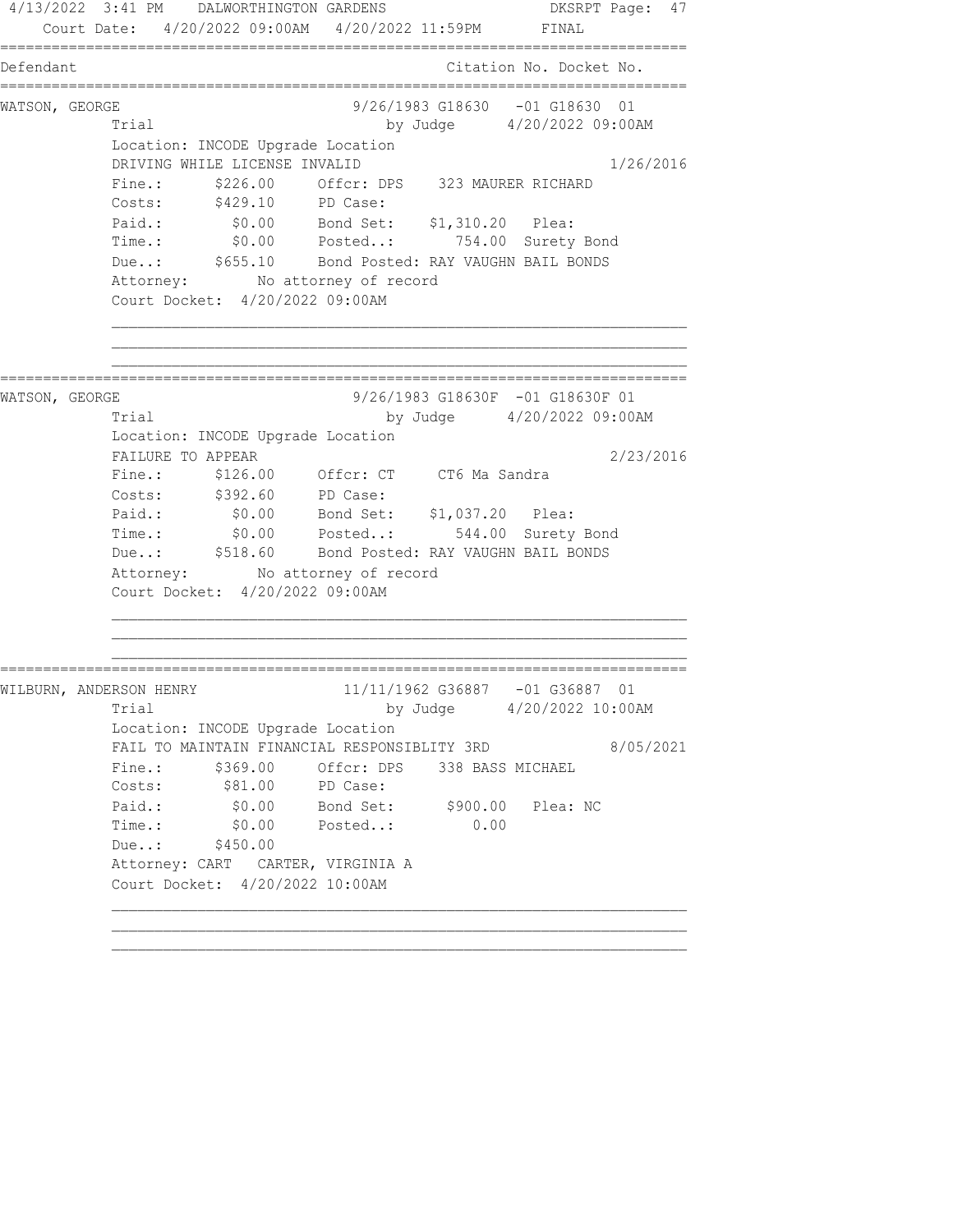4/13/2022 3:41 PM DALWORTHINGTON GARDENS DKSRPT Page: 48 Court Date: 4/20/2022 09:00AM 4/20/2022 11:59PM FINAL ================================================================================ Defendant Citation No. Docket No. ================================================================================ WILLIAMS, CARLA ELIZABETH 5/05/1981 G40635 -01 G40635 01 Trial by Judge  $4/20/2022$  09:00AM Location: INCODE Upgrade Location FAIL TO YIELD ROW 2/21/2022 Fine.: \$73.00 Offcr: DPS 312 MILLER RYAN Costs: \$134.00 PD Case: Paid.: \$0.00 Bond Set: \$414.00 Plea: Time.: \$0.00 Posted..: 0.00 Due..: \$207.00 Attorney: No attorney of record Court Docket: 4/20/2022 09:00AM ================================================================================ WILLIAMS, ISAIAH LOVE 11/26/2002 G36826 -01 G36826 01 M Trial by Judge 4/20/2022 09:00AM Location: INCODE Upgrade Location SPEEDING 53 MPH in a 40 MPH zone  $7/16/2021$  Fine.: \$65.00 Offcr: DPS 874 WOLF CLAYTON Costs: \$194.00 PD Case: Paid.: \$0.00 Bond Set: \$518.00 Plea: Time.:  $$0.00$  Posted..: 0.00 Due..: \$259.00 Attorney: No attorney of record Court Docket: 4/20/2022 09:00AM ================================================================================ WILMORE, ASIA STAR 1/08/1993 G38904 -01 G38904 01 Trial by Judge 4/20/2022 10:00AM Location: INCODE Upgrade Location DISREGARD TRAFFIC CONTROL DEVICE 11/16/2021 Fine.:  $$73.00$  Offcr: DPS 872 BEDFORD SCOTT Costs: \$134.00 PD Case: Paid.: \$100.00 Bond Set: \$214.00 Plea: NC Time.: \$0.00 Posted..: 0.00 Due..: \$107.00 Attorney: No attorney of record Court Docket: 4/20/2022 10:00AM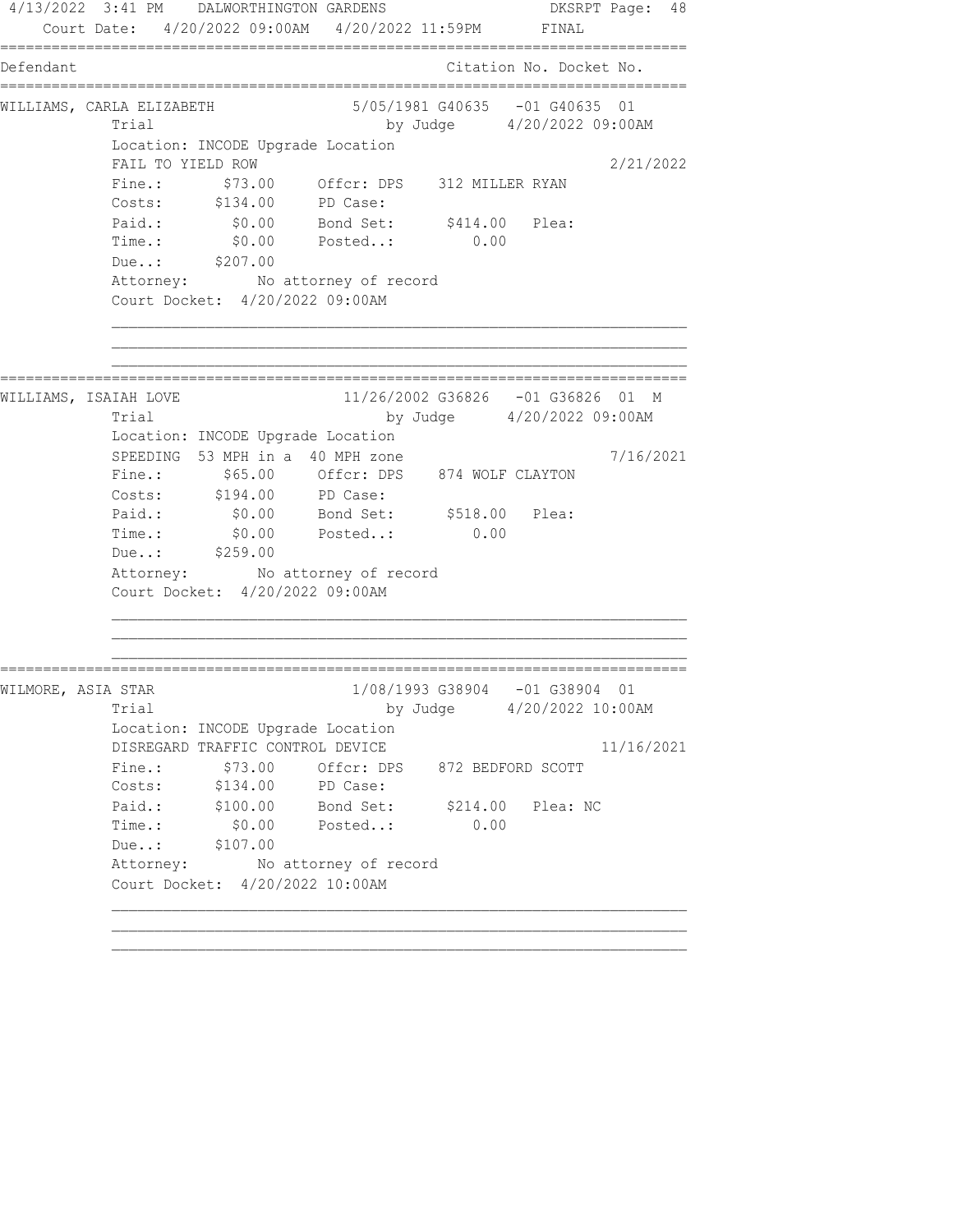4/13/2022 3:41 PM DALWORTHINGTON GARDENS DKSRPT Page: 49 Court Date: 4/20/2022 09:00AM 4/20/2022 11:59PM FINAL ================================================================================ Defendant Citation No. Docket No. ================================================================================ ZABEN, GHASSAN 12/08/1976 138192 -01 138192 01 Trial by Judge 4/20/2022 10:00AM Location: INCODE Upgrade Location EMPLOYING PERSON W/OUT APPROPRIATE DL 8/12/2021 Fine.:  $$250.00$  Offcr: DPS 873 ROTERT JOHN Costs:  $$81.00$  PD Case: Paid.: \$0.00 Bond Set: \$662.00 Plea: Time.: \$0.00 Posted..: 0.00 Due..: \$331.00 Attorney: No attorney of record Court Docket: 4/20/2022 10:00AM ================================================================================ ZABEN, GHASSAN 12/08/1976 138192 -02 138192 02 Trial by Judge 4/20/2022 10:00AM Location: INCODE Upgrade Location PERMIT ANOTHER TO OPERATE VEHICLE IN UNLAWFUL MANNER (NO 8/12/2021 Fine.:  $$150.00$  Offcr: DPS 873 ROTERT JOHN Costs: \$134.00 PD Case:<br>Paid.: \$0.00 Bond Set: Paid.: \$0.00 Bond Set: \$568.00 Plea: Time.:  $$0.00$  Posted..: 0.00 Due..: \$284.00 Attorney: No attorney of record Court Docket: 4/20/2022 10:00AM ================================================================================ ZABEN, GHASSAN 12/08/1976 138192 -03 138192 03 Trial by Judge 4/20/2022 10:00AM Location: INCODE Upgrade Location OPERATE TOW TRUCK W/OUT APPROPRAITE LICENSE 8/12/2021 Fine.:  $$250.00$  Offcr: DPS 873 ROTERT JOHN Costs:  $$81.00$  PD Case: Paid.: \$0.00 Bond Set: \$662.00 Plea: Time.: \$0.00 Posted..: 0.00 Due..: \$331.00 Attorney: No attorney of record Court Docket: 4/20/2022 10:00AM